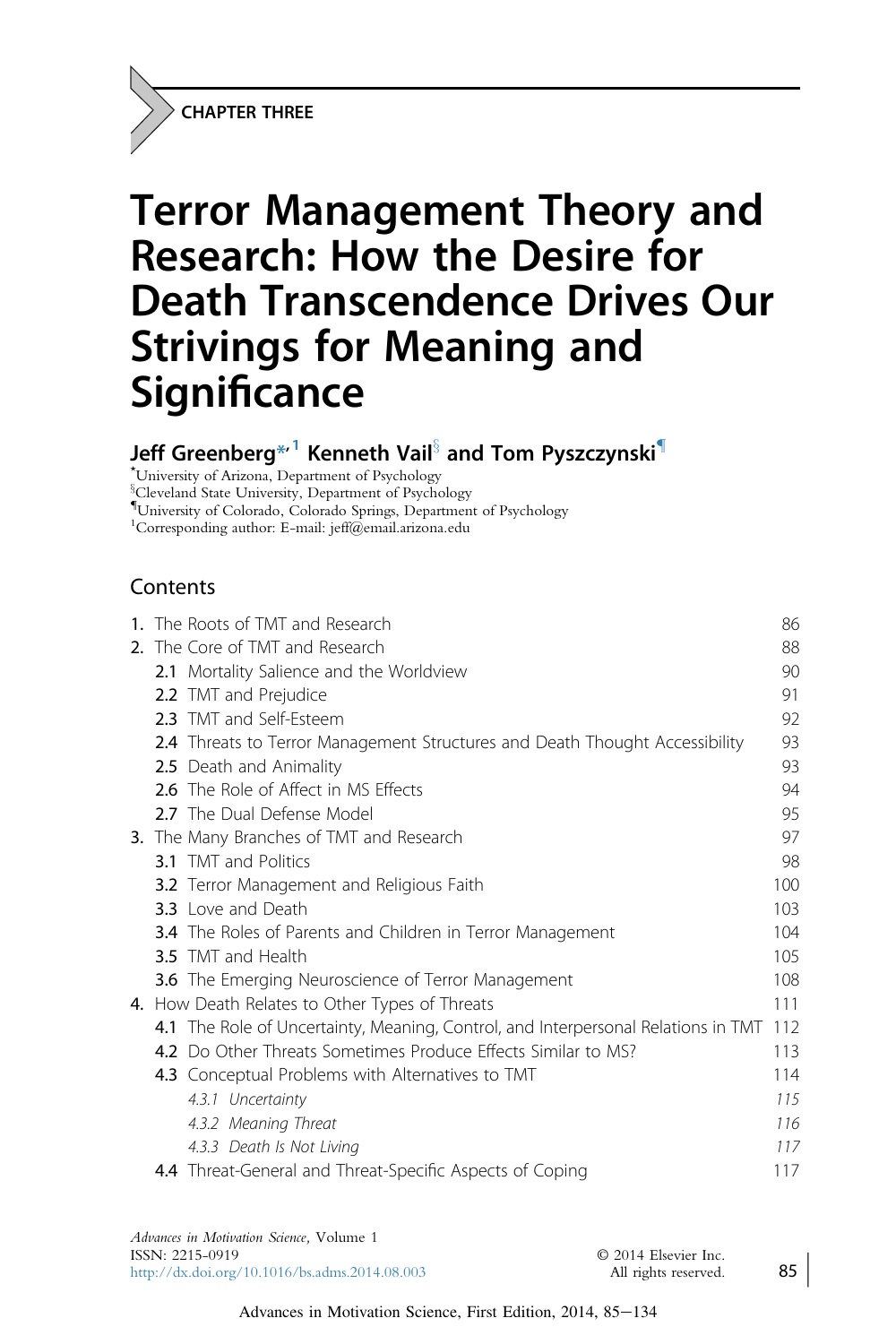|            | 5. The Positive Potential of Terror Management                   | 120 |
|------------|------------------------------------------------------------------|-----|
|            | 5.1 Constructive Consequences of Proximal Terror Management      | 120 |
|            | <b>5.2</b> Constructive Consequences of Distal Terror Management | 121 |
|            | <b>6.</b> All Leaves Must Fall                                   | 123 |
| References |                                                                  |     |
|            |                                                                  |     |

# Abstract

Science tells us that humans are merely animals that evolved to survive long enough to reproduce and care for offspring before dying. Yet, people want to view life as something more and accomplish something more: to have lives that are meaningful and significant. According to terror management theory, these desires spring from the human awareness of our own vulnerability and mortality. This awareness creates a unique everpresent potential for experiencing terror. To manage this potential, cultural worldviews have been constructed to imbue life with meaning and with possibilities for individuals to attain enduring significance (self-esteem). Humans function relatively securely as long as they sustain faith in such a worldview and their value within it because it provides them with the sense that they are not just transient animals fated only to obliteration; rather they will in some way transcend their own death. The theory has been supported by over 500 studies, clarifying how we humans manage this potential terror. We briefly summarize the roots and core of the theory and evidence, and branches of research pertinent to politics, religion, love, family, health, and neuroscience. We conclude by considering how death relates to other threats, and positive forms of terror management.

While working on this chapter, your first author found in his mailbox John Green's (2012) New York Times bestseller, The Fault in Our Stars, dropped off by Charlie Champion, an appreciative student from an undergrad seminar. It is about teenagers with various horrific forms of spreading cancer, who live in pain while knowing death is likely coming soon. One loses one eye, then the other, to cancer. A second can barely breathe, even with the help of a mobile oxygen tank. The third loses a leg and much more. The questions the novel poses are why and how we all keep going when even those far more fortunate than the protagonists of this story realize that life is fragile, finite, and can become an absurd horror at any time. Terror management theory (TMT) addresses those same questions.

# 1. THE ROOTS OF TMT AND RESEARCH

The theory is based on the interdisciplinary writings of cultural anthropologist Ernest Becker. Becker built his analysis on the work of many people, but most notably the writings of Soren Kierkegaard, Sigmund Freud, William James, Otto Rank, Gregory Zilboorg, George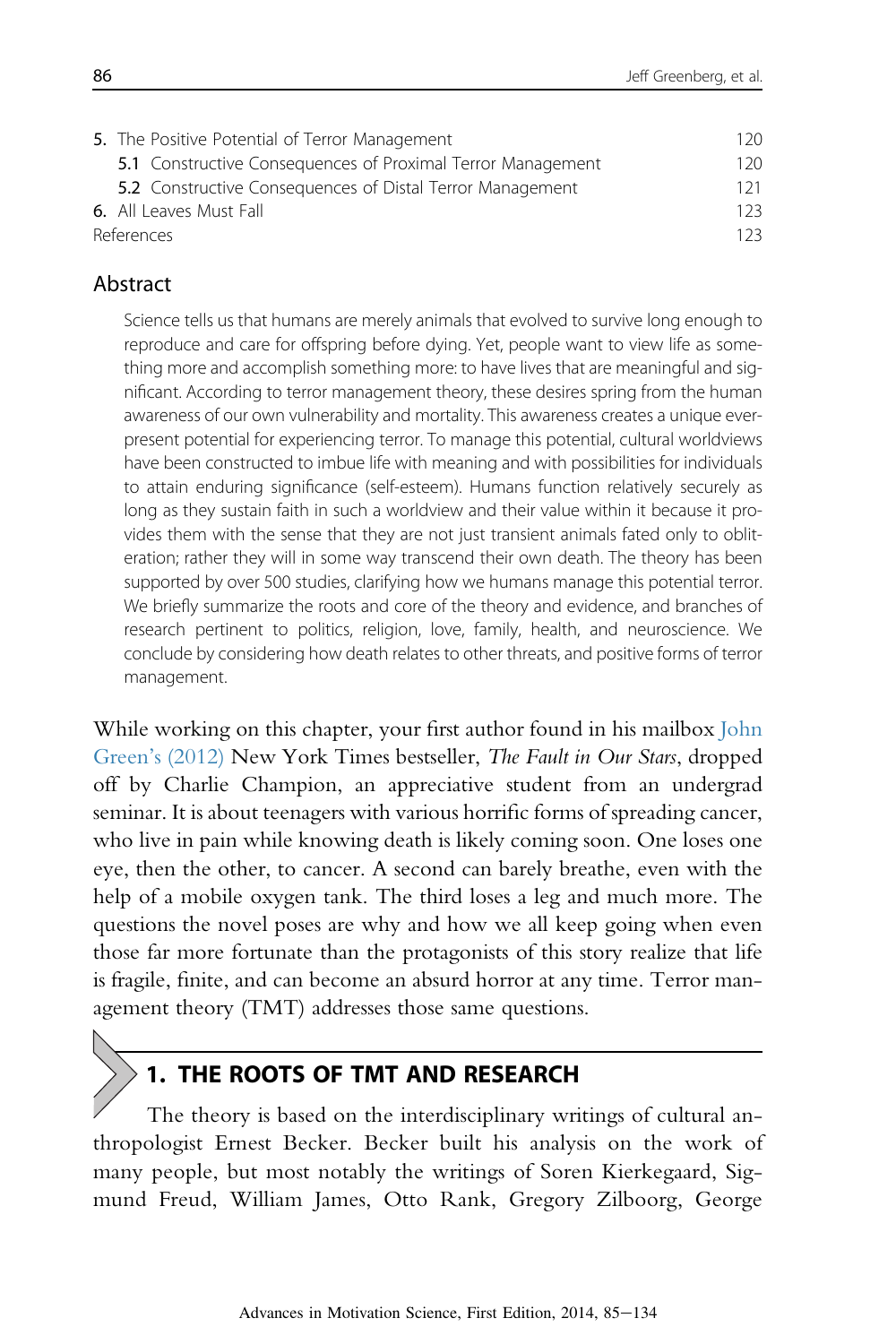Herbert Mead, Erving Goffman, Norman Brown, and Robert Jay Lifton. Becker's fundamental goal was to understand the human striving for selfesteem and the propensity for humans from one culture to wreak havoc on those from other cultures. Greenberg, Pyszczynski, and Solomon (1986) were drawn to Becker's analysis precisely because their own graduate studies had led them to puzzle over those very same human propensities.

Becker began in The Birth and Death of Meaning (1971) with some basic observations regarding human nature and development. One key aspect of our species is our unique capacity for learning. But what goes hand in hand with that capacity is immaturity at birth and a lengthy vulnerability and dependence as we learn. We are born helpless creatures and remain vulnerable and in need of protection for many years. But we have great potential for growth and learning. In infancy, we cannot do much, but as we mature, we begin to develop an ego, a central cortical self-regulatory capacity, or executive function. We can step back from the flow of ongoing sensations and perceptions to think about ourselves, and to consider past events and imagine possible future actions and outcomes. These emerging abilities enhance our chances of getting what we need and want from the world around us. But for this ego to function effectively, our emotions and, especially, our fears and anxieties, must be kept under control.

We are full of fear precisely because our growing self-awareness and capacity for temporal thought makes us increasingly aware of our vulnerabilities and helplessness. From birth, the child has innate distress and fear reactions to what endangers its survival, but between 3 to 5 years of age, explicit concerns about death arise. At this point, the fundamental way we control those anxieties is by sustaining the love and protection of our caregivers. We do that by coming to understand the world the way our seemingly omnipotent parents do and by trying to be the loveworthy beings they want us to be. But this is inevitably a struggle that requires learning a vast array of arbitrary symbols, like the days of the week, and distorting ourselves and stifling our impulses to meet arbitrary bases of value, of good and bad. To sustain our parents' love and protection and minimize their disapproval, we learn to carry their worldview, perspective, and judgments within our own minds. Once we have established this generalized other or superego, we feel loved and protected when we meet its standards for being good and valuable. This is the security-providing sense of self-esteem.

From then on, a stable sense of self-worth is our primary basis of psychological security: it is "an effective anxiety-buffer" (Becker, 1971, p. 67). But,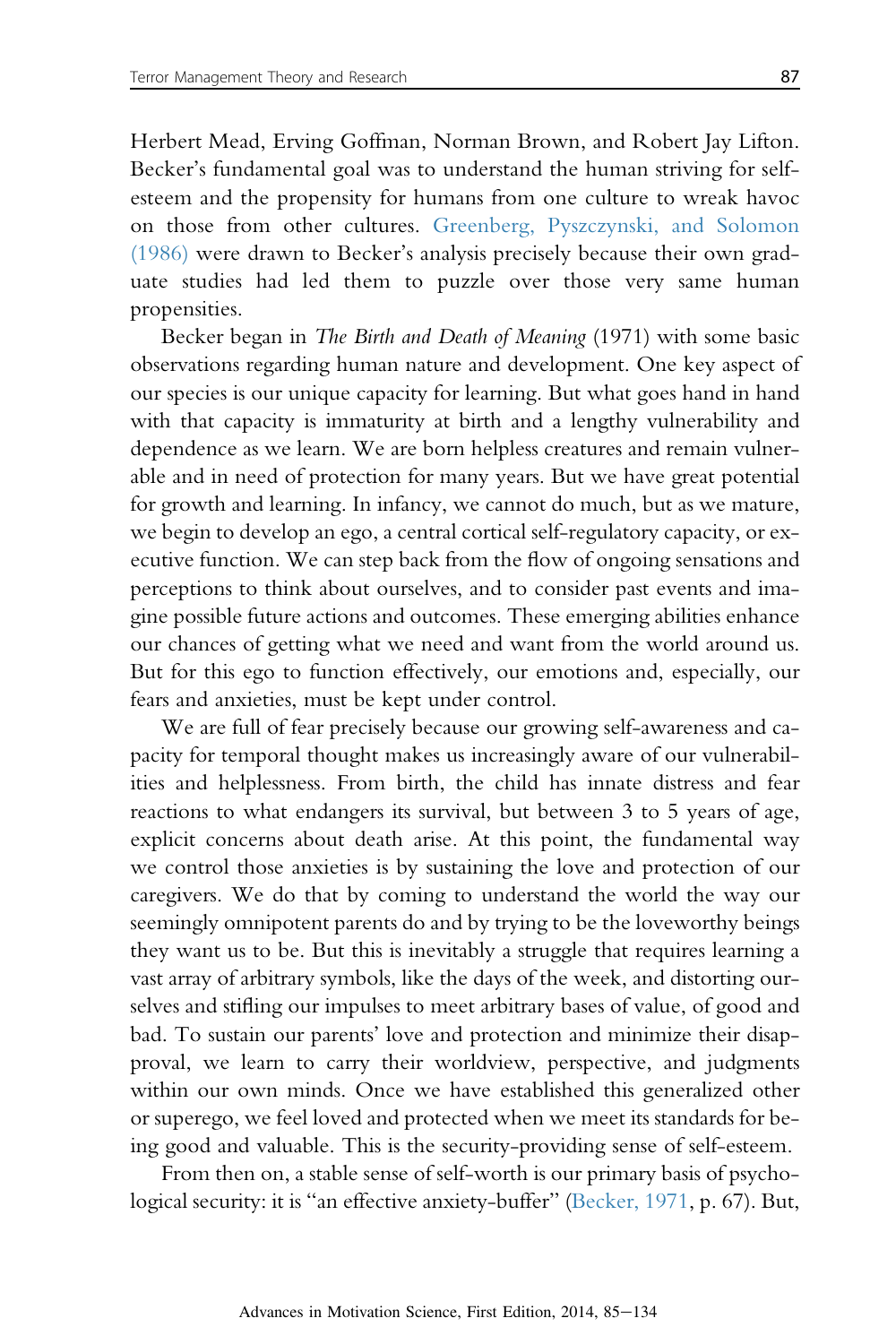as we mature, we become more and more aware of the diverse threats in the world that could kill us, of the potential finality and inevitability of death, and of our parents' limitations to protect us. Thus, our basis of security, our generalized other, gradually shifts to incorporate the perspective and values of larger entities such as deities, nations, causes, and ideals—a transference process (Becker, 1973). From the very beginning, our self-worth is predicated on an internalized worldview and our sense of value within it, and as our worldviews expand and shift, so do our strivings to sustain our self-esteem.

# 2. THE CORE OF TMT AND RESEARCH

Greenberg et al. (1986) formalized Becker's analysis into TMT. At its essence, TMT begins with the idea that from early childhood to the end of our lives our sense of psychological security—our ability to manage our potential for terror—depends on coping with awareness of our vulnerability and mortality, an awareness that conflicts with our predispositions to continue living and avert that which could kill us. The theory's core propositions are that we manage our potential for terror by maintaining (1) faith in a culturally derived worldview that provides meaning, structure, and standards of value and goodness and (2) the sense that we are living up to those standards of value. When we have those things in place, we feel valued and protected, even beyond death, thanks to the worldview's offerings of lasting significance through literal and/or symbolic forms of immortality. We live on through some combination of everlasting souls, culturally valued contributions to the world, and identification with large entities that outlast personal death. So TMT's answers to John Green's questions are (1) that the why is because we are animals driven by biological systems, most notably those centered in the limbic system, to continue to survive and (2) the how is by viewing ourselves as more than mere material animals—as special beings with identities and souls who will endure beyond physical death.

These ideas explain much of what is known empirically about human beings from a variety of fields, ranging from archeology and anthropology to history and sociology to developmental, social, and clinical psychology. Some of the earliest traces of human culture, dating to over 50,000 years ago, indicate elaborate burial rituals suggesting preparation for an afterlife. The earliest human architectural wonders, from Göbekli Tepe to the pyramids, seemed to serve the spirit world rather than material one, despite the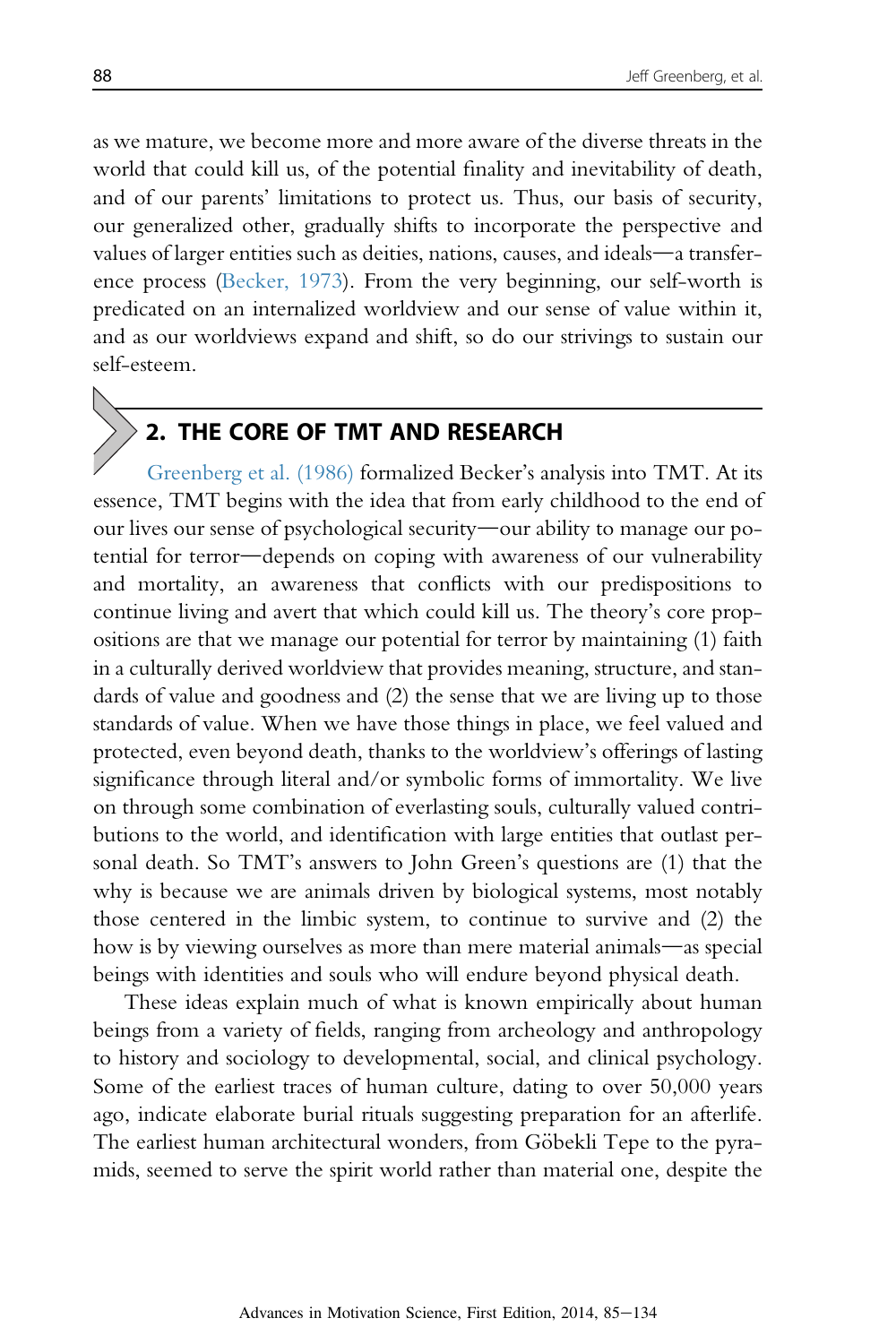massive amount of work and ingenuity they must have required. These structures did not serve practical purposes, but rather seemed to protect the dead and send them off properly into the afterlife. The first known written story, the ancient Sumerian Epic of Gilgamesh, concerned Gilgamesh's grappling with the problem of death and his quest to transcend it both literally and symbolically.

Entire sophisticated cultures have been centered on afterlife beliefs, ranging from ancient Egypt to Christian and Muslim ones to the Aztecs and beyond. Death and how to cope with and transcend it have been central themes in literature and the arts from Gilgamesh to ancient Greek and Eastern philosophers, to Omar Khayam to Shakespeare, to the great romantic poets and novelists, down to the present day. Importantly, death was not just a prevalent concern of the past; it underlies contemporary concerns about health care, support for the military, terrorism, war, disease, intergroup conflict, economic problems, crime, corruption, drugs, and abortion. Here in the twenty-first century, death is perhaps a more prominent theme than ever in films, television, theater, novels, painting, music, religion, landmarks, and cultural rituals.

Within psychology, early theorists such as James, Freud, Rank, and Allport acknowledged the centrality of death in human belief systems. Within social psychology, TMT seemed able to help account for human propensities to conform to the group, obey authorities, and reject alternative cultural worldviews to the point of aggression. Much of what was known about self-esteem also fits the theory. Low self-esteem had been shown to be associated with anxiety, physical health problems, and poor performance under stress. Further, threats to self-esteem arouse anxiety and a host of defenses such as self-serving attributions, self-handicapping, downward comparisons, and compensation—and the employment of these defenses reduces the impact of such threats (see Greenberg et al., 1986; Pyszczynski, Greenberg, Solomon, Arndt, & Schimel, 2004).

Given the existing evidence, in the mid-1980s, Solomon, Greenberg, and Pyszczynski drafted a paper presenting Becker's ideas and TMT only to find that despite the existing evidence, we had to develop our own a priori testable hypotheses based on the theory in order to introduce these ideas into our chosen field. Once we had built an initial base of evidence, the revised paper was published (Solomon Greenberg, & Pyszczynski, 1991). Since then, over 500 studies have supported hypotheses derived from the theory and refinements of it.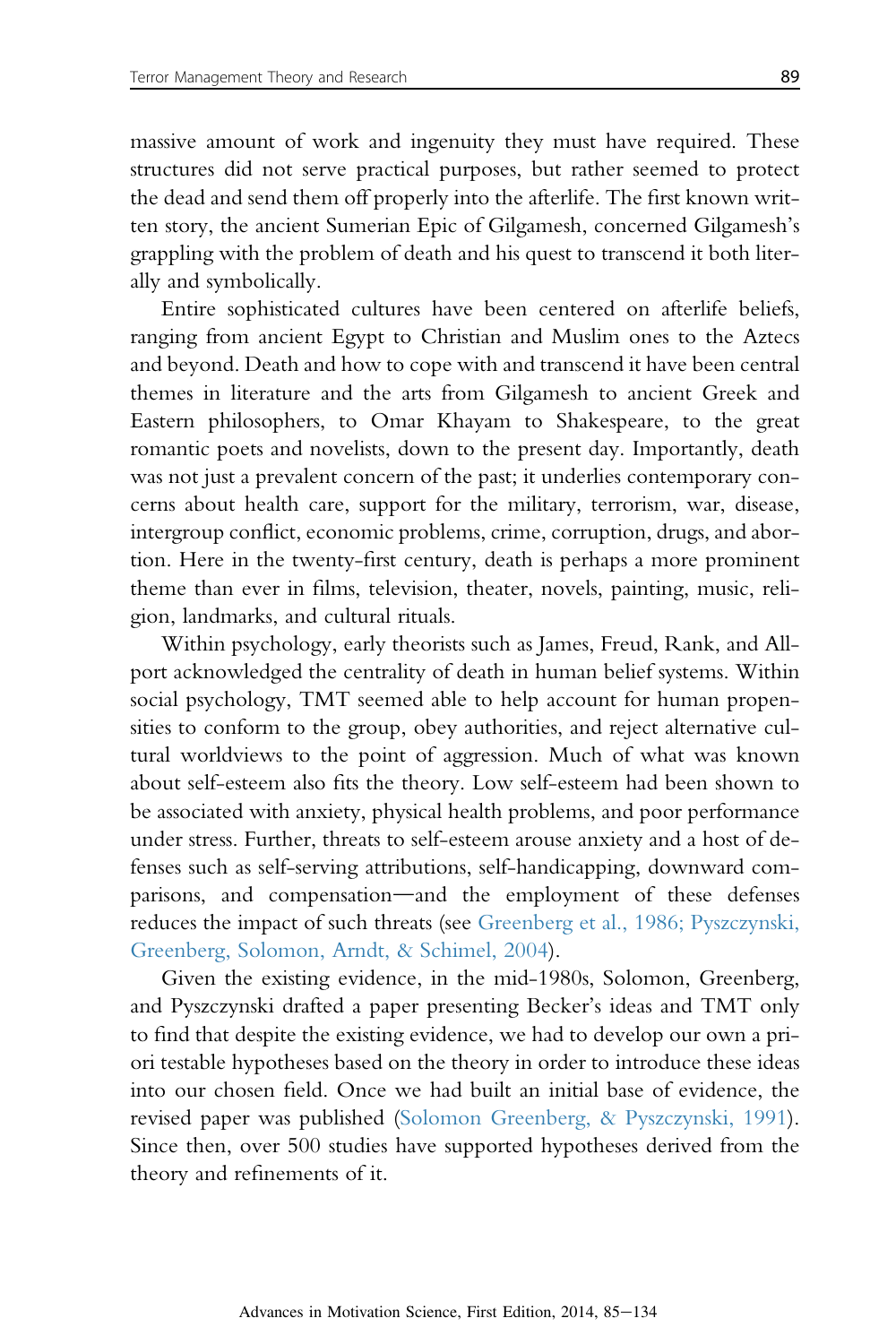#### 2.1 Mortality Salience and the Worldview

Research began with the hypothesis that if our worldviews protect us from the terror of realizing we are merely fragile creatures fated only to obliteration upon death, then reminders of our mortal state (mortality salience; MS) should intensify efforts to bolster and defend our worldviews (Rosenblatt, Greenberg, Solomon, Pyszczynski, & Lyon, 1989). The first test used municipal court judges as participants. Judges are charged with upholding the values of their cultural worldview. Thus, if MS intensifies the need to uphold the worldview, it should lead to harsher judicial decisions. The judges were given a packet of personality measures and material typically used to determine the bond to be set for a woman cited for prostitution. In a random half of the packets, before consideration of the bond to set, we inserted a purported projective personality assessment consisting of the following two items: (1) Please briefly describe the emotions that the thought of your own death arouses in you; (2) Jot down, as specifically as you can what you think will happen to you as you physically die and once you are physically dead. This was the first, and has since been the most often used, MS induction. Judges not given the MS induction set an average bond of \$50. In support of the hypothesis, judges in the MS condition set an average bond of \$455.

After showing this powerful effect of MS on the judgments of the judges, Rosenblatt et al. conducted five follow-up studies using college students. These studies established

- 1. that the effects of MS are guided by participants' preexisting worldviews, showing that MS effects are never really a main effect; they depend on the individual's belief system;
- 2. that different ways to increase the accessibility of death-related thoughts produce the same effects;
- 3. that the effects of MS are different than the effects of heightened selfawareness;
- 4. that MS does not increase physiological arousal;
- 5. that the effects of MS are not mediated by self-reported affect or physiological arousal;
- 6. that MS leads to positive reactions to someone who upholds the values of the individual's worldview, as well as negative reactions to someone who violates them;
- 7. that the effects of MS are different from that of making general anxieties salient. This last point was made by using a fear of death scale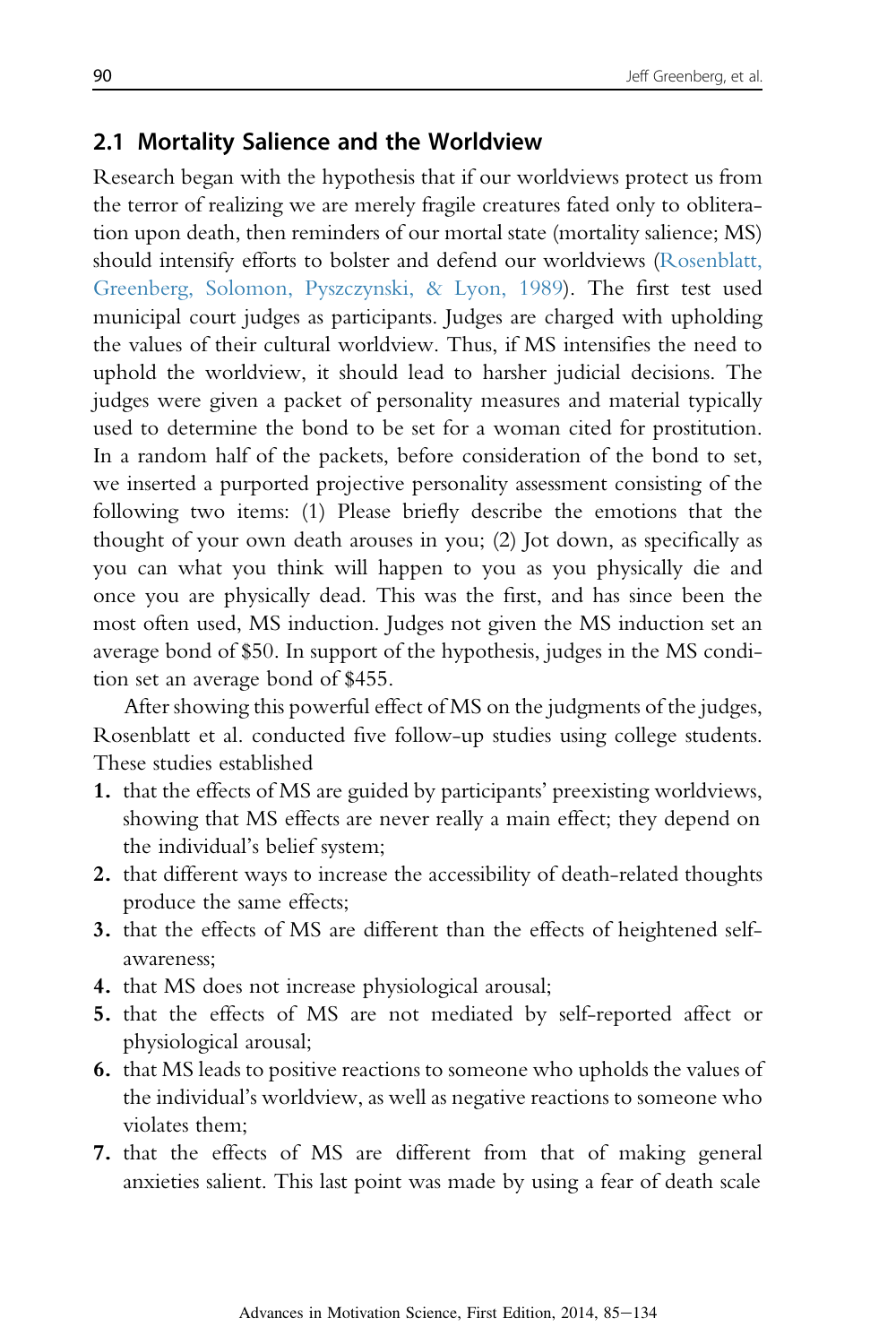as the MS induction and a general trait anxiety scale as the control condition.

Hundreds of studies have replicated and expanded these points since then.

Beginning with Study 6 of Rosenblatt et al. (1989), many studies have compared MS with making salient other potential future threats, including failure, dental pain, intense and uncertain pain, social exclusion, paralysis, public speaking, worries after college, general anxieties, meaninglessness, uncertainty, and unexpected events. The vast majority of these studies (hundreds) have found MS to cause different effects than these other threats (see, e.g., Cohen Sullivan, Solomon, Greenberg, & Ogilvie, 2011; Cox and Arndt, 2012; Greenberg, Pyszczynski, Solomon, Simon, & Breus, 1994; Landau et al., 2004; Shepherd, Kay, Landau, & Keefer, 2011). Furthermore, a variety of methods have been developed to bring death in or close to consciousness, and all have been shown to lead to similar effects. Besides the classic MS induction, researchers have used gory accident footage, death anxiety scales, generating a sentence about death, proximity to funeral homes and cemeteries, death words imbedded in a word search puzzle, and subliminal primes of the words "death" or "dead."

#### 2.2 TMT and Prejudice

Many of the MS findings, from Rosenblatt et al. (1989) onward, can be conceptualized as showing that MS increases defense and bolstering of people's internalized, culturally derived worldview, which is generally labeled worldview defense. After MS, people defend and support their nation, uphold their values, are reluctant to use cultural icons inappropriately, prefer out-group members who conform to stereotypes, and derogate and punish those who violate or criticize aspects of their own worldview (for a review, see, e.g., Pyszczynski, Solomon, & Greenberg, 2003). Because of this propensity for worldview defense, perhaps the clearest implication of the entire TMT empirical literature is one that was a central insight of Becker's last book, Escape from Evil (1975): That concerns with mortality contribute to prejudice and intergroup conflict (for a review focused on prejudice, see Greenberg, Landau, Kosloff, Soenke, & Solomon, in press). For example, MS increases (1) Germans' preferences for German products and places over foreign ones (Jonas Fritsche, & Greenberg, 2005), (2) Italians' dislike for Germans (Castano Yzerbyt, Paladino, & Sacchi, 2002), (3) Americans' negativity toward Jews and Israel (Cohen, Jussim, Harker, & Bhasin,  $2009$ ), (4) young adults dislike for elderly people (Martens Greenberg, &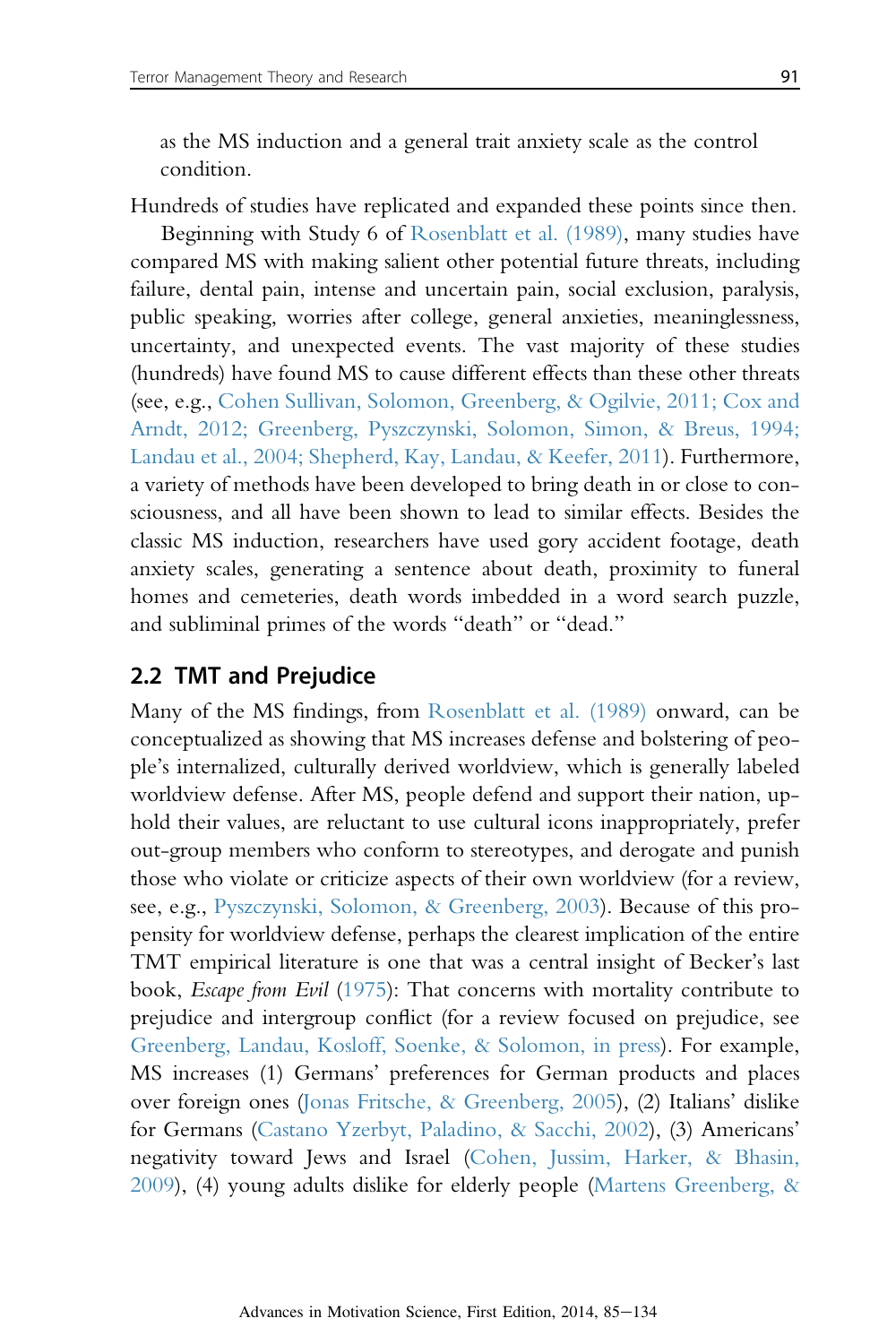Schimel, 2004), (5) heterosexual males' dislike for gay men (Webster & Saucier, 2011), and (6) American Christian medical students' inattentiveness to the medical needs of a Muslim patient (Arndt, Vess, Cox, Goldenberg, & Lagle, 2009).

# 2.3 TMT and Self-Esteem

Research on the role of self-esteem in terror management began with the core idea that self-esteem is an anxiety-buffer. Although it seemed to fit most of what was already known about self-esteem, Greenberg, Simon, et al. (1992) generated an additional hypothesis—boosting self-esteem would buffer people from otherwise anxiety-inducing threats. Across three studies, images of death and threat of electric shock increased self-report and physiological indicators of anxiety in a control condition, but did not do so after a boost to self-esteem. Subsequent studies showed that both dispositionally high and temporarily elevated self-esteem reduces defensive responses to reminders of death (e.g., Harmon-Jones, Simon, Greenberg, Pyszczynski, & Solomon, 1997). Schmeichel et al. (2009) showed that high-implicit self-esteem has greater terror management value than explicitly reported self-esteem.

If self-esteem serves a critical terror management function, not only should it protect people from death-related fear, it should also be the case that MS motivates people to strive for self-worth. This was first demonstrated in a remarkable set of studies by Taubman-Ben-Ari Florian, and Mikulincer (1999). This work found that Israeli soldiers who based their self-worth partly on their driving skill reacted to MS by claiming they would take more risks driving and by driving more boldly on a driving simulator. Further, if self-esteem was boosted in another way after MS, showing off by driving recklessly became unnecessary. As an aside, this is one of a number of sets of studies to show that, after MS, using one way of bolstering one's worldview or self-worth reduces the need to do so in a different way. Similarly, MS led scuba enthusiasts to claim they would take more risks (Miller & Taubman-Ben-Ari, 2004) and males to claim more interest in "macho" risky activities (Hirschberger Florian, Mikulincer, Goldenberg, & Pyszczynski, 2002). Peters, Greenberg, Williams, and Schneider (2005) showed that after MS, people whose self-worth was based in part on their physical strength increased their handgrip strength as measured by a hand dynamometer. And Arndt et al. (2002) demonstrated that MS leads to disidentification with one's own in-group when identifying with the in-group could damage self-esteem.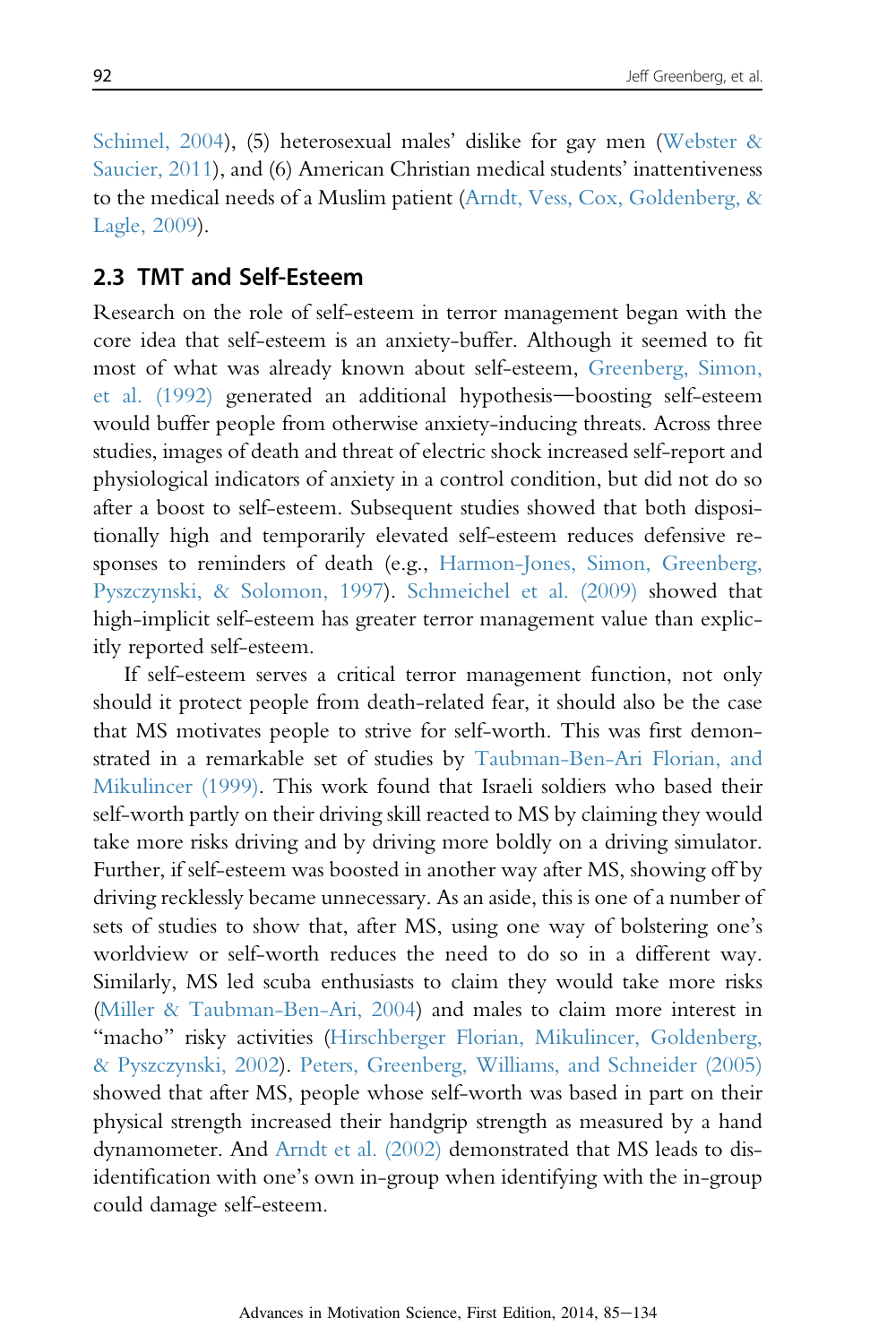#### 2.4 Threats to Terror Management Structures and Death Thought Accessibility

If worldview defense and self-esteem serve to stem concerns about mortality, then threats to those protective structures should make death-related thought more accessible to consciousness; using either a word-stem completion measure (e.g.,  $\text{coff} \_$ ) or a lexical decision task (which assesses how quickly death-related words are recognized), a large body of research has shown that they do. Criticisms of one's nation, one's religion, one's selfworth, and one's belief in a just world all increase death thought accessibility (DTA) (for a review, see Hayes Schimel, Arndt, & Faucher, 2010). In subsequent sections, we will show how various specific threats to terror management resources increase DTA in the context of such domains as politics, close relationships, and health.

#### 2.5 Death and Animality

The core idea of TMT can be boiled down to the point that we cope with knowing we will die by living out our lives within a symbolic world of meaning in which we become enduringly significant beings rather than mere animals fated only to obliteration upon death. Unfortunately, our physical bodies are a continual threat to belief in our special status, and so we have to, as Becker (1973) put it, deny our creatureliness as best we can. An important line of work spearheaded by Jamie Goldenberg (for a review, see Goldenberg, 2012) has demonstrated many ways people engage in this process. MS increases both the desire to deny that humans are animals and distancing from animals and animalistic activities.

As examples, MS leads to more negativity toward an essay arguing for similarities between humans and animals, physical aspects of sex, bodily products, physical sensations (both positive and negative ones), overtly sexual women, pregnant women, and breast-feeding women. In addition, DTA is increased by thinking about the physical aspects of sex and bodily products. These propensities are particularly strong for people high in neuroticism or when people are reminded of their similarity to other animals. MS also increases dislike of nonhuman animals (Beatson & Holloran, 2007) and even increases support for killing them (Lifshin Greenberg, & Sullivan, 2014). The evidence so far suggests that this support for killing other animals is part of how we try to feel superior to them.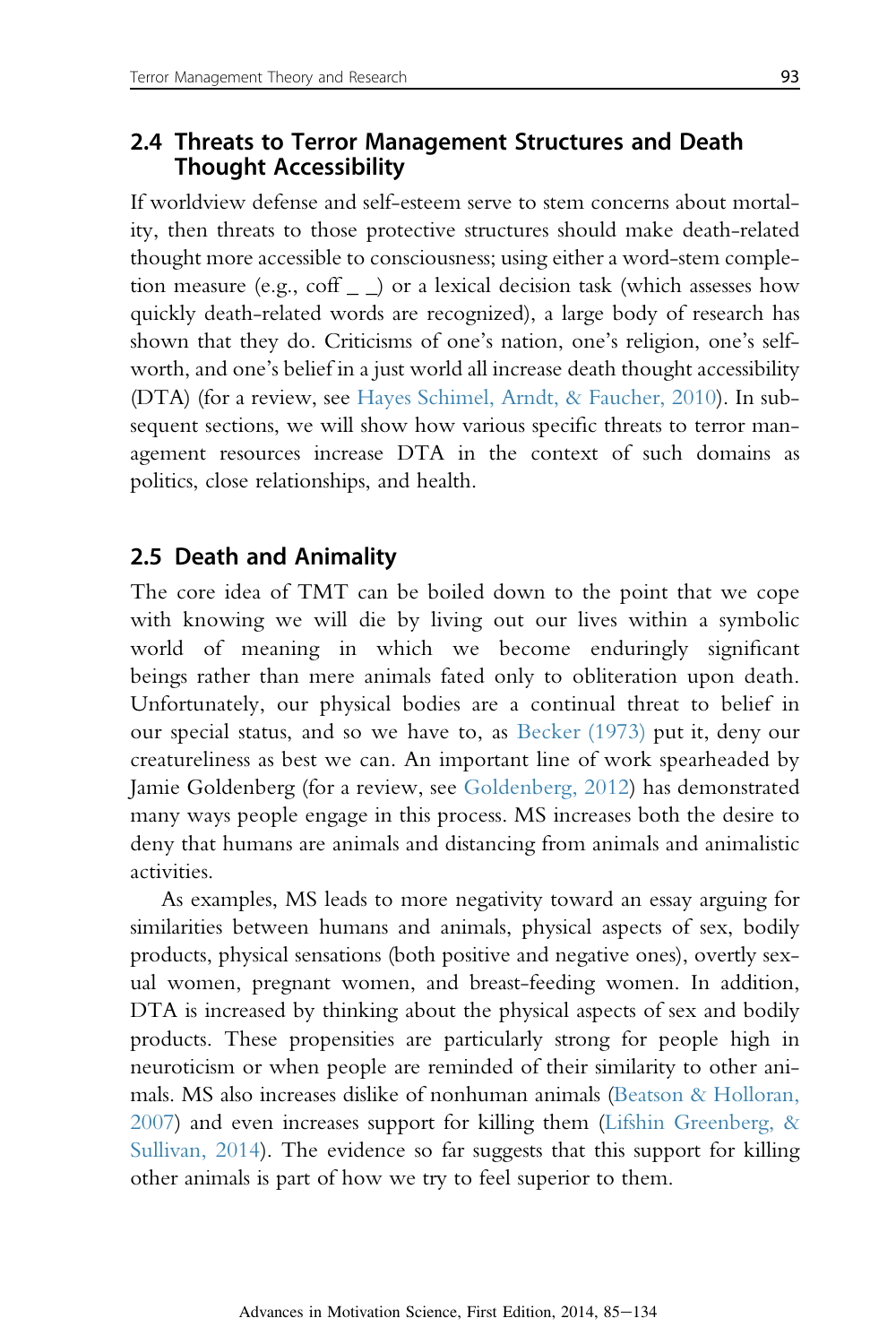### 2.6 The Role of Affect in MS Effects

In every calm and reasonable person there is hidden a second person scared witless about death.

#### Phillip Roth, The Dying Animal (2001, p. 153)

From the very first MS study, researchers have assessed self-reported affect after the manipulation, and some have examined physiological indicators of affect as well. Surely the imminent threat of death from acts of terrorism, combat, airplane turbulence, etc., can very quickly generate feelings of terror and accompanying physiological arousal. This shows that the potential for terror is indeed with us at all times. Even when objectively free of imminent threat, people with panic attacks report thinking they are going to die. People diagnosed with cancer and other life-threatening illnesses or undergoing diagnostic tests for such maladies commonly experience bouts of fear of death; some people experience these fears whenever they visit their doctors. Even healthy people sometimes wake up at night worried about their one inevitable fate.

But when we designed the first MS study, we had no idea whether young healthy adults writing about their mortality in the safety of our labs would consciously experience fear. On the one hand, fear of death is at the core of the theory. On the other hand, as Becker stressed, this fear is largely unconscious, and people have presumably spent their lives investing in worldviews and bases of self-worth to minimize their experience of that fear. Furthermore, the theory is really about the motivation to manage the ever-present potential for terror rather than the motivating properties of consciously experienced terror (indeed, the latter quickly arouses fight, flight, or freezing). What we found in the first six MS studies was no hint of either elevated self-reported fear or anxiety, and no increase in cardiovascular indicators of arousal. Hundreds of studies have similarly failed to find an impact of MS on self-reported affect or physiological arousal. One study examined facial electromyography during presentation of subliminal death primes (Arndt, Allen, & Greenberg, 2001). They found only a small increase in corrugator activity during presentation of the primes, but it did not last beyond the primes and the level of activation did not mediate (or correlate with) the increased worldview defense caused by the death primes.

Greenberg et al. (2003) designed a study to test the idea that MS, by increasing DTA, evokes a potential for anxiety, and it is that perceived potential that motivates worldview defense. Prior to an MS manipulation, they told half their participants that they were drinking a tea containing a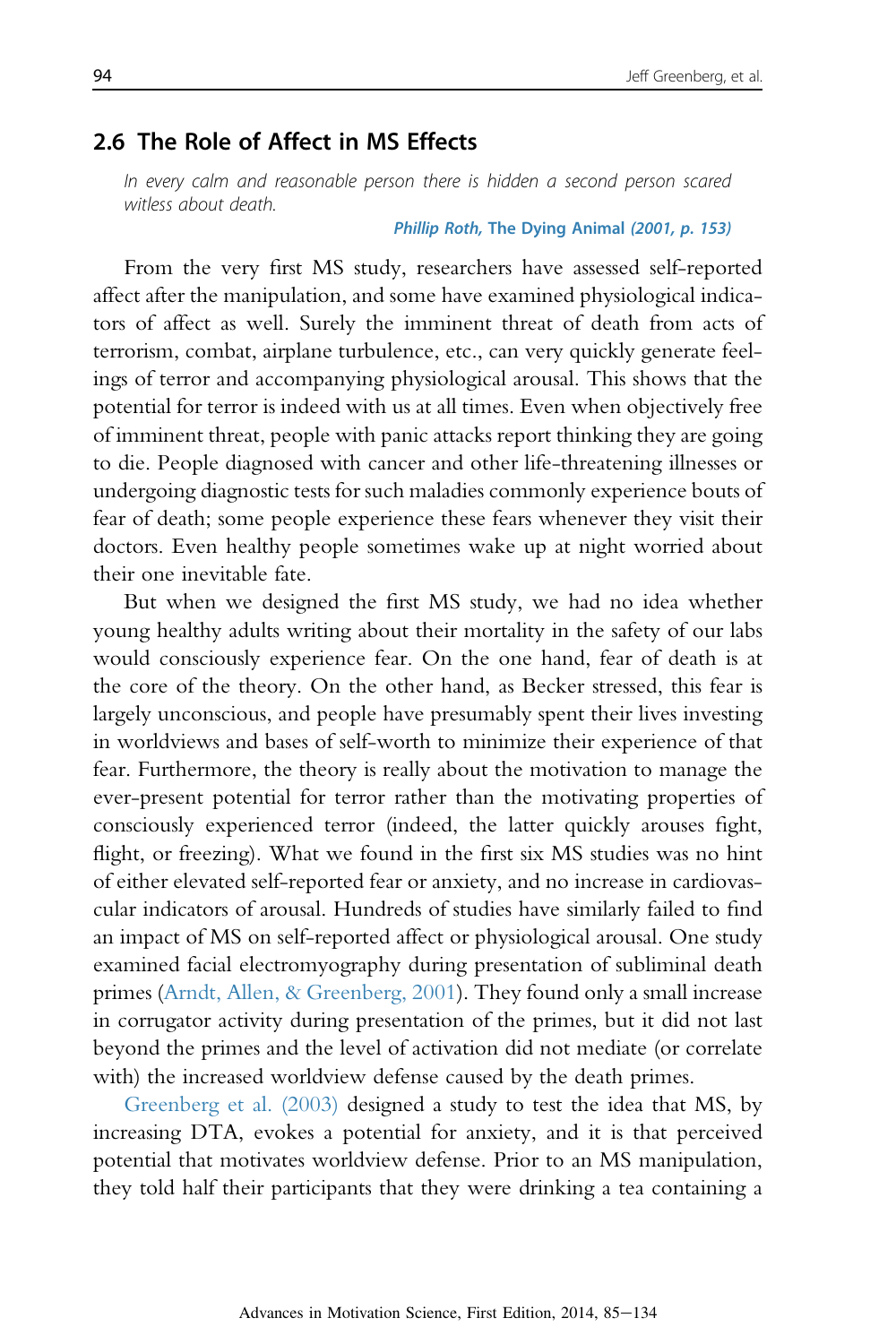drug that blocks the experience of anxiety for the following hour. Participants not told this showed the typical MS-induced increase in worldview defense. Participants who thought they were immune from anxiety did not. Note also that if MS had caused anxiety, there would likely have been an augmentation misattribution in which those who took the anxiety-blocker would think they must be extra-aroused, as found in previous misattribution of arousal studies (e.g., Storms & Nisbett, 1970). If MS effects were mediated by arousal, the prediction then would have been even higher worldview defense in the anxiety-blocker condition. Quite the opposite occurred. These ideas fit the general view that a lot of behaviors, including psychological defenses, are motivated not by the experience of the feared affect, but rather by the anticipation of that affect (e.g., Baumeister Vohs, DeWall, & Zhang, 2007; Erdelyi & Goldberg, 1979; Greenwald, 1989).

Lambert et al. (2014) recently reported four studies that did detect increased affect in response to an MS induction using what they considered a more refined measure of fear. It is not clear what to make of these findings in light of the hundreds of studies that did not find an effect. But even in these studies, the increased fear did not mediate worldview defense, much as a small increase in corrugator activity in response to subliminal death primes did not mediate worldview defense in Arndt et al. (2001).

### 2.7 The Dual Defense Model

Research has also explored other processes possibly activated by MS. After the first two empirical articles reporting nine MS studies had been published, Randolph Ochsmann, a German psychologist informed us that he was unable to replicate our basic MS effect. This turned out to be a very fortuitous event because it spurred the development of the dual defense model of coping with reminders of death. The details regarding Randolph's attempt to replicate our finding revealed that he used a much more elaborate method to make people think about their own death, one involving guided imagery regarding one's own funeral. This led us to the idea that perhaps the kinds of defense we had been studying were triggered when death thoughts were close to consciousness, i.e., highly accessible, but not when they were in focal attention. In all nine of our initial studies, there was a delay between the MS induction and assessment of the dependent measures. These delays invariably involved some combination of a script conveying the cover story for the "second study," measures of mood, and information to set up the primary dependent variable.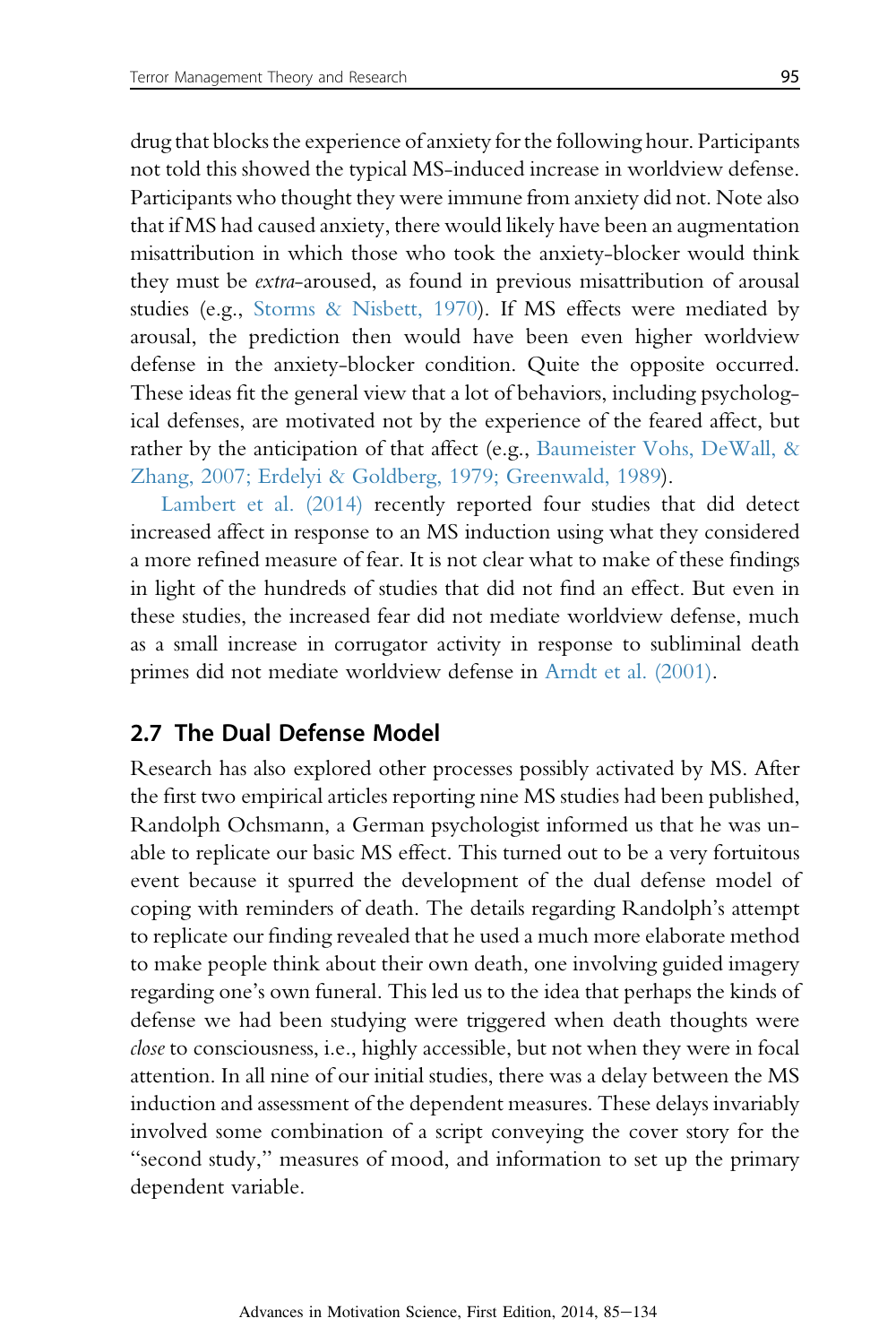Greenberg et al. (1994) conducted a set of four studies to provide an initial test of this idea. First they showed that a stronger MS induction led to weaker effects. Then they demonstrated that keeping death in mind by having participants complete a word search puzzle involving death-related words after an MS induction and right before the dependent measure eliminated its effects. A third study found that if a neutral word puzzle followed the death-related word search, the typical MS effect did occur. This showed that the key to observing the effects was for people to be distracted from consciously thinking about death before completing the dependent measure. In a final study (the first to use the previously described word completion DTA measure), we showed that immediately after an MS induction, DTA is low, but after a delay it increases.

This set of studies led to additional research culminating in the dual defense model, first fully presented by Pyszczynski Greenberg, & Solomon (1999) and subsequently elaborated by Arndt, Cook, and Routledge (2004). Figure 1 depicts this model, each component of which has been empirically supported in numerous ways. When people are consciously reminded of death, they first engage proximal defenses to minimize the conscious threat ("not me, not now"; Chapin, 2000), thereby enabling them to stop thinking about death. These defenses involve some combination of active suppression of death-related thoughts, rationalizations about one's health and safety, and intentions directed toward reducing vulnerability to death. Once these defenses have been engaged, death is out of focal attention, but remains high in accessibility. It is when death is high in accessibility but not in focal attention, a state Wegner and Smart (1997) labeled deep activation, that distal terror management defense is engaged. Indeed, level of DTA mediates the effects of death reminders on worldview defense and self-esteem striving (e.g., Cohen et al., 2011; Das, Bushman, Bezemer, Kerkhof, & Vermeulen, 2009; Vail, Arndt, & Abdollahi, 2012).

Which particular distal defenses, i.e., ways to bolster the worldview or self-esteem striving, are chosen depends on the individual's worldview and self-esteem investments, as well as the salience or accessibility of particular aspects of that person's worldview or sources of self-worth. Defense of the worldview and increased striving for self-worth then reduce DTA back to baseline levels (for a recent review, see Greenberg Landau, & Arndt, 2013). This dual defense model has been most fruitfully applied as the foundation of the terror management health model (TMHM), to be described in our section on TMT and health.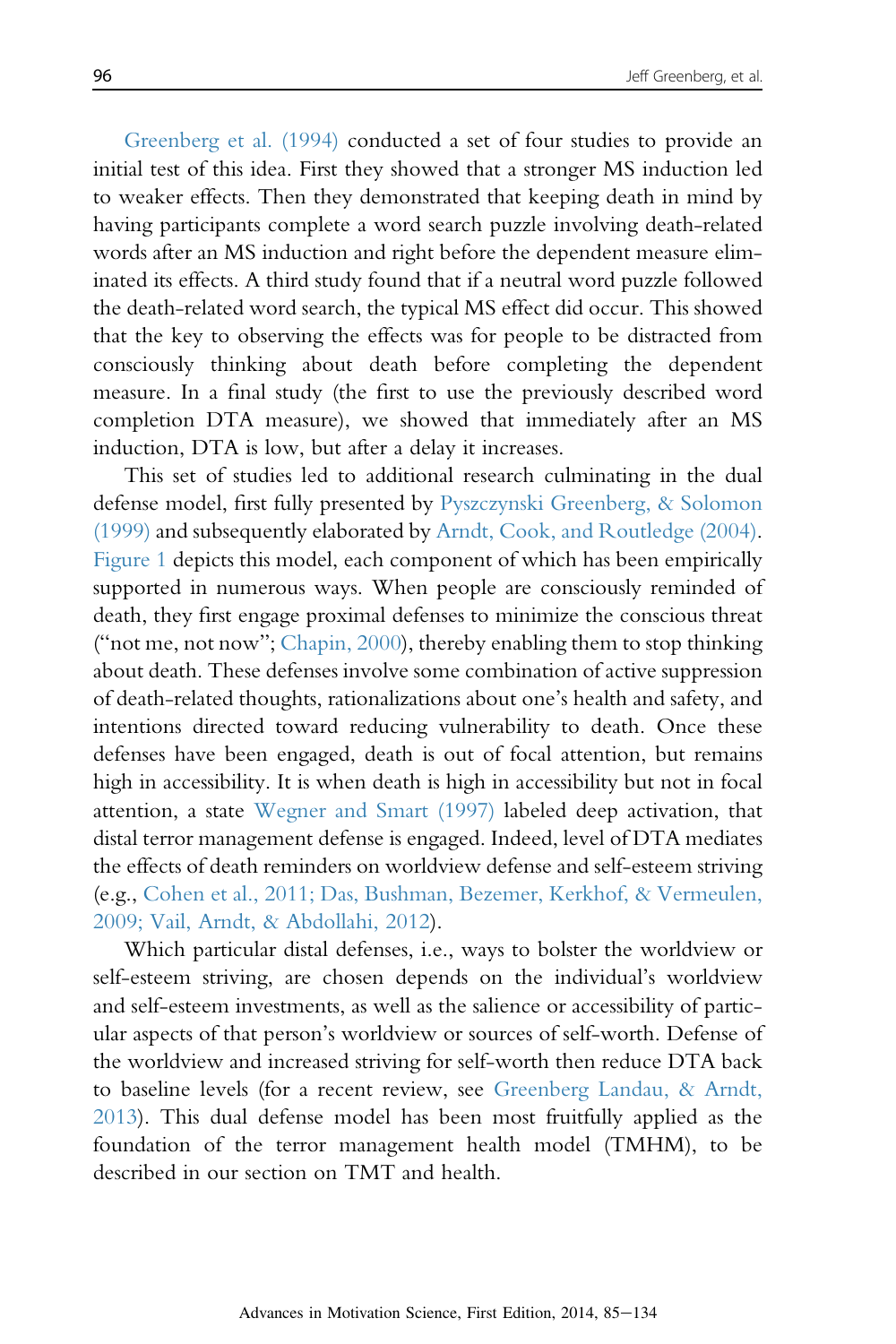

Figure 1 The Dual Defense Model of Responses to Reminders of Death (DTA  $=$  Death thought accessibility).

# 3. THE MANY BRANCHES OF TMT AND RESEARCH

Perhaps because of the range of behavior to which TMT has been applied, TMT sometimes has been mistakenly interpreted as arguing that coping with mortality is the underlying motive behind all human action. This is not the case. Indeed, TMT does not propose or imply that any actions are solely motivated by terror management concerns, but rather that terror management concerns influence human behavior in most, if not all, domains of social life. Indeed, research has shown that concerns with mortality affect what we eat, whom we vote for, the products we prefer, our mental health, legal decision-making, health-related choices, how we structure social perception, how we view nature, dissonance reduction, aggression, intergroup conflict, stereotyping, greed, consumerism, generosity, philanthropy, fashion, art preferences, creativity, use of nostalgia, sexual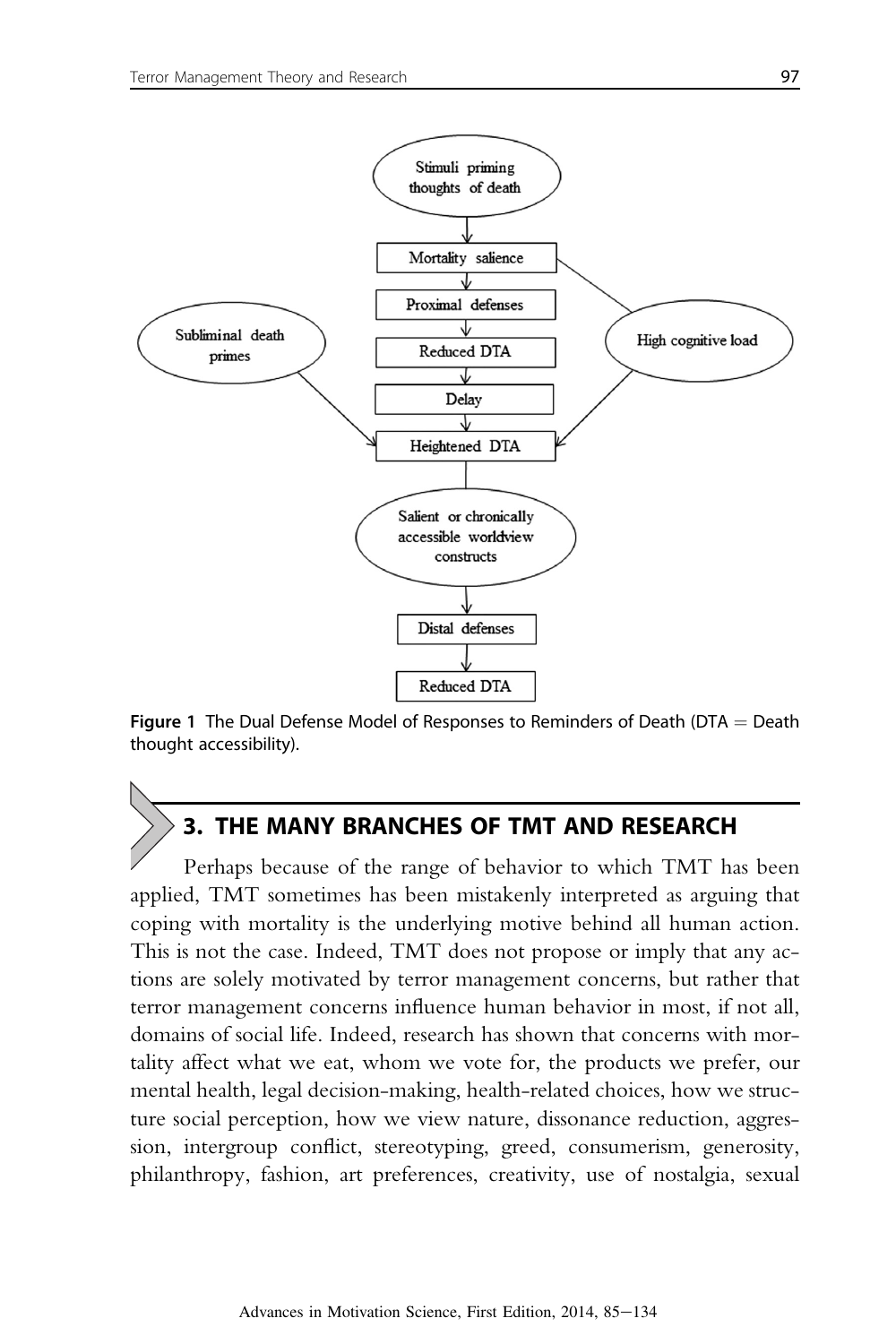attitudes and behavior, fame-seeking, celebrity worshipping, how we conceive of the self over time, parent-child relationships, romantic relationships, and even human—android relations (for reviews, see Greenberg, 2012; Greenberg & Arndt, 2012; Greenberg Solomon, & Arndt, 2008). TMT is thus demonstrably pertinent to marketing, consumer science, economics, aesthetics, film study, criminology, the law, theology, political science, philosophy, family studies, anthropology, and robotics. Covering all of the topics TMT research has explored is impossible within our allotted word limit, so here we will focus in on brief summaries of findings pertinent to how TMT and research contribute to six central topics of likely interest to a broad swath of readers: politics, religion, love, parent-child relationships, health, and neuroscience. Following those sections, we will more fully consider how defense against death relates to other defenses. We will then conclude with a focus on positive influences of death-related thought.

### 3.1 TMT and Politics

Taking TMT into the political realm was motivated primarily by a chapter in Becker's The Denial of Death (1973) called the "The Spell Cast by Persons: The Nexus of Unfreedom." Becker essentially argued that when death concerns are looming, people are drawn to "charismatic" political leaders, i.e., individuals who confidently espouse a simple worldview in which the in-group is great and destined to heroically triumph over evil. Becker's analysis fits what we know about the rise of many historical leaders, but also seemed to foretell the effects of the terrorist attacks of 9/11, 28 years later. Before the attacks, both President Bush and New York Mayor Rudy Giuliani were doing poorly in political polls. A few days after the attacks, they both had reached unprecedented levels of approval (Pyszczynski, Solomon, & Greenberg, 2003).

To put the TMT analysis of such phenomena to the test, Cohen et al. (2004) hypothesized that MS would increase the appeal of leaders who fit this charismatic leadership style. They manipulated MS and had student participants read about three hypothetical gubernatorial candidates: one with a charismatic style emphasizing the greatness of the state and its people, one with a task-oriented style who emphasized getting the job done, and one with a relationship-oriented style who emphasized participatory governance. MS increased the appeal of the charismatic candidate greatly. Then, prior to the 2004 U.S. presidential election, Landau et al. (2004) manipulated MS and assessed its effects on the appeal of incumbent President George W. Bush and, in some studies, Democratic challenger John Kerry.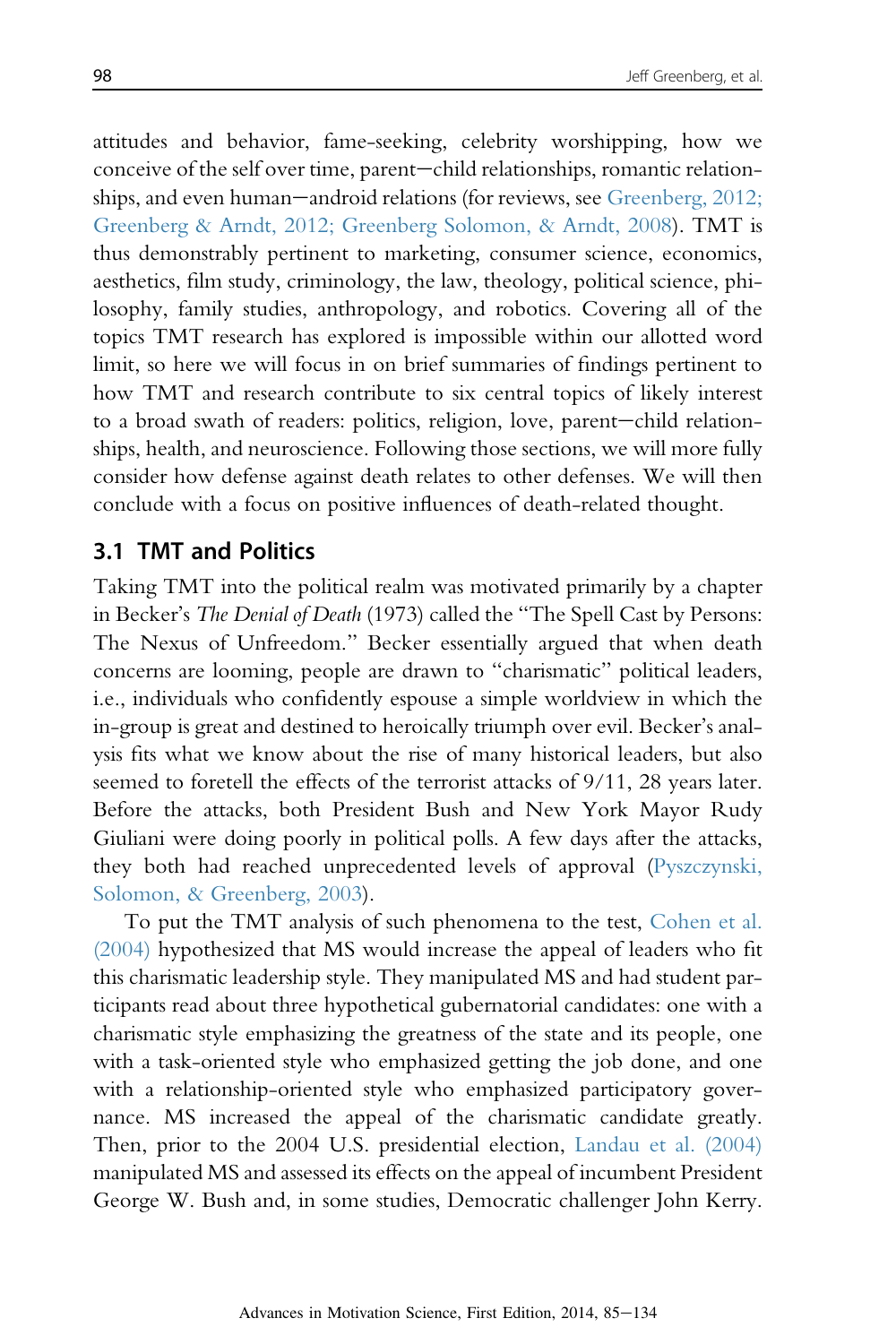Bush, with his calm, confident demeanor and "the greatness of America will defeat the evil-doers" message fit the charismatic formula much better than Kerry, who seemed uncomfortable as a speaker and who was portrayed by Republican advertising as a flip-flopper. Over six studies, MS, relative to a variety of aversive control topics, increased the appeal of Bush, and in two studies also reduced the appeal of Kerry. Subsequent studies have provided additional support for this effect and have shown that MS increases the appeal of charismatic candidates only if they espouse a worldview compatible with one's own (Kosloff, Greenberg, Weise, and Solomon, 2010).

Other evidence shows that MS shifts people toward supporting more extreme measures in dealing with political opponents and nations portrayed by political figures as evil. First, McGregor et al. (1998) developed an innovative hot sauce measure of aggression and showed that after MS, American liberals and conservatives allocate more painfully hot salsa to another individual who criticized their preferred political party. In two studies, Pyszczynski, Abdollahi, et al., (2006) examined support for aggression against "enemy" nations. In the first, they found that in a pain control condition, Iranian college students preferred peaceful strategies to address issues with the U.S. But, following MS, they became much more supportive of terrorist attacks against America and more interested in joining the cause. In the second study, after MS, politically conservative Americans became more supportive of using extreme measures against potentially threatening nations, including nuclear weapons. Interestingly, liberals, who tend to be more valuing of tolerance and cooperation, were not drawn toward more extreme reactions to other nations. In more recent research, Weise Arciszewski, Verlhiac, Pyszczynski, and Greenberg (2012) similarly showed in a pair of studies that although people high in authoritarianism became more negative toward immigrants after MS, people low in authoritarianism showed the opposite reaction.

Largely paralleling the Pyszczynski, Abdollahi, et al., (2006) findings, Hirschberger Pyszczynski, and Ein-Dor (2009) found that MS led Israelis to be more supportive of a preemptive nuclear attack on Iran and also of military sorties in Gaza (Hirschberger Pyszczynski, & Ein-Dor, 2010). Further, mortality-salient conservative Israelis, similar to conservative Americans, became more favorable toward violent measures to resist withdrawal from the Gaza Strip in 2005 (Hirschberger & Ein-Dor, 2006).

Recent studies using non-Muslim Americans examined the role of death concerns in support for American anti-Muslim policies. An initial study showed that MS pushed Americans toward supporting harsh interrogation techniques for a terrorism suspect from Saudi Arabia (Kugler & Cooper,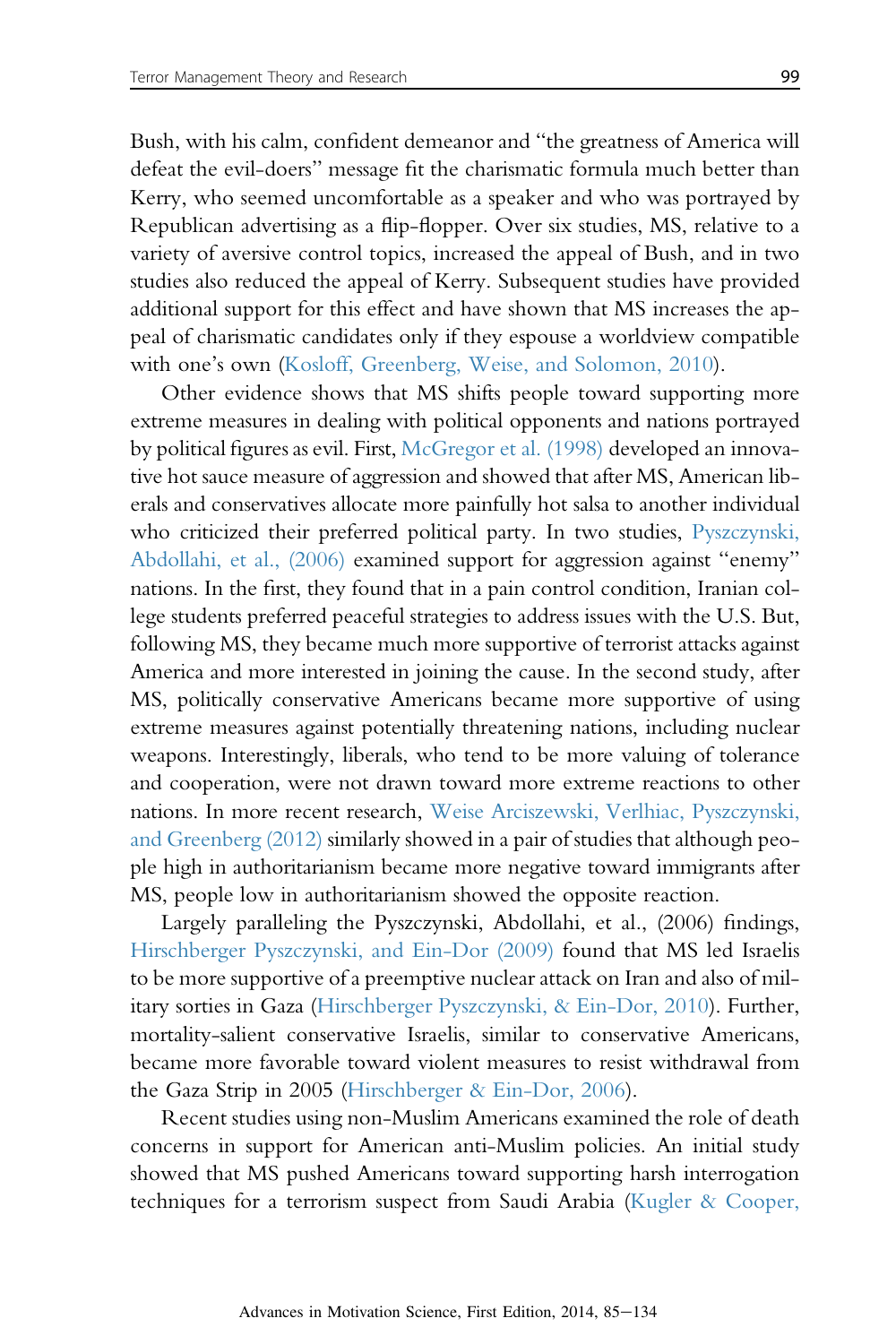2010). A subsequent set of four studies was inspired specifically by the controversy over the proposed building of a mosque at Ground Zero, the site of the attacks on the World Trade Center (Cohen Soenke, Solomon, & Greenberg, 2013). In the first study, MS increased negative reactions to the proposal. In the second and third studies, thinking of a mosque, but not a church or synagogue, increased DTA. In the final study, after MS, reading about incidents in which a copy of the Quran was either burned or dropped in a toilet reduced DTA. So, after MS, learning of the destruction of a central symbol of Islam served a terror management function. This latter finding was similar to the even more chilling finding by Hayes Schimel, and Williams (2008) that among non-Muslim Canadians who learned that Muslims were becoming the dominant religious group in Nazareth, reading about Muslims dying in a plane crash reduced DTA.

Taken together, the political TMT research shows that death-related thought plays a role in preference for particular politicians and policies regarding treatment of immigrants, minority group members, and other nations. The general tenor of this work is that terror management is often served by heightened nationalism and negativity toward different others. However, in a later section reviewing positive reactions to MS, we will describe recent research on moderators that can direct terror management in more constructive directions in the political realm.

#### 3.2 Terror Management and Religious Faith

Religious beliefs play a prominent role in human social behavior, but why have they been so persistently appealing? In contrast to evolutionary psychological perspectives that portray religion as a by-product of fitness-enhancing cognitive adaptations (e.g., Sosis, 2009), research suggests that religious beliefs are not epiphenomenal, but instead serve the terror management function of helping protect adherents from potential death-related anxiety. With religious belief, people can psychologically transcend the limits of mortality. From the Jannat Al-Na'im (Islamic gardens of delight) to Moksha (Hindu salvation) to heaven (Christian paradise), and to Ching (the pure land for some Buddhists), this longing for eternal life continues today. In fact, polls show major portions of the world's population believe in an afterlife (Ipsos/Reuters, 2011).

Whatever the religion's name, each typically offers the notion that a supernatural realm exists and can be reached by following its teachings. In our aching need to believe, religious promises of literal immortality lay ever at our fingertips. Thus, people may find it easier to cope with mortality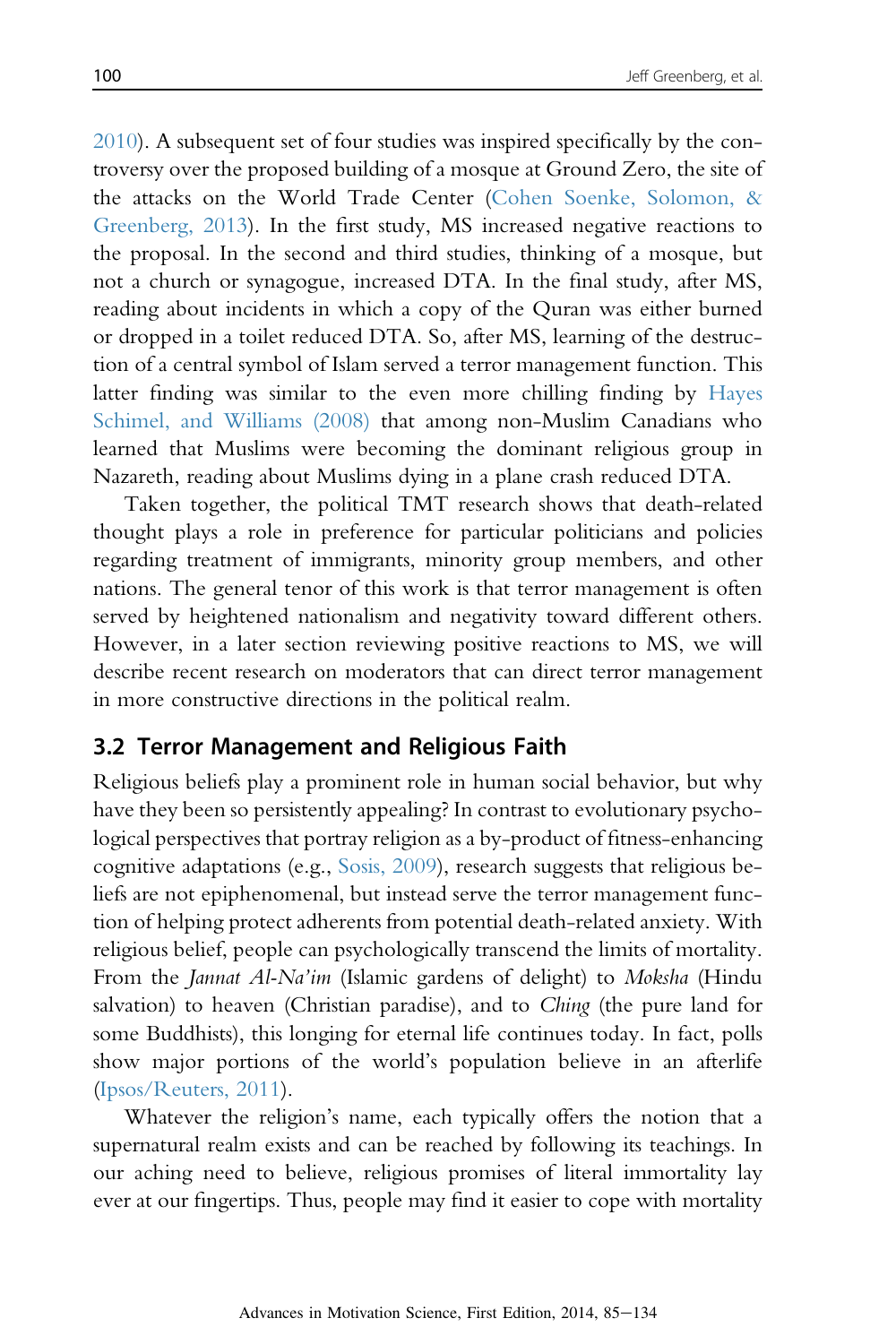when sacred books tell them there is life after death. Previous research, for example, presented participants with ostensible scientific evidence from near-death experiences either confirming or disconfirming life after death (Dechesne, Pyszczynski, Arndt, Ransom, Sheldon, van Knippenberg, & Janssen, 2003). MS increased self-esteem striving when afterlife was disconfirmed, but not when it was confirmed as scientifically valid. More recent research (Kastenmuller Greitemeyer, Ai, Winter, & Fischer, 2011; Piwowarski Christopher, & Walter, 2011) has similarly found that MS increases worldview-defensive reactions against out-groups, except when afterlife is affirmed. Relatedly, having intrinsically religious people think about their religiosity also eliminated worldview defense after MS (Jonas  $\&$ Fischer, 2006).

In addition to afterlife beliefs, religious creation stories help people cope with the problem of nonexistence by bathing oneself, and one's cultural world, in a spiritual cosmogony. From drops of milk landing on tortoise shells, to divine lovemaking, to God's telekinetic fiat (Leeming & Leeming, 1994), creation myths convey that one is a featured participant in a spiritual drama that stretches indefinitely backward and forward in time. Consistent with the idea that such religious beliefs help serve terror management, Schimel Hayes, Williams, and Jahrig, (2007) found that DTA among creationists increased after they read an article presenting evolutionary evidence against creationism. Recent work has also shown that MS can heighten rejection of evolution and acceptance of intelligent design (Tracey Hart, & Martens, 2011).

If belief in an unbounded spiritual realm inhabited by supernatural agents can provide psychological equanimity in the face of death, then bolstering faith in supernatural agents should help serve that existentially protective function. Indeed, Norenzayan and Hansen (2006) found that MS increased peoples' general religiosity and intensified belief in various supernatural agents (e.g., Buddhist prayer, shamans, and ancestral spirits). Such explicit professions of faith also appear to depend on individuals' preexisting religious orientations. For instance, MS only increased belief in afterlife among those with preexisting afterlife beliefs (Osarchuk & Tatz, 1973; Schoenrade, 1989). More recent research by Vail Arndt, and Abdollahi (2012) found that MS did not increase supernatural belief among atheists, but it increased American Christians' and Iranian Muslims' faith in their own religions' gods (God/Jesus and Allah, respectively) and reduced their faith in alternative religions' deities.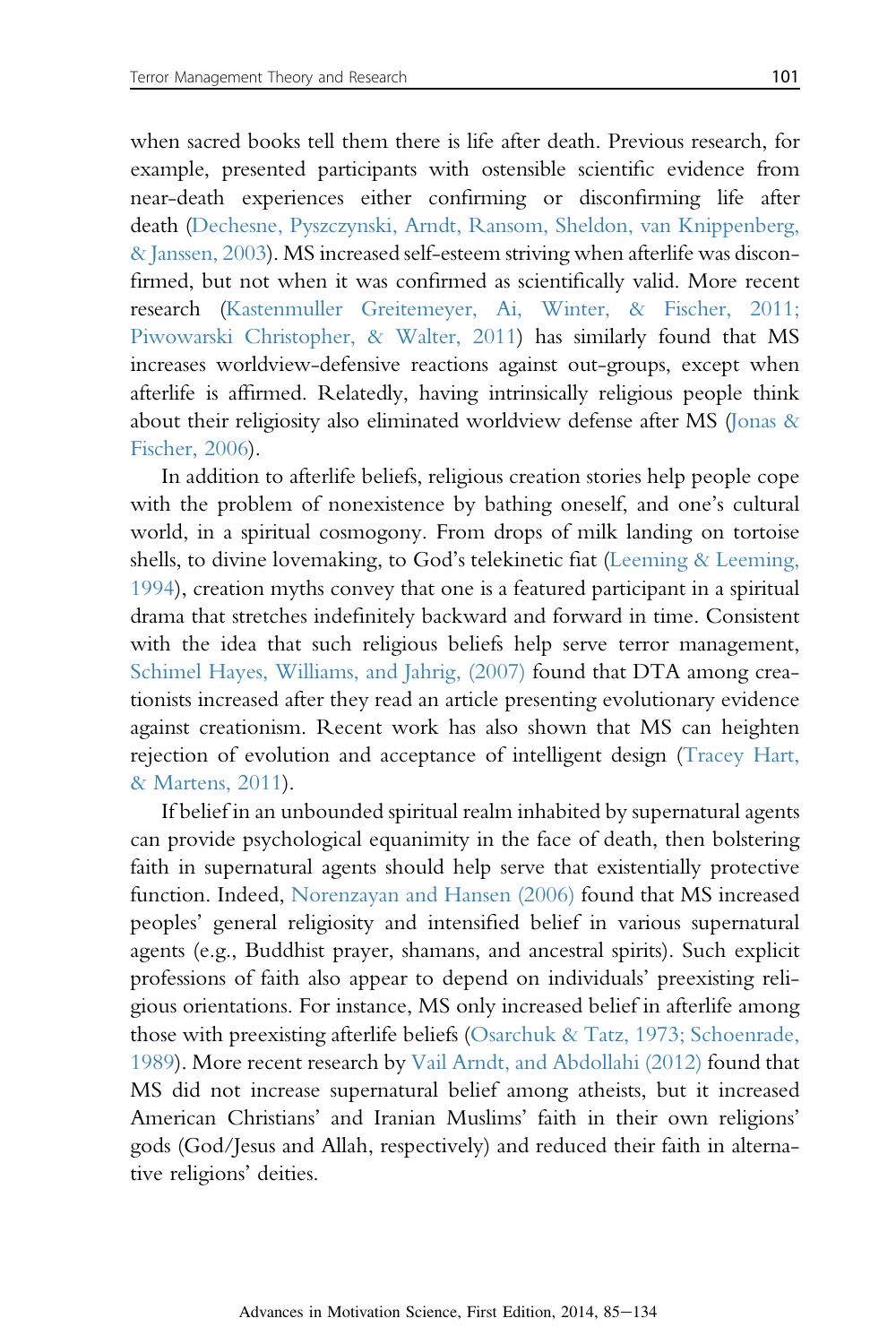At first blush, that atheists maintained their rejection of religion and supernatural agents after MS would seem to be inconsistent with the idea that death concerns are most powerfully resolved through literal immortality, as in religious belief. However, research on social cognition has highlighted the important difference between automatic (implicit) and controlled (explicit) processes (e.g., Bargh & Chartrand, 1999; Chaiken & Trope, 1999). In the religious context, even people who explicitly deny religious beliefs behave like "implicit theists" (e.g., Uhlmann Poehlman, & Bargh, 2008; Haidt Bjorklund, & Murphy, 2000; Bering, 2002, 2010), and when reminded of death, they indicate a general desire for a literal afterlife, even though they do not explicitly accept it as possible (Heflick Goldenberg, Hart, & Kamp, 2014).

Thus, it seems likely that MS would lead all people—regardless of prior belief—to implicitly (automatically) turn toward literal immortality, such as that offered by religions, for comfort, whereas more consciously deliberate (explicit) responses would be modified according to one's explicit worldview beliefs. In recent work exploring that possibility (Jong Halberstadt, & Bleumke, 2012), religious and nonreligious participants were reminded of death (vs control) and then completed a single-target implicit association test in which supernatural concepts (e.g., god, heaven, miracles) were categorized as "real" or "imaginary." MS shortened response latencies when categorizing supernatural concepts as real, regardless of participants' self-reported religiosity. To compare that effect against explicit responses, Jong et al. conducted a similar study, but measured explicit religious beliefs; MS led religious participants to explicitly profess stronger faith, but led nonreligious participants to explicitly reject it, echoing other findings on explicit religious worldview defense (e.g., Vail, Arndt, et al., 2012). Together, these findings point to the power of literal immortality such as religious notions of the supernatural and afterlife. Even the nonreligious participants appeared to cope with the death awareness by at least initially implicitly accepting the supernatural, whereas their self-reported (explicit) responses were informed by their explicit worldview beliefs. Furthermore, recent studies in our labs suggest that even nonreligious people move toward more explicit afterlife belief when they read an article arguing that efforts to extend the life span indefinitely are fruitless.

The general thrust of these findings is that religion serves an important terror management function as a basis for literal immortality. Becker (1971) argued that this is in some ways a better solution to the problem of death than symbolic (secular) immortality. One particular problem with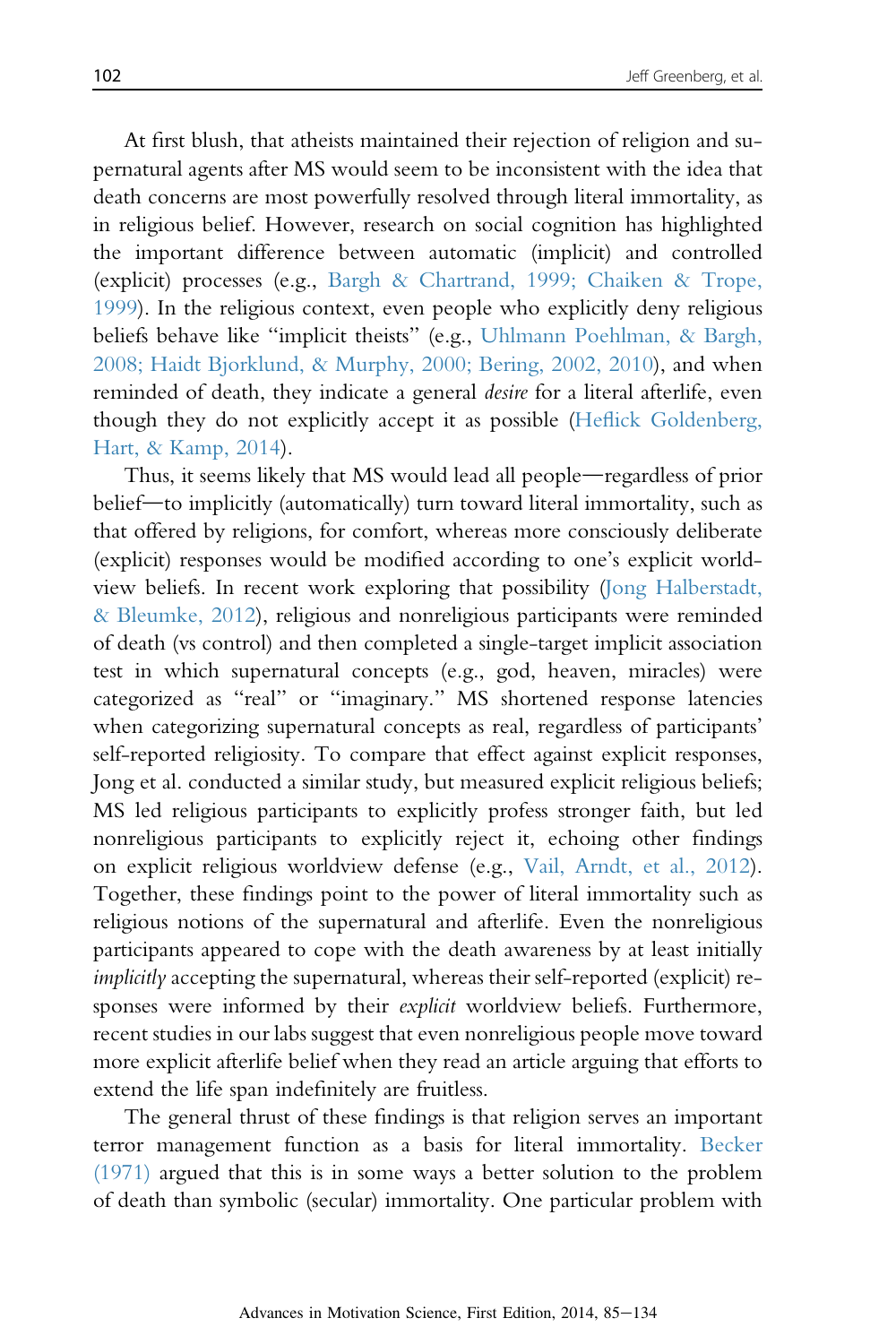symbolic immortality is that the inevitable end of our species undermines it; if our ancestral line and groups are going to end, then our cultural contributions will be forgotten. People lacking faith in literal immortality should therefore be especially resistant to the idea of our world ending. Indeed, Lifshin, Weise, Soenke, and Greenberg (2014) found that people who believe in an immortal soul are more accepting of the possibility that the world may end (through either global warming or solar activity). However, if soul-believers are reminded of their investments in symbolic immortality, they become just as resistant to end-of-world scenarios as nonbelievers.

#### 3.3 Love and Death

Rank (1941/1958) argued that the decline of the centrality of religion in twentieth-century Western cultures led to increased focus on romantic love as a basis of meaning and self-worth. Becker (1973) expanded on this idea and posited love as the romantic solution to terror management. The theme that love can transcend death is common in modern literature and movies and, indeed, is clearly conveyed in the novel and film version of The Fault in Our Stars.

Mikulincer and colleagues (for a review, see Mikulincer, Florian, & Hirschberger, 2003) developed a line of research that supports the idea that people do in fact use their romantic relationships to manage their concerns about death, especially those with a secure attachment style. MS increases interest in forming close relationships and increases the valuing of, and desire for, greater intimacy with romantic partners. In addition, thinking of one's committed romantic partner reduces the need for worldview defense after MS. Furthermore, securely attached people, compared to those insecurely attached, are less prone after MS to worldview defense and more prone to seek romantic intimacy. Furthermore, thinking of threats to one's romantic relationship, such as relationship problems or an extended period of separation, increases DTA, especially for people high in attachment anxiety. Complementing this research, recent studies have found that after MS, interpersonal touch can alleviate the need for symbolic defense for low self-esteem people (Koole, Sin, & Schneider, 2014).

Supplementing this work, Goldenberg et al. (1999) showed that reminders of love reduce the link between physical sex and thoughts of death, and Kosloff, Greenberg, Sullivan, and Weise (2010) showed that MS leads people to seek long-term partners who validate their worldviews. And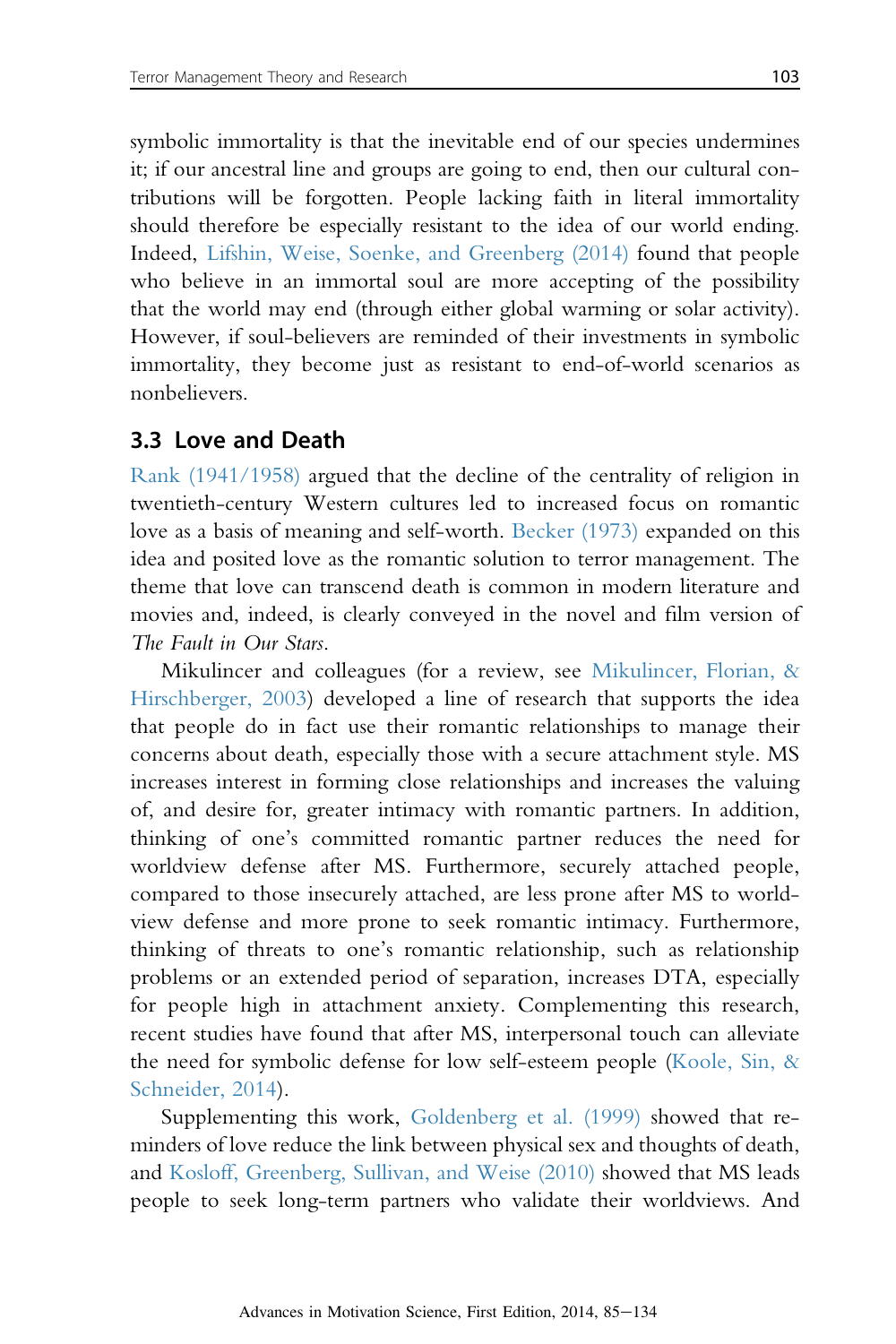finally, Cox and Arndt (2012) reported seven studies demonstrating the terror management function of the positive regard provided by romantic relationship partners. Four of those studies showed in various ways that, after MS, people exaggerate how favorably their romantic partners view them and become more committed to their partners to the extent that they serve as a source of self-worth. An additional study showed that, after MS, thinking about being valued by a romantic partner reduced DTA. A final study found that, after MS, although securely attached individuals inflate how positively their romantic partners see them, anxiously attached people exaggerate how positively their parents see them.

#### 3.4 The Roles of Parents and Children in Terror Management

Although in adulthood a committed romantic partner probably is more central to terror management than one's parents, Cox et al. (2008) proposed that the original base of psychological security still plays some role, and six studies supported this idea. In the first three, after MS, thoughts of one's parents reduced worldview defense and DTA and increased feelings of self-worth. In a fourth study, MS led to rosier thoughts about one's mother. A fifth study showed that MS increased liking for a stranger who seemed to be similar to one's same-sex parent. A final study showed that reliance on parents for terror management is especially likely for insecurely attached individuals. Specifically, Cox et al. found that, after MS, securely attached people apportioned more of their allotted cell phone minutes to their romantic partner, whereas insecurely attached individuals increased minutes allotted to their parents instead.

So adults do get some terror management value from their parents, but it is even more likely that they get a sense of death transcendence from being parents, a point emphasized by Lifton (1979). Children provide a literal continuation of some of one's biological material, but as Lifton notes, they also may carry forward one's ancestral line; one's name; one's values and one's worldview, including one's religious, regional, and national identifications; and one's valued possessions and activities (a house, a business, etc.). The importance of carrying these things forward is clear in many cases where parents want their children to marry within their group and carry on their values; they even sometimes disown children who do not do so. Besides carrying aspects of oneself into a future beyond one's death, children provide self-worth through their love, admiration, and needing of the parent and through their achievements, and typically also validate the parent's worldview.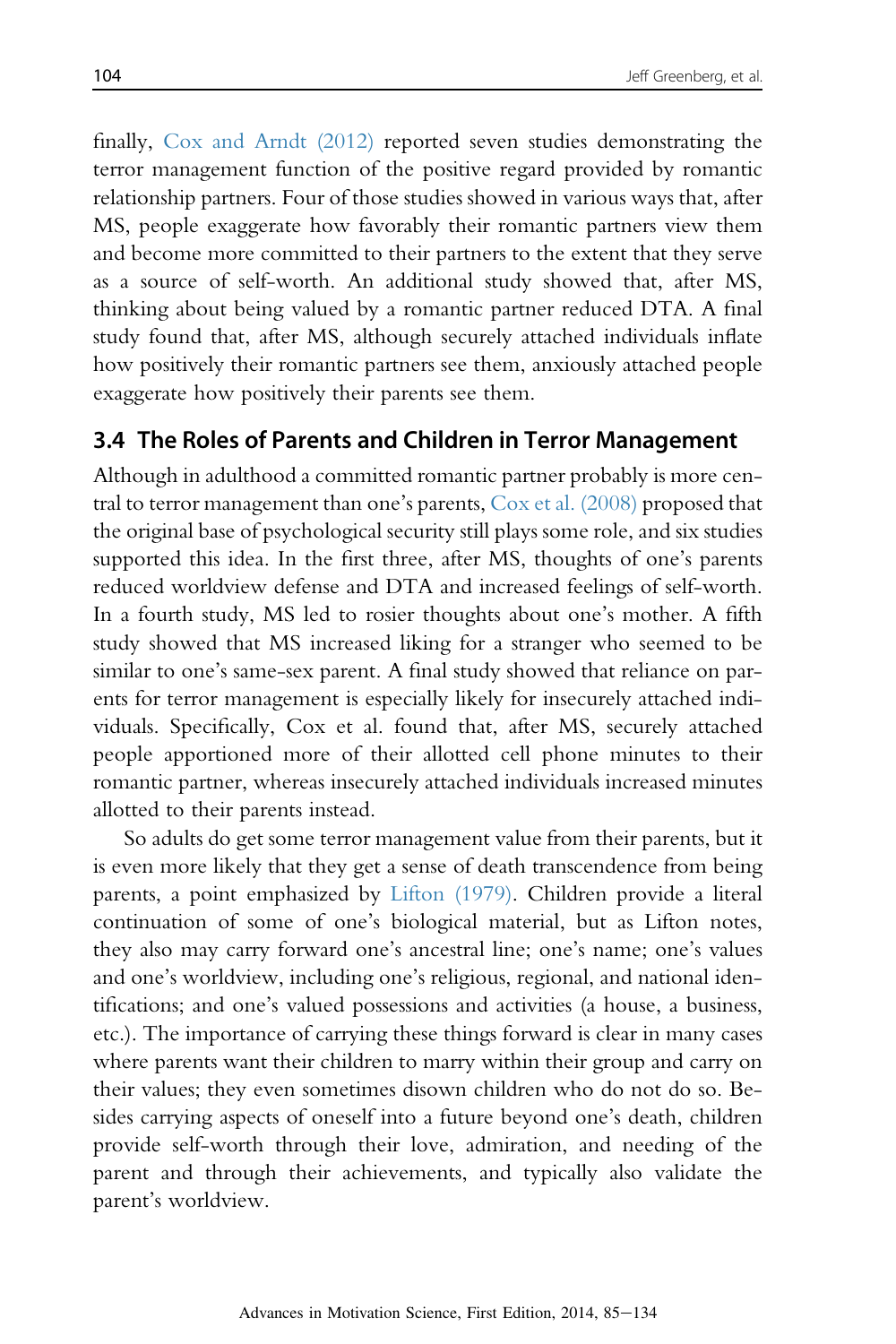The terror management value of children for parents has been demonstrated in a number of ways. Wisman and Goldenberg (2005) found that after MS, Dutch men wanted more children, and Dutch women did too, as long as they were led to believe that having children would not hinder their career aspirations. Further studies found MS increasing enthusiasm for having kids in Germany, China, and England (Fritsche et al., 2007; Mathews & Sear, 2008; Zhou, Lei, Marley, & Chen, 2009). In addition, MS has led people to be more negative toward strict birth-control policies, and more positive toward younger family members (Zhou, Liu, Chen, & Yu, 2008) and toward naming their kids after themselves (Vicary, 2011).

Yaakobi, Mikulincer, and Shaver (in press) recently added further support for the terror management value of parenthood in a series of six studies. In the first two, MS made parenthood-related cognitions more vivid and accessible. An additional pair of studies demonstrated that parenthoodrelated thoughts reduce DTA, whereas making salient obstacles to parenthood increased DTA. In their first five studies, the link of death to parenthood was weak among people high in attachment avoidance. However, their last study showed that if parenthood was framed as compatible with career strivings (as in Wisman and Goldenberg, 2005), then even avoidant people reacted to MS with more positive parenthood-related cognitions.

### 3.5 TMT and Health

The recently developed TMHM (Goldenberg & Arndt, 2008) builds on the dual-process model of terror management to shed light on health-relevant motivations. According to the TMHM, when death thoughts enter focal consciousness, people engage in proximal defenses, becoming motivated to remove them by behaving in health-oriented ways or by denying their vulnerability. Nonconscious terror management kicks in when death thoughts are no longer in focal attention, but are high in accessibility. These distal defenses are not focused on resolving health risks, but instead on bolstering self-esteem and cultural beliefs, which can have an important influence on health-relevant behaviors.

Health consequences of conscious death thought. When death thought is in focal awareness, one way that people can remove it is by engaging in behaviors designed to enhance health such as boosting intentions to purchase higher sun protection factor sunscreen or to exercise (Arndt, Schimel, & Goldenberg, 2003; Routledge, Arndt, & Goldenberg, 2004). This type of response, however, depends on being able to perceive behaviors that would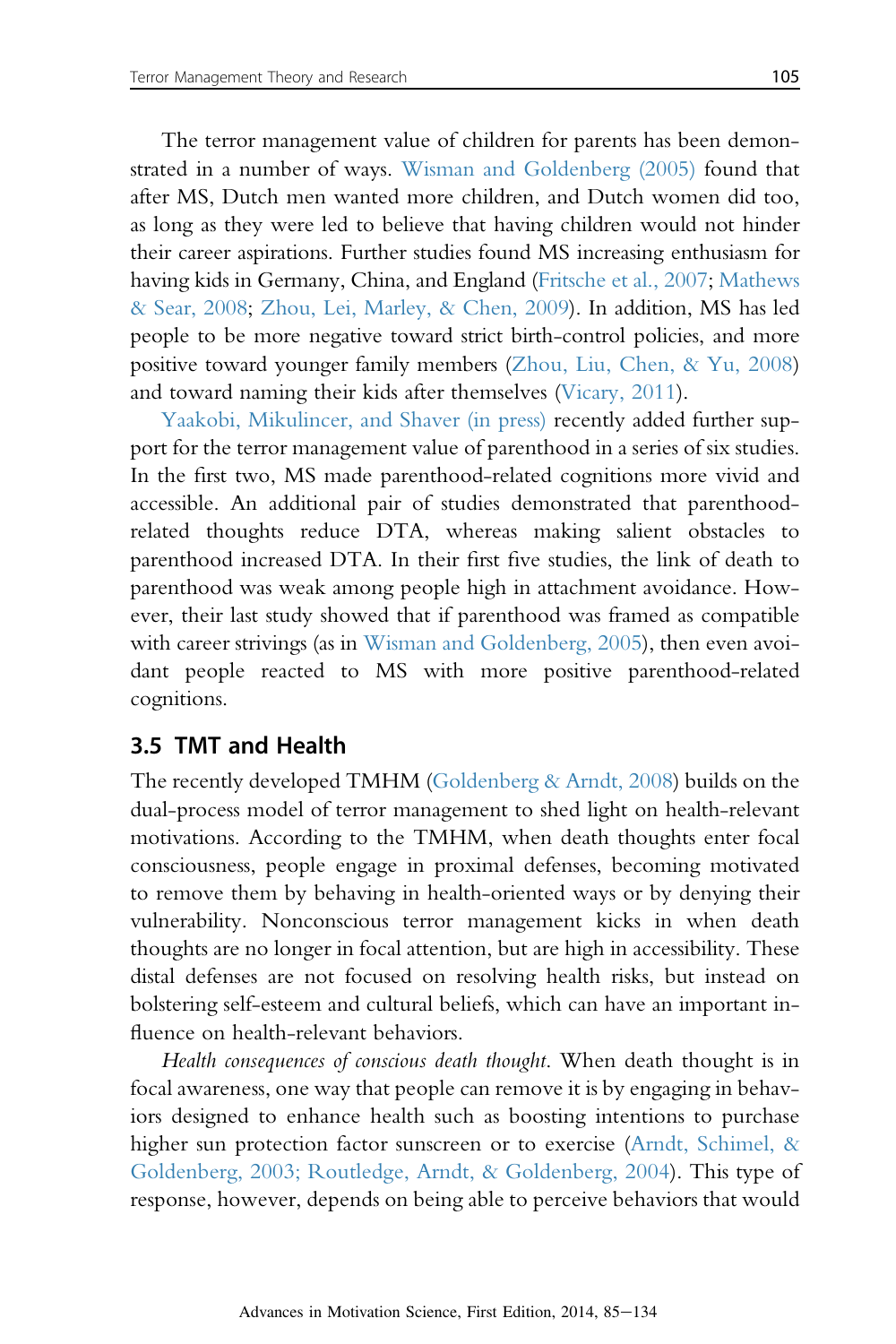lead to improved health. For example, immediately after a reminder of mortality, individuals who used more adaptive coping strategies or had greater health optimism (both indicators of the ability to perceive effective behavioral steps toward better health) bolstered their health-related behavioral intentions (e.g., sun protection intentions; Arndt, Routledge, & Goldenberg, 2006; Cooper, Goldenberg, & Arndt, 2010). Thus, in health-relevant situations, increasing one's resolve to engage in healthenhancing behaviors is a common way to cope with conscious concerns about death.

However, given that conscious thoughts of death motivate efforts to remove such cognition from focal awareness, they can also lead to threat avoidance or denial. For example, people often directly suppress thoughts of death associated with cancer (Arndt et al., 2007) or deny their vulnerability by perceiving longer life expectancy (Greenberg, Arndt, Simon, Pyszczynski, & Solomon, 2000). This work suggests that if the perception of a meaningful behavioral path to better health is absent, clouded, or biased, then people instead seek to deny their vulnerability. One such clouding influence is the common psychophysiological craving for a cigarette. Though smokers generally tend to discount health risks (Odum, Madden, & Bickel, 2002), their cravings exert a strong influence on that bias: smokers can more easily see themselves taking steps toward quitting when their cravings are weak (Niaura, Shadel, Britt, & Abrams, 2002), whereas they focus on the positive aspects of smoking when the cravings are strong (Sayette & Hufford, 1997; Sayette, Loewenstein, Kirchner, & Travis, 2005). Accordingly, Arndt et al. (2013) hypothesized that MS should motivate those with stronger cravings to increase smoking vigor, denying vulnerability by focusing on the positive consequences of smoking, whereas MS should motivate those with weak cravings to reduce smoking intensity because they are better able to recognize and address their vulnerability to death by reducing health risks. Smokers were reminded of death (vs control topic) and then smoked a cigarette while their puff topography (volume, velocity, flow rate, etc.) was recorded. Indeed, after MS, smokers with weaker cravings smoked less intensely, whereas those with stronger cravings smoked more intensely. This finding is consistent with the idea that conscious thoughts of death motivate people to take steps to reduce health threats if they can perceive meaningful health-enhancing behavior-outcome contingencies, but deny their vulnerability if that perception is clouded or biased.

Health consequences of nonconscious death thought. Because nonconscious thoughts of death motivate efforts to enhance the self and uphold cultural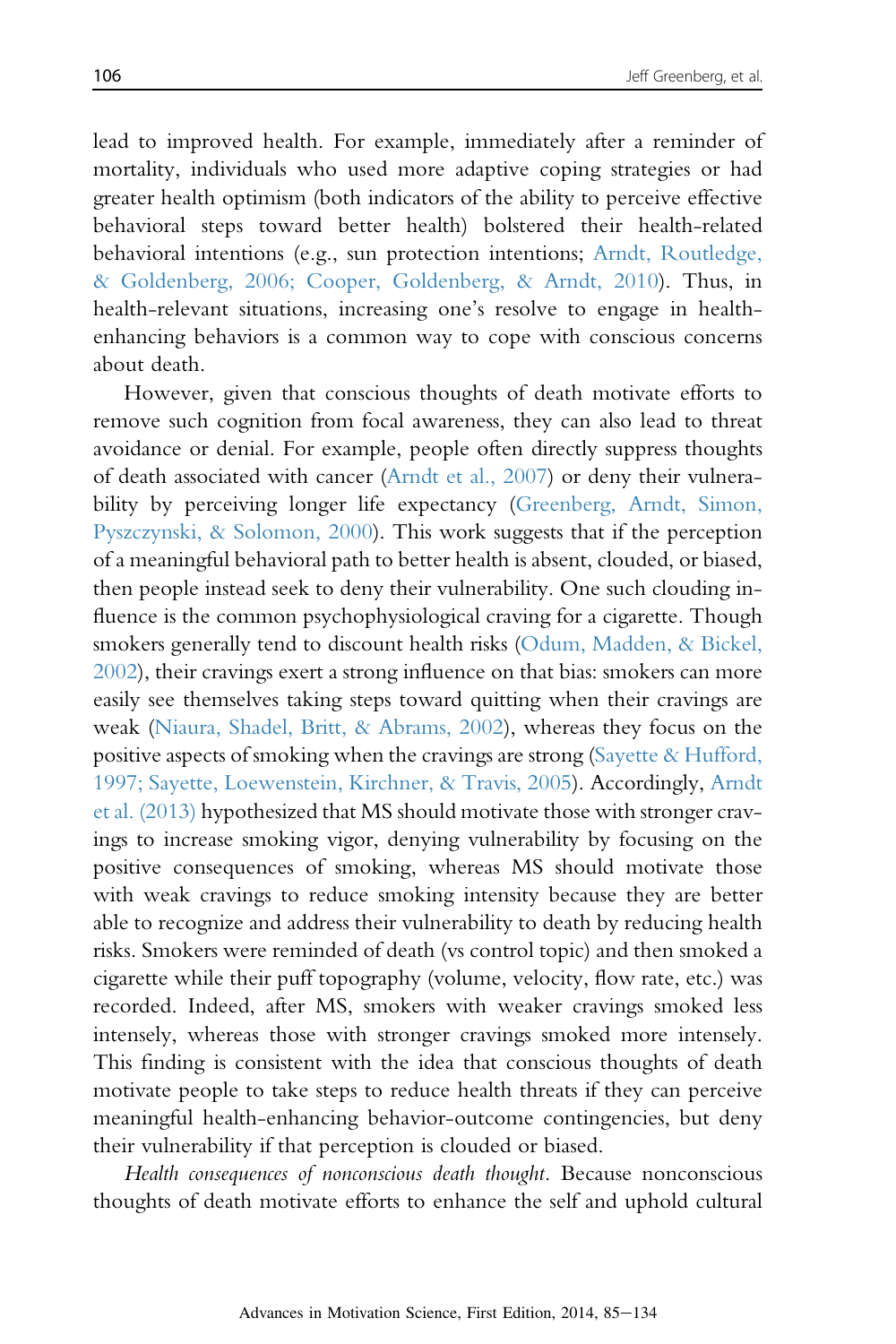beliefs and values, the TMHM also posits that certain standards of self-worth can impact existentially motivated health-related decisions. When people based their self-worth on being tan or fit, nonconscious death thoughts motivated them to boost their intentions to tan or exercise (Arndt et al., 2003; Routledge, Arndt, and Goldenberg, 2004), and smokers who based their self-worth on smoking increased smoking intentions when graphic cigarette warning labels aroused thoughts of death outside of conscious awareness (Hansen, Winzeler, & Topolinski, 2010). Similarly, reflecting the social value commonly placed on tanned skin in North American culture, MS after a delay increased desire to tan among people who more strongly rely on external social standards for personal value (Arndt et al., 2009).

Further, the perceived social value of a health-relevant behavior can potentially alter behavioral intentions among people who invest in external social standards. For example, nonconscious death thoughts increased tanning intentions when extrinsic cues suggested the social value of tanned skin (e.g., a fashion article titled "Bronze is beautiful," photos of attractive tanned women), but decreased intentions to suntan when the societal attractiveness of more healthy untanned skin was primed (e.g., a fashion article titled "Pale is pretty"; Cox et al., 2009; Routledge, Arndt, and Sheldon, 2004). Similarly, when people who smoked for extrinsic reasons were reminded of death, they later increased their intentions to quit only if they were first exposed to antismoking messages that portrayed smoking as uncool or socially isolating (Arndt et al., 2009; Martin & Kamins, 2010). And there may also be instances where being healthy is itself one's basis for self-esteem. When people sensitive to extrinsic social standards were given information describing a positive exercise exemplar (vs a nonexercising exemplar), MS, after a delay, motivated them to more strongly view exercise as important for self-esteem (Arndt et al., 2009). And when women attending a mammogram clinic were presented with a brochure framing breast self-exams (BSEs) as empowering (compared to practical instructions), nonconscious DTA led them to increase their intentions to conduct BSEs (Cooper, Goldenberg, & Arndt, in press).

The TMHM further posits that terror management efforts to uphold one's belief systems can impact health outcomes. Because one's cultural beliefs help mitigate concerns about mortality, the motivation to uphold and protect those belief systems can, unfortunately, sometimes have a negative influence on health. This rigid investment in certain cultural beliefs can negatively impact health-relevant decisions if it leads people to resist modern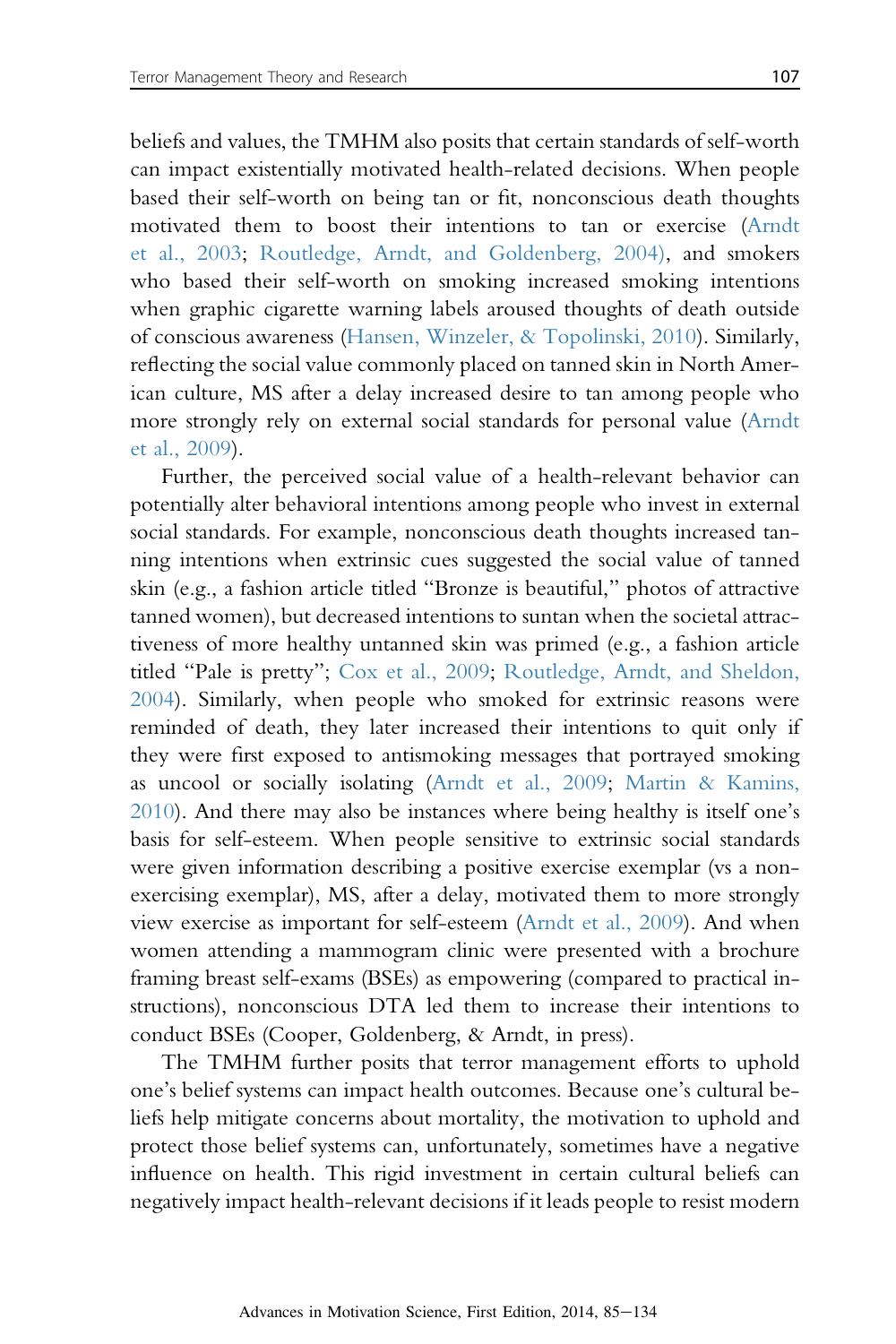scientific medical treatments in favor of antiquated folk treatments or religious beliefs based on one's cultural traditions. For example, Vess, Arndt, Cox, Routledge, and Goldenberg (2009) found that nonconscious thoughts of death (vs a control topic) motivated strongly religious people to prefer prayer as a substitute for medical treatment in treating disease and injury. This finding suggests that MS enhanced strongly religious participant's motivation to rely on their faith as a guide.

Enhancing health by targeting TMHM motivational orientations. Based on this previous TMHM work, emerging research considered the possibility that conscious death thoughts would motivate sensitivity to health-relevant information, whereas nonconscious death thoughts would instead motivate sensitivity to information about self-enhancement and social status (McCabe Vail, Arndt, & Goldenberg, 2013). Across several experiments, American participants were first reminded of either death or a control topic; then, either immediately or after a brief delay, they viewed a persuasive appeal in the form of an endorsement by either a high-status celebrity (Jennifer Aniston, Sandra Bullock) or a medical doctor (with white lab coat and stethoscope) spokesperson. The endorsements supported a water bottle brand (Study 1 and 2), an antismoking campaign (Study 3), a responsible drinking campaign (Study 4), and an influenza vaccination campaign (Study 5). Immediately following MS, participants consumed more of the endorsed products and expressed better health and safety intentions when endorsed by the medical doctor. When there was a delay following MS, however, participants consumed more and expressed better health and safety intentions when endorsed by the celebrity. Together, these findings demonstrate that the dual terror management processes can be systematically targeted, such that one approach can enhance health intentions when death is salient and a very different approach will work when DTA is high but death is not in focal attention.

## 3.6 The Emerging Neuroscience of Terror Management

As discussed earlier, MS does not typically arouse much measurable fear, but rather appears to trigger terror management processes in an effort to prevent the potential for death-related anxiety. Thus, encountering death-related stimuli should activate neural mechanisms involved in detecting potentially anxiety-provoking stimuli and in avoiding anxiety onset.

Neural activity triggered by death-related stimuli. Functional magnetic resonance imaging (fMRI) research, which tracks hemodynamic activation of specific regions of the brain using blood oxygen level-dependent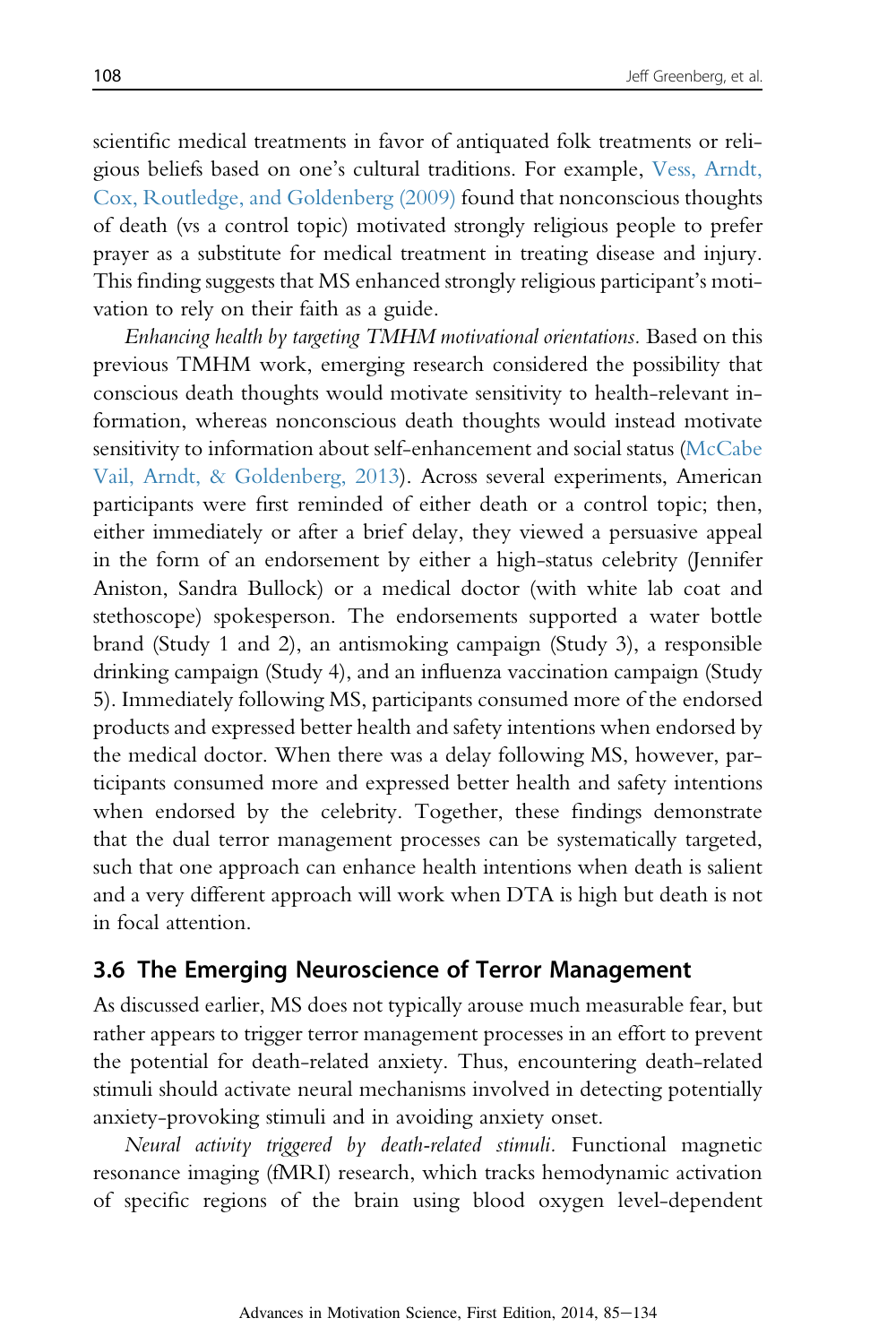contrasts, has recently begun to catalog the specific neural structures activated by explicit death-related primes. Quirin et al. (2012) found increased activity in the rostral anterior cingulate cortex (ACC), the right amygdala, and the tail of the right caudate nucleus during the presentation of deathrelated (vs pain-related) primes. The amygdala is involved in the detection of threatening stimuli (Phan, Wager, Taylor, Liberzon, 2002), and the ACC is involved in the anticipation of negative events and anxiety (Petrovic et al., 2005; Simpson, Drevets, Snyder, Gusnard, & Raichle, 2001), which is consistent with the idea that death-related stimuli activate structures involved in detecting potential sources of anxiety.

Additional fMRI studies have revealed increased activity in the posterior cingulate cortex, bilateral middle frontal gyrus, and right frontal eye field during the presentation of death-related (vs neutral/unrelated) primes (Han, Qin, Ma, 2010; Shi & Han, 2013; see Yanagisawa et al., 2013 for similar findings showing activation in the right ventrolateral prefrontal cortex using near-infrared spectroscopy technology), which again suggests death-related stimuli activate a frontoparietal neural network that helps efficiently detect threatening information (Lloyd, Morrison, Roberts, 2006). These studies also found evidence that whereas negative-valence word primes (e.g., idiot, humiliate) increased activity in the insula (see also Johnstone, van Reekum, Oakes, & Davidson, 2006), death-related word primes (e.g., coffin, cemetery) instead led to immediate and sustained decreased insula activity. Insula activity facilitates focal awareness of the self (Craig, 2009, 2010), which suggests insula deactivation is perhaps involved in the avoidance of self-focusing situations—such as sitting in front of one's reflection in a mirror-when reminded of death (Arndt, Greenberg, Simon, Pyszczynsk, & Solomon, 1998). Further, participants' ratings of stimulus words as more strongly related to death predicted heightened frontoparietal activity during the presentation of those words (indicating greater attention devoted to such stimuli), and stronger frontoparietal activity in turn predicted a greater sustained decrease in insula activity (Shi & Han, 2013).

Other research has examined the effect of MS on event-related potentials (ERPs): phasic changes in rolling electroencephalographic (EEG) activity, which are time-locked in response to a particular event. Using ERPs to map rolling attentional and evaluative processes, studies have found that death-related (vs unrelated) words increased the amplitude of the P3 component at  $\sim$ 300 to 500 ms (Lui, Shi, Ma, Qin, & Han, 2013) and at  $\sim$  400 to 800 ms (Klackl, Jonas, Kronbichler, 2013). Similar to the fMRI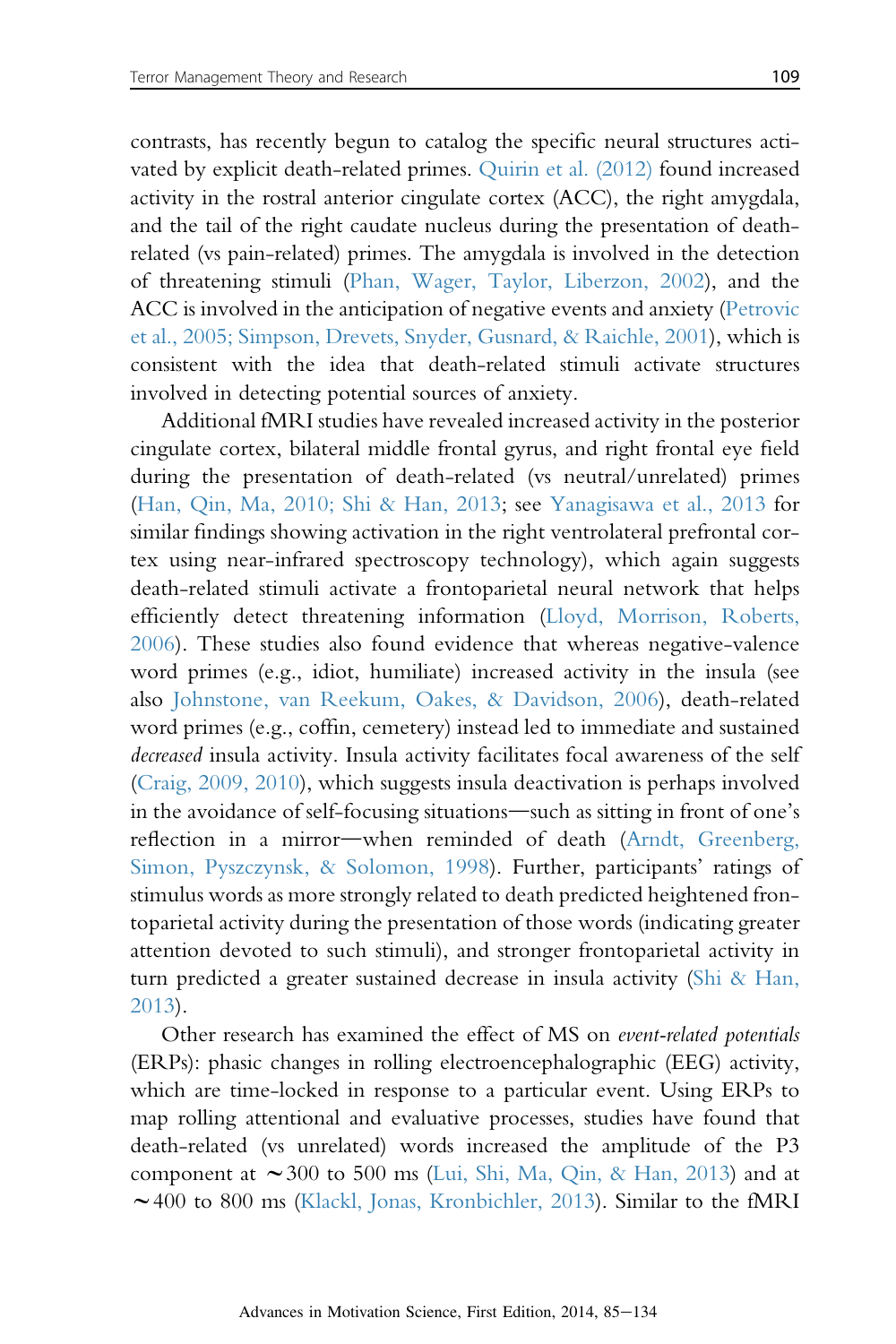research just reviewed, these later positive deflections point to the activation of neural structures allocating attention to, and perhaps more deeply evaluating, stimuli such as death-relevant primes that are negative or anxiety provoking (Franken, Gootjes, & van Strien, 2009; Lang Sparks, Bradley, Lee, & Wang, 2004; Li Zinbarg, & Paller, 2007).

Neural implementation of abstract terror management processes. Rather than focusing on the immediate neural activity triggered by death-related primes, other emerging research has instead focused on identifying brain activity involved in implementing distal terror management defenses such as worldview defense. For example, Henry Bartholow, and Arndt (2010) induced MS (vs control) and then tracked ERPs as participants categorized the expression (happy vs angry) of in-group and out-group faces. MS increased the amplitude of the N2 component as participants viewed angry in-group faces. The N2 is a negative deflection sensitive to cues of in-group conflict (Dickter & Bartholow, 2010), suggesting that MS activated brain structures controlling attention to worldview-threatening images. MS also shortened the latency of the P3 component while viewing happy in-group faces and slowed it during angry in-group face presentation. P3 latency reflects the speed that a stimulus is categorized and its evaluative implications understood, and has been implicated in the cognitive activation of stereotypes (Bartholow, Dickter & Sestir, 2006). Thus, MS activated neural structures that made it easier to categorize faces consistent with stereotypically positive views of one's in-group.

Kosloff, Greenberg, Martens, and Allen (2014) also used EEG to study the effect of MS on subsequent anterior hemispheric asymmetry and reactivity during worldview defense. Greater relative activity in the right (vs left) frontal hemisphere is associated with readiness for withdrawal. After measuring the effect of MS on frontal EEG, Kosloff et al. assessed eyeblink startle responses (anxiety-prone reactivity at the orbicularis oculi modulated by the amygdala) during the presentation of worldview-threatening and worldview-irrelevant images. MS (vs control) increased right anterior asymmetric activity and led to greater startle responses during the presentation of worldview-threatening, but not worldview-irrelevant, images. This motivated withdrawal configuration (right frontal asymmetry) may underlie the cultural worldview defense reactions so commonly observed in the broader TMT literature.

In other research, Kosloff, Greenberg, and Allen (2014) reasoned that because MS motivates self-esteem striving, MS should boost neural sensitivity to failure on self-esteem-relevant tasks. Participants performed a rapid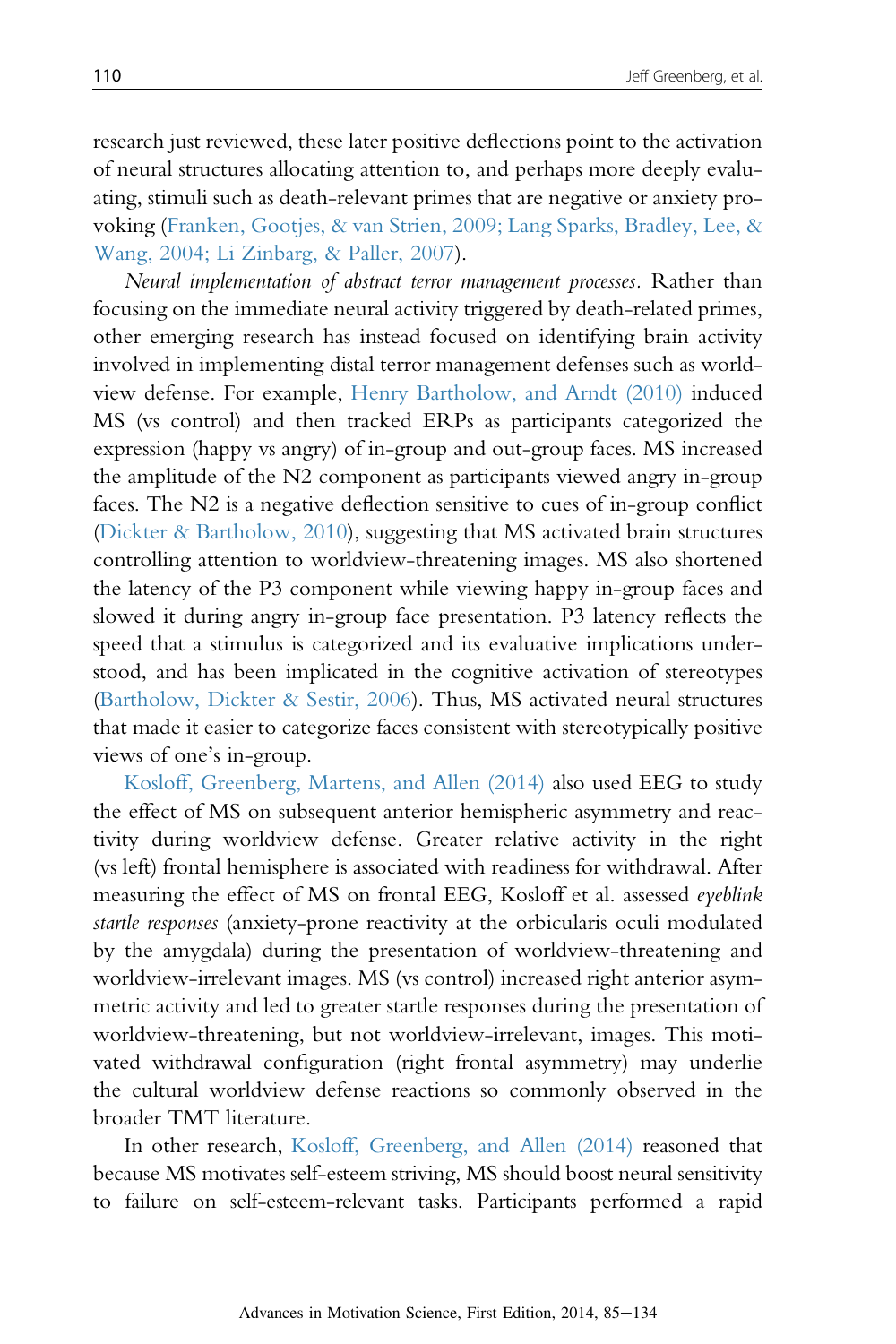decision-making task and were told that the task was diagnostic of valued attributes like intelligence and career success. The task was difficult and designed to elicit performance errors, allowing the researchers to observe patterns of error-related negativity (ERN). ERN is an early ERP component time-locked to erroneous responses, known to be generated by the dorsal ACC (dACC) and associated with behavioral adjustments to avoid continued error commission (Gehring, Goss, Coles, Meyer, & Donchin, 1993). MS not only increased ERN amplitude following errors, suggesting increased sensitivity to esteem-relevant failures, but MS-primed participants tended to slow down (post-error slowing) and be more accurate (post-error accuracy) on trials following an error; ERN statistically mediated those behavioral adjustments. Thus, MS-primed participants made efforts to correct esteem-relevant failures, but only to the extent the dACC had recognized the failures in the first place. Though still in its early stages, this research helps inform the neuropsychological processes that put terror management processes into action.

# 4. HOW DEATH RELATES TO OTHER TYPES OF THREATS

Over the years, critics of TMT have attempted to reduce the problem of death to a specific instance of some other threat claimed to be the "real reason" that thoughts of death produce the effects they do. Candidate reasons have included because many aspects of death are uncertain (e.g., Hohmann & Hogg, 2011; van den Bos & Mideima, 2000), because death threatens people's meaning structures (Heine, Proulx, & Vohs, 2006), because death robs people of control (Fritsche, Frankhanel & Jonas, 2008), or because all threats draw people toward social coalitions (Navarette & Fessler, 2005). There have also been attempts to reduce the diverse responses to thoughts of death to activation of a neurological system that quells aversive emotions induced by threats of all types (Jonas et al., 2014). We certainly agree that uncertainty, meaninglessness, lack of control, and so forth can lead to considerable distress and therefore motivate attempts to counter these threats. However, the argument that the problem of death can be reduced to any alternative underlying threat or that responses to thoughts of death can be reduced to activation of a single system that quells distress independent of the content of the thoughts and behavior involved seems implausible and unable to account for the diverse behaviors that MS has been shown to affect.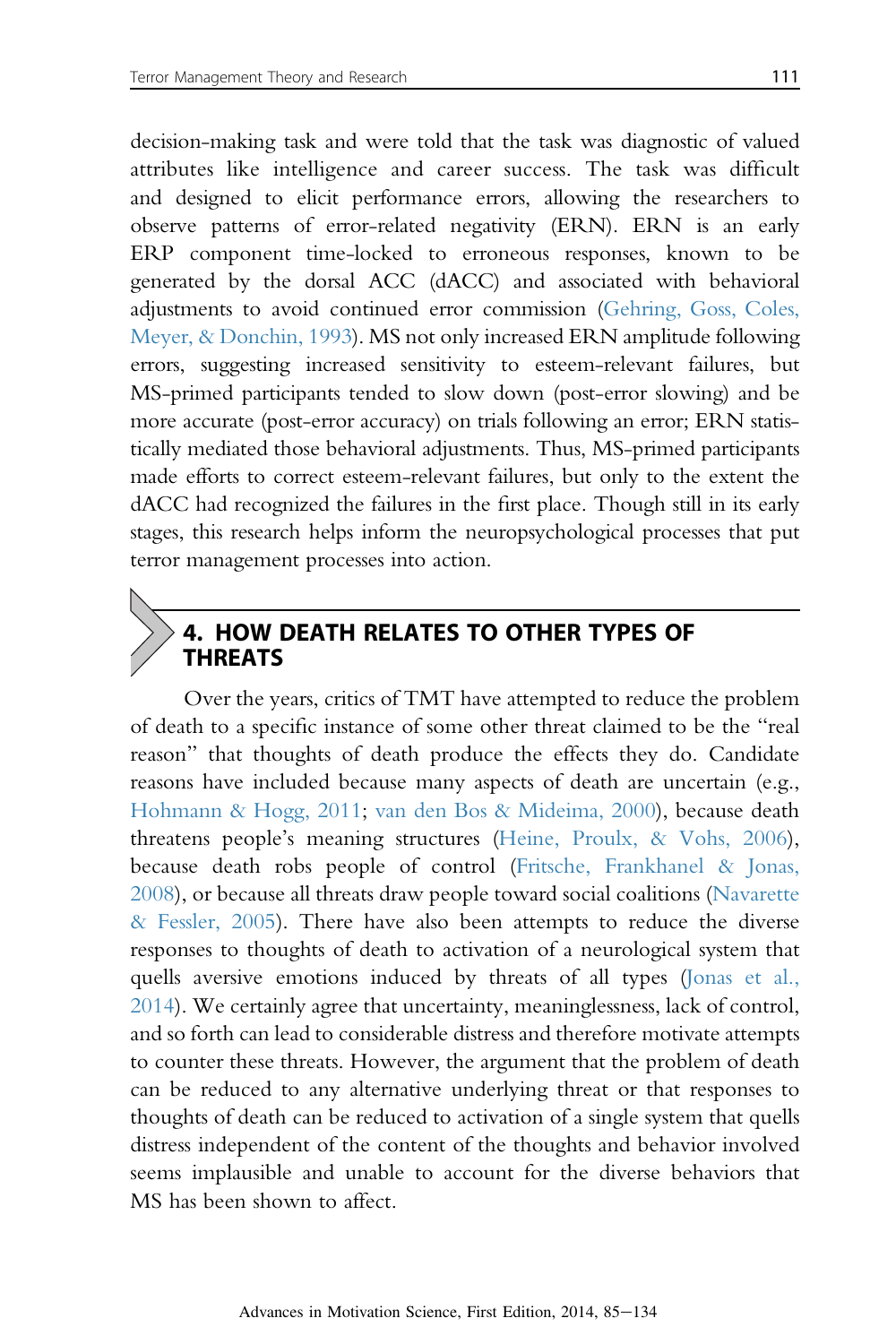Here, we outline the most serious conceptual and empirical problems with these alternative theories, as has been done in previous papers (e.g., Landau, Solomon, Pyszczynski, & Greenberg, 2007; Pyszczynski, Sullivan, & Greenberg, 2014). To our knowledge, these critiques have gone unanswered by proponents of these theories. Although some interesting findings have emerged, we think they are better viewed as complementary to TMT, rather than as alternatives.

#### 4.1 The Role of Uncertainty, Meaning, Control, and Interpersonal Relations in TMT

Each of the psychological constructs purported to be the "real reason" death is threatening has played a central role in the TMT analysis of human motivation since the earliest presentations of the theory. Cultural worldviews are posited to buffer anxiety by providing a conception of reality that imbues existence with *meaning*, the possibility of attaining personal value (selfesteem), and hope of transcending death. To function effectively as buffers against anxiety, people require faith (i.e., *certainty*) in the absolute validity of their worldviews and self-concepts. Because many of the most important aspects of worldviews cannot be directly observed and some run counter to ordinary experience, people require consensual validation of their worldviews and self-concepts from other people to maintain the certainty that enables these structures to effectively manage their fears; thus, acceptance from others is essential for effective terror management. This is not to say that effective anxiety-buffer functioning is the only reason people need meaning, certainty, control, or other people. People need confidence in their understanding of the world to act effectively in it, and they need other people to help them meet their needs, both concrete and abstract. But, these pragmatic functions do not provide adequate explanations for the many ways that awareness of the inevitability of death affects people.

Perhaps the most basic claim of TMT is that our ancestors coped with the emerging awareness of death by using the same intellectual abilities that made this awareness possible—they managed the fear of death by enlisting the ideas, beliefs, and values that they were inventing to act effectively in the world to serve the new function of managing the fear of death. Awareness of death puts a press on these ideas, beliefs, and values such that those that helped manage this fear by imbuing life with ultimate significance and continuance after death were especially appealing, likely to be spread, and eventually institutionalized as cultural knowledge. The fear of death fundamentally changed the way the human motives for meaning, certainty,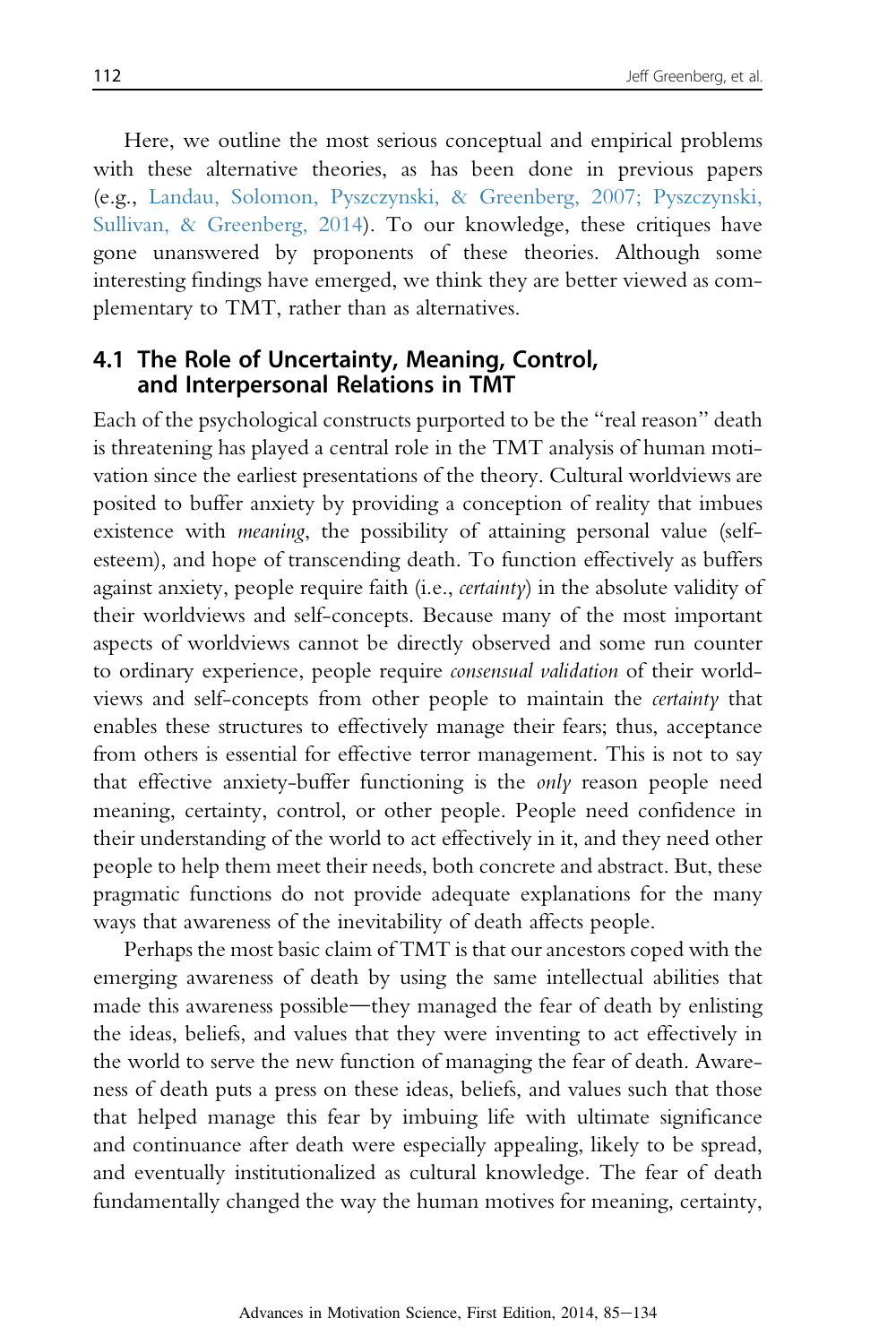control, and relatedness operate. Purely pragmatic motives that function to facilitate effective action would orient people toward the most accurate meanings possible and toward connections with people who are most useful for meeting their pragmatic needs. Although people sometimes seek accurate meanings that comport well with observable reality and people who help them meet their concrete needs, they also sometimes go to great lengths to believe things that conflict with observable reality and to please those who do little to meet their needs. Existential death-denial motives help explain such departures from what is pragmatically useful.

#### 4.2 Do Other Threats Sometimes Produce Effects Similar to MS?

Most of the attempts to empirically support the role of these alternative motives entail studies showing that other types of threats sometimes produce effects parallel to those of MS. Critics of TMT point to studies showing that various threats other than reminders of death, such as personal dilemmas (e.g., McGregor, Zanna, Holmes, & Spencer 2001), abstract art and absurdist literature (e.g. Proulx & Heine, 2006), disconfirmation of expectations (Proulx & Heine, 2008), and thoughts of being uncertain (van den Bos  $\&$ Miedema, 2000) or not having control (Fritsche et al., 2008), sometimes produce effects parallel to those of MS. These are interesting findings, but there are several issues to consider regarding their implications for TMT.

First, it is important to keep in mind that prior to the development of TMT there was already a substantial literature showing that people respond defensively to threats to their self-esteem and meaning systems, in the form of the literature on self-serving biases, cognitive dissonance, just-world beliefs, and other motivated cognitive distortions. Thus, it is not surprising that studies continue to show that threats to these psychological entities produce defensive reactions. TMT was developed, in part, to explain why people need self-esteem and certainty regarding their meaning systems. We developed the MS hypothesis as one approach to testing the TMT proposition that self-esteem and cultural worldviews provide protection from deathrelated anxiety. Our MS studies consistently showed that reminders of death increase the already well-documented defensive responses to people and ideas that threaten self-esteem or worldviews. It is perfectly consistent with the theory that direct threats to worldview or self-esteem increase defensiveness as well.

Soon after our initial MS studies (Greenberg et al., 1990; Rosenblatt et al., 1989) were published, critics wondered whether these effects were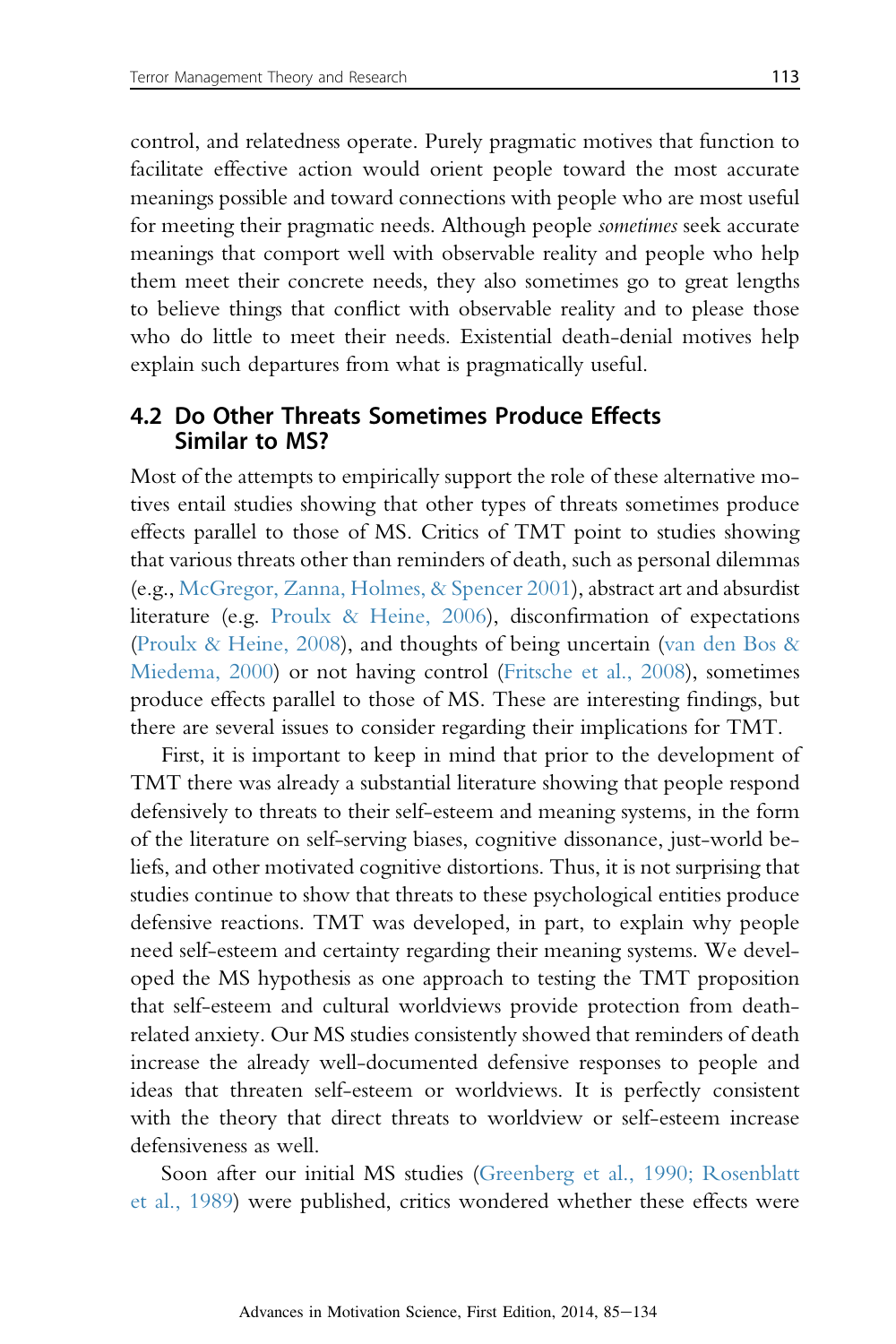driven by thoughts of death, per se, or whether thoughts of any aversive event or state of negative affect would yield the same effects. This led us to begin contrasting MS with control conditions in which participants were given parallel inductions about other potential threats such as failure, uncertainty, anxieties, meaninglessness, unexpected events, giving a speech in front of a large audience, social exclusion, paralysis, and physical pain. Hundreds of these studies showed that MS produced effects different from these other psychological threats.

This literature as a whole suggests that other threats sometimes do produce the same effects as MS, but that MS far more often produces effects quite different from these other threats. What should be made of this mixed evidence? First, when the other threats produce similar effects, it sometimes could be a result of terror management and other times might involve a different process. Sometimes these threats may increase DTA; other times there may be other concerns being addressed. Second, these other approaches struggle with accounting for the dramatic difference between proximal and distal defenses triggered by MS. Their explanations of the concerns MS evoke make a little more sense when people are consciously contemplating mortality; yet, that is precisely when symbolic terror management defenses do not occur.

Tests of other TMT hypotheses also undermine these alternative views. Many studies have shown that threats to self-esteem, worldviews, and close relationships increase DTA, and that boosts to each of these anxiety-buffer components reduce both DTA and MS-induced defense. Anxiety-buffer threats increase DTA while not increasing the accessibility of other negative thoughts (Hayes et al., 2010), and evidence for an afterlife reduces worldview defense in response to MS (e.g. Dechesne et al., 2003). The fact that threats to these anxiety-buffer components activate and respond to content specifically focused on death, and that bolstering these components reduces DTA, shows that death is central to these processes. Indeed, studies have shown that DTA mediates the relationship between both MS and worldview defense (e.g., Cohen et al., 2011; Das et al., 2009; Vail, Arndt, Motyl, and Pyszcysnki, 2012).

#### 4.3 Conceptual Problems with Alternatives to TMT

Although a thorough critique of the conceptual and empirical problems faced by the various theories that attempt to reduce the fear of death to some specific aspect of death would be beyond the scope of this chapter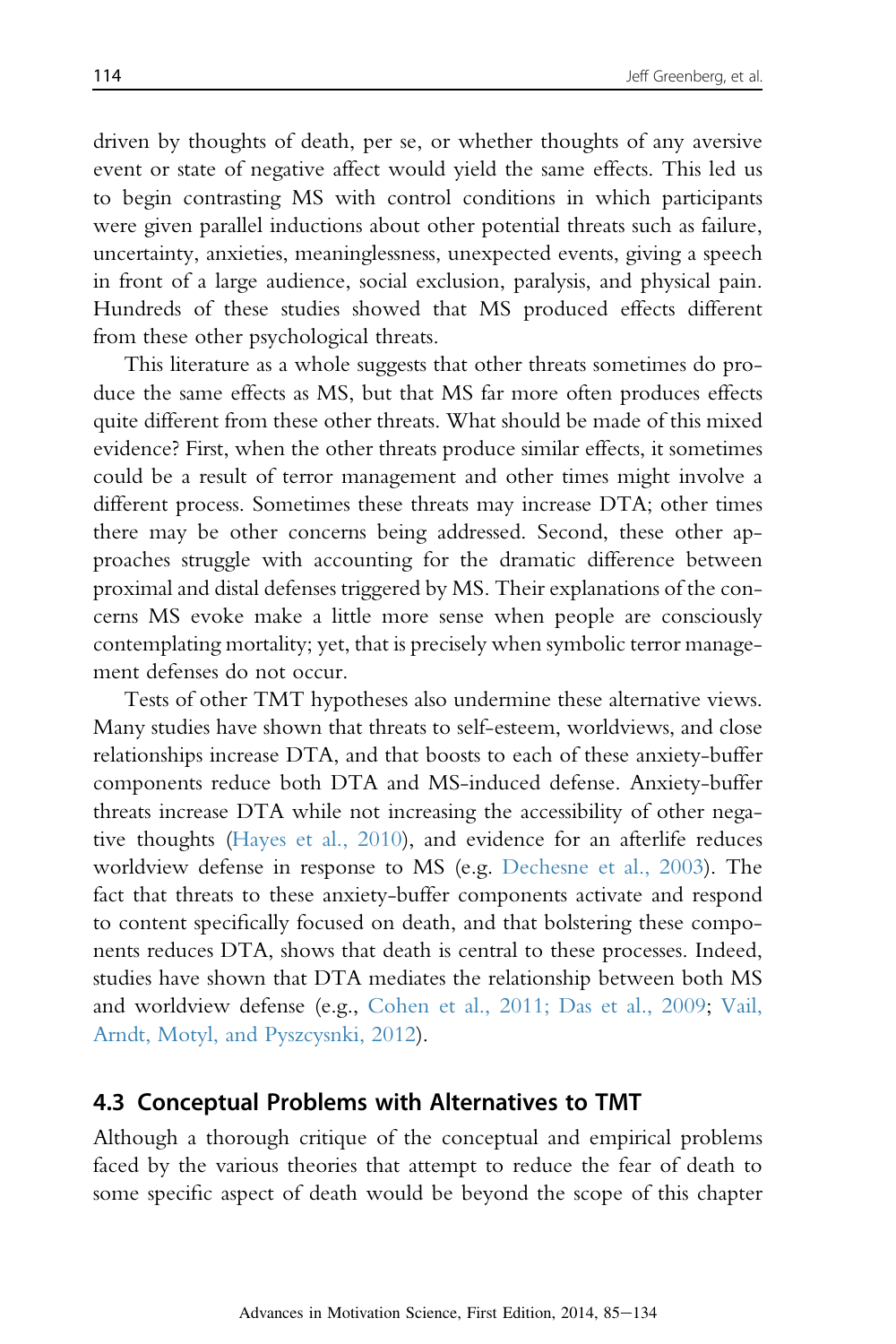(for such discussions, see Landau et al., 2007; Pyszczynski, Solomon, et al., 2006), here we briefly discuss the most serious issues that make uncertaintyand meaning-based theories, two of the most prominent of these perspectives, implausible as alternatives to TMT.

Several theorists have argued that either uncertainty about what happens after death (e.g., Hohman & Hogg, 2011) or general personal uncertainty aroused by reminders of death (e.g., McGregor, 2006) is the primary reason that death is upsetting, and that the various responses to MS that have been documented in the literature are all attempts to increase one's sense of certainty. In fact, death is one of the few truly certain things in life. Not knowing what death will be like and what, if anything, happens to us afterward is no doubt one of the many things that are troubling about it. But, clearly people do not always prefer certainty over uncertainty. We ask (Pyszczynski et al., 2010, p. 7550): "Would people rather believe there certainly is not an afterlife or that there might be one? Would they rather believe they will certainly be forgotten a few years after they die, or that their memory might live on indefinitely? Would it be comforting for people to know that they were absolutely certain to die a painful death a year from today, or would they prefer the possibility that they will live a happy and productive life into their 90s and then die painlessly in their sleep?"

Although certain knowledge is indeed useful for effective action, there is no effective behavior to escape the inevitability of death. Although many people may think they would like to know the truth about what happens after death, we suspect their enthusiasm for such knowledge would be greatly diminished if the answers were not to their liking. Unrealistic optimism regarding one's health and longevity is well documented and this extends to many domains of life (e.g., Weinstein & Klein, 1996). Avoiding diagnostic medical tests, self-handicapping, and gambling are all examples of active avoidance of certainty. Some theorists have argued that it is self-certainty (van den Bos, 2009), or identity certainty (Hohmann & Hogg, 2011), that is at the root of things. But who would prefer to know with certainty they will never succeed in their career or find a loving partner, as opposed to holding out hope that they might? Would people rather be certain they are stupid, unattractive, and untalented or remain uncertain about these possibilities (Pyszczynski, Greenberg, Koole, & Solomon, 2010, p. 750)? The obvious point here is that hope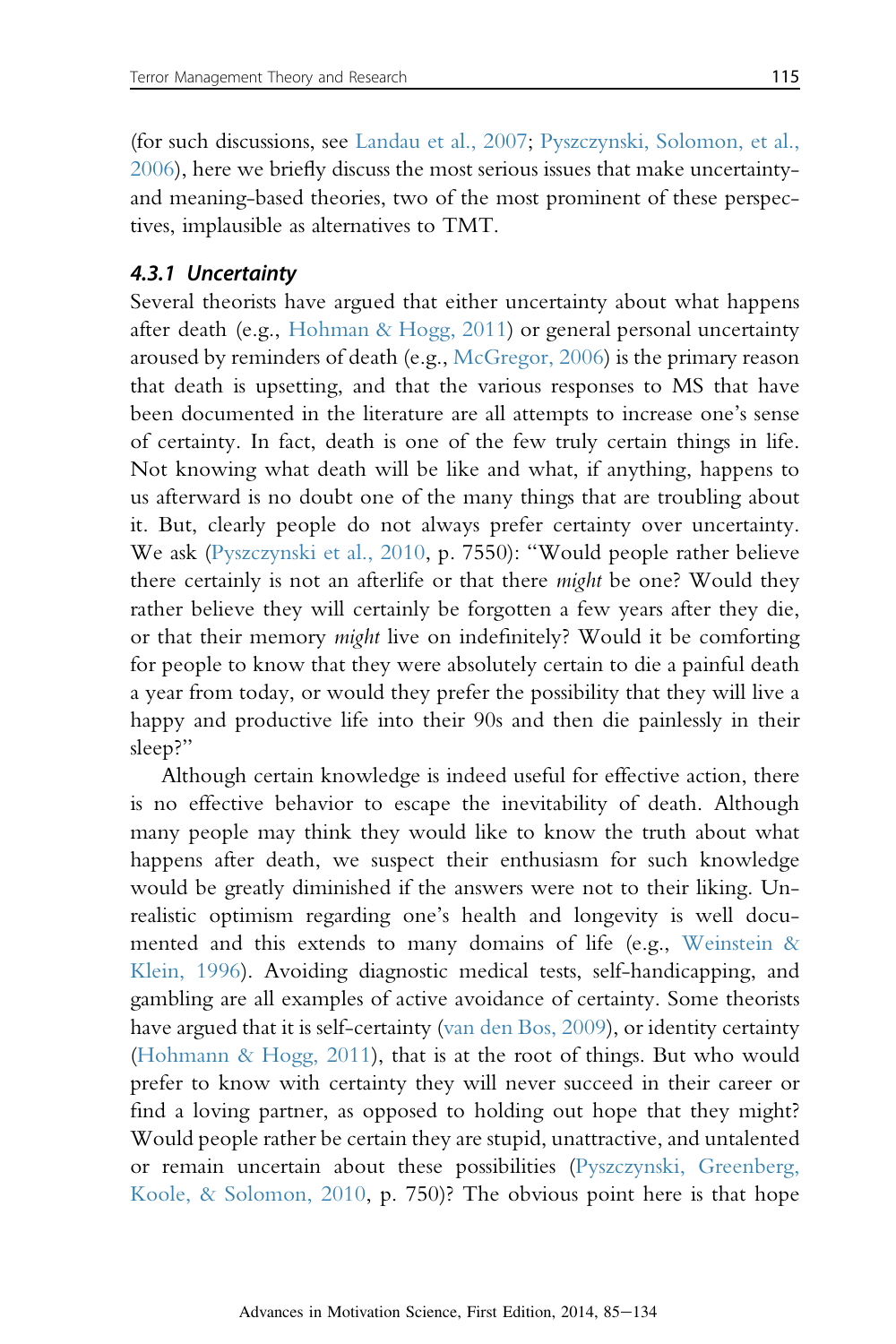for a positive future is a powerful motivator that often outweighs the desire for certainty.

It has also been argued that death is threatening primarily because it undermines meaning. In their meaning maintenance model (MMM), Heine et al. (2006, p. 90) define meaning as "what connects things to other things in expected ways  $-$  anything and any way that things can be connected." Because human beings are, for reasons not made entirely clear, meaningmaking animals, threats to meaning lead to attempts to restore meaning, sometimes extending to sources of meaning unrelated to the original disruption. They argue that thoughts of death produce the effects they do because they undermine meaning frameworks, similar to any disconfirmation of expectancy or perceptual anomaly.

We find the idea that all meanings serve the same function implausible. Indeed, it is ironic that the MMM, which uses meaning as its central concept, is actually meaning free and emphasizes cases where any meaning will apparently do as well as others. However, we believe that a recent refinement of the model (Proulx & Inzlicht, 2012) that describes specific ways in which people respond to meaning threats is a step in the right direction. Indeed, your senior authors' first collaborative research together was a demonstration that disconfirmed expectancies instigate inferential processes aimed at resolving the disrupted meaning that such disconfirmations produce (Pyszczynski & Greenberg, 1981). We suspect that many of the findings of MMM studies in which participants make more extreme judgments after disconfirmed expectancies or perceptual anomalies may occur because of the increased epistemic activity and dissonance that such events produce, and the arousal generated by them, but that responses to thoughts of death involve different processes oriented toward managing existential anxiety.

However, if meaning refers to "any way that things can be connected," we fail to see how death fits the MMM's definition of a threat to meaning. Knowing that we must someday die is a fact of life of which all but very young children are aware. Surely no one has ever participated in a TMT study without this knowledge. The belief that life ends at death, never to be regained, and that only a very few people will think about us much after we are gone, and in time all remnants of our existence will be lost, is also a way of making sense of death that fits the MMM's definition of meaning. Although not very pleasant, such a view is easier to accommodate to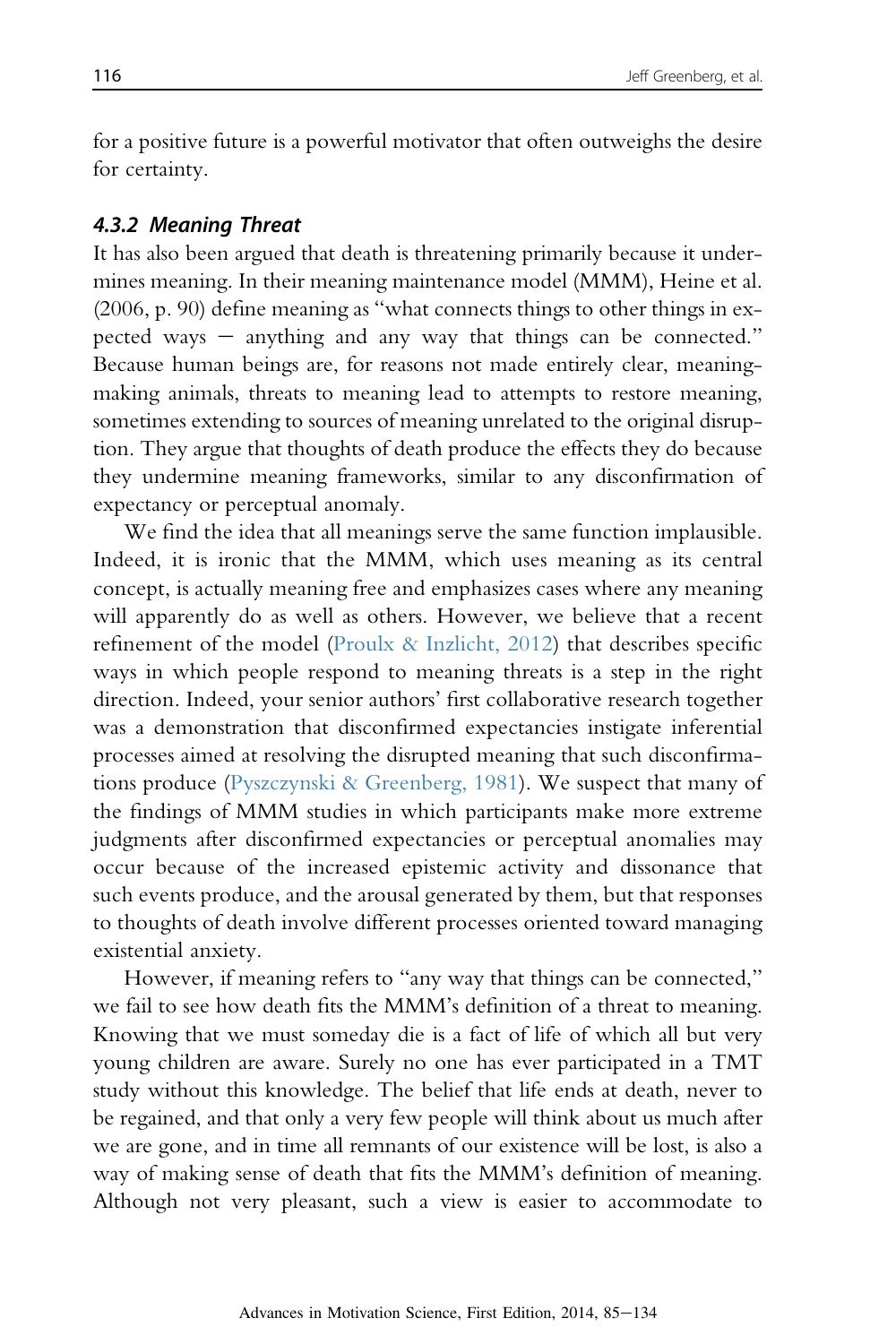observable reality than what most people believe. Yet, clearly people avoid these meanings and exert considerable energy to preserve more palatable, but less likely, meanings.

Although it is true that people sometimes say death robs life of its meaning, others argue that death actually grants life's experiences their meaning. Either way, it is not the MMM's very general "relationships among things" sort of meaning to which they are referring. From our perspective, the MMM has the problem backward: people need meaning to protect themselves from the fear of death, rather than fearing death because it undermines meaning. Importantly, not just any meaning will do when it comes to dealing with death—or most other problems for that matter. People work hard to preserve the culturally transmitted creations of our ancestors that enable them to believe that they will continue to exist in some form after they die.

We agree that uncertainty about death, lack of clear understanding of what it means, the loss of control that it entails, and the severing of social bonds are some of the reasons why people fear death. Research suggests that people vary in which of these and other aspects of death they report to be most troubling (e.g., Florian & Mikulincer, 2004). TMT maintains that death is upsetting and motivating because it undermines perhaps the most basic motive of all—staying alive. More specifically, death is a unique motivator because (1) many biological systems directly function to keep the organism alive, thus averting death; (2) death must be avoided to enhance opportunities for reproduction and care of offspring; (3) death is the only absolutely inevitable future event; and (4) death threatens to undermine virtually all human desires, whether for pleasure, enjoyment, belonging, certainty, meaning, control, competence, self-actualization, or growth.

### 4.4 Threat-General and Threat-Specific Aspects of Coping

Recently, several models have proposed general mechanisms through which all threats produce their effects (e.g. Jonas et al., 2014; McGregor, 2006; Tritt, Inzlicht, & Harmon-Jones, 2012). These models view all threats as functionally equivalent and explain their effects by positing general coping mechanisms tied to neurological structures and processes. McGregor's (2006) reactive approach motivation (RAM) model was the first of these and seems to be the prototype upon which other models have built. From this perspective, threats of all kinds involve goal conflicts or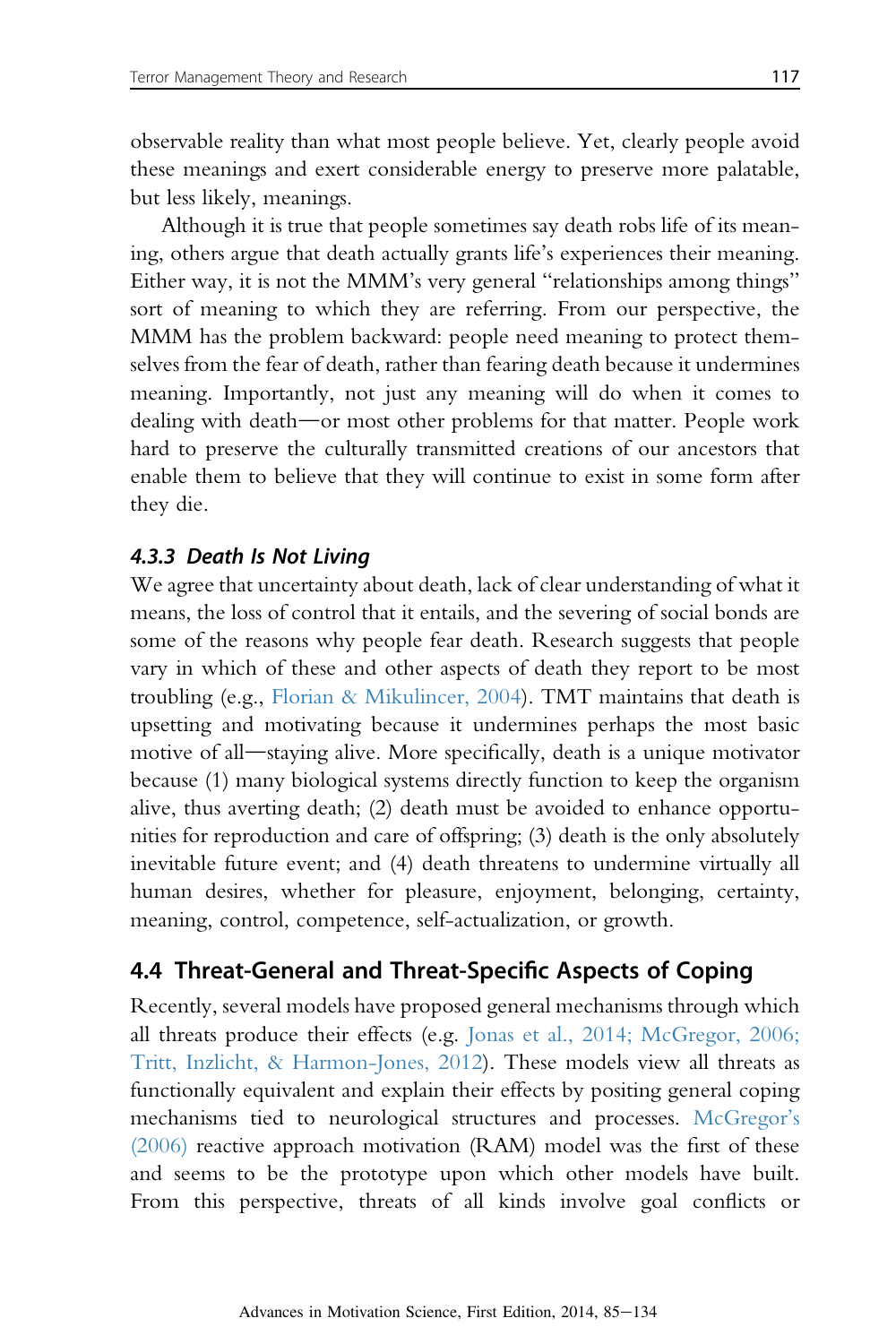discrepancies between actual and expected or desired states that produce a subjective state of anxious uncertainty. This anxiety is produced by the behavioral inhibitory system (BIS; Gray & McNaughton, 2000), which produces an orienting response aimed at resolving the problem at hand. However, if a resolution is not forthcoming, there is a rapid switch to the approach-oriented behavioral activation system (BAS) that refocuses the organism toward approaching other goals. This switch to approach motivation is claimed to relieve the distress activated by the original disruption, and thus either resolves the problem or reduces the distress in a merely palliative manner. The key point is that activation of approach motivation is posited to be the central mechanism that resolves the distress produced by all threats, death included.

Recent refinements of this approach have further specified the neurological underpinnings of this model (e.g. Jonas et al., 2014; Tritt, Harmon-Jones, and Inzlicht, 2012) and linked the initial BIS activation to the proximal defenses specified by TMT and the later BAS activation to the TMT distal defenses. This is clearly implausible because, as the TMT health research shows, both proximal and distal defenses can, depending on salient cues and individual differences, involve either avoidance or approach. To their credit, Tritt et al. argue, quite reasonably, that it is likely that new threats that emerged later in our evolutionary history, and that require higher-order cognitive capacities for symbolic thought and self-awareness (such as awareness of mortality), would be resolved by building onto preexisting regulatory systems that evolved because of other benefits. However, this in no way implies that awareness of death is functionally equivalent to other threats or that coping with this awareness inevitably entails using the same mechanisms used for coping with all other types of threats. From the perspective of TMT, the fear of death is managed by means of specific cultural beliefs and values that our ancestors created to provide literal and symbolic immortality, and thus minimize the potential for deathrelated fear.

Our impression is that these general threat compensation models are conceptualized at a different, more concrete, level of abstraction than TMT. This is what gives them their apparent general applicability, which of course is a virtue. But what they gain in generality, they lose in specificity and difficulties accounting for the many findings that depend on the specific meanings of both threats and the ideas people use to cope with threats. There are simply too many findings that do not fit these frameworks to make them viable alternatives to TMT.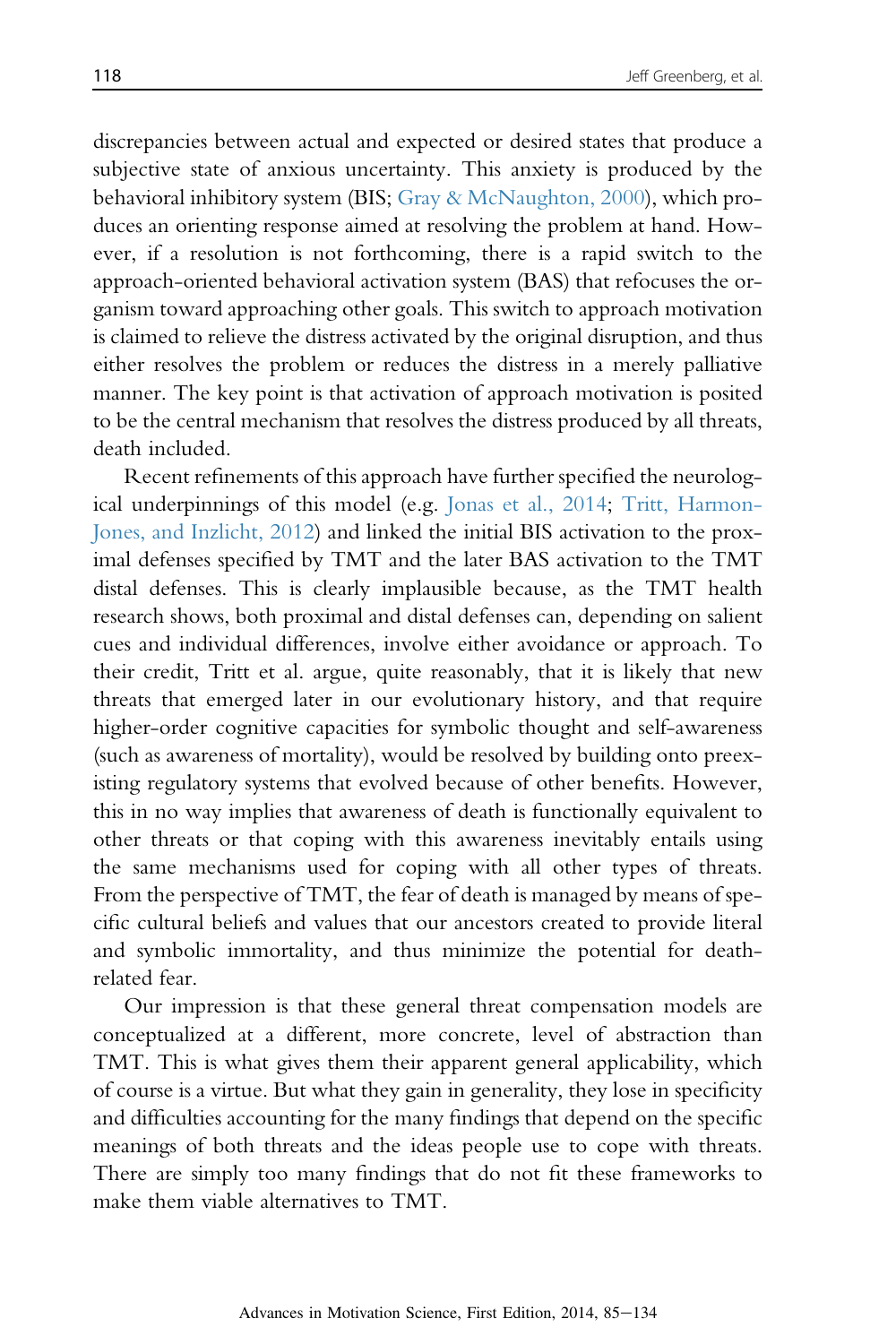One of the most basic problems with these approaches is that many of the well-documented defenses against thoughts of death are difficult to construe as approach oriented. The large literature documenting the tendency of people to move away from reminders of their physical animal nature provides many TMT findings that cannot be easily construed as approach focused: finding the physical aspects of sex less appealing, avoiding both pleasant and unpleasant physical sensations, distancing from a breastfeeding mother, and avoiding BSEs (for a review, see Goldenberg, 2012). Similarly, many responses to MS involve negative evaluations, derogation, or distancing from a person who is different from oneself or who violates cultural values (e.g., Greenberg et al., 1990). Although threat-general theorists argue that aggression is an approach-oriented behavior, citing Harmon-Jones and Peterson (2008), and this might fit findings in which MS increases actual aggression (McGregor et al., 1998), not all negative evaluations are primarily approach oriented. Are feeling distress when handling a flag or crucifix disrespectfully (Greenberg, Simon, Porteus, Pyszczynski, & Solomon, 1995), distancing from one's own ethnic group (Arndt et al., 2002), disliking abstract art (Landau, Greenberg, Solomon, Pyszczynski, & Martens, 2006), opposing immigration (Weise et al., 2012), derogating a sexually provocative woman (Landau, Goldenberg, et al., 2006), or giving a harsher punishment to a moral transgressor (Florian & Mikulincer, 1997), all things that have been found to be increased by MS, good examples of approach-motivated behavior?

Taken literally, the RAM model would lead us to predict the opposite of what was found in all these studies. Perhaps proponents would argue that these overt cases of avoidance involve upholding values or standards of some sort, and that the apparent avoidant nature of these attitudes and actions is ultimately serving this approach motivation. But this sort of argument would largely obscure any meaning or utility of the distinction between approach and avoidance, and illustrates the looseness and inability to generate a priori predictions of this reductionist view regarding much of what has been documented in the TMT literature. It is hard to imagine how a theory that views activation of approach motivation as the proximal source of relief from threat could generate any of the predictions made by TMT or any a priori predictions regarding specific responses to particular threats (cf. Shepherd et al., 2011). Indeed, given the looseness and flexibility of this conceptualization, it is also hard to envision any response that could not be interpreted *post hoc* as being consistent with the theory.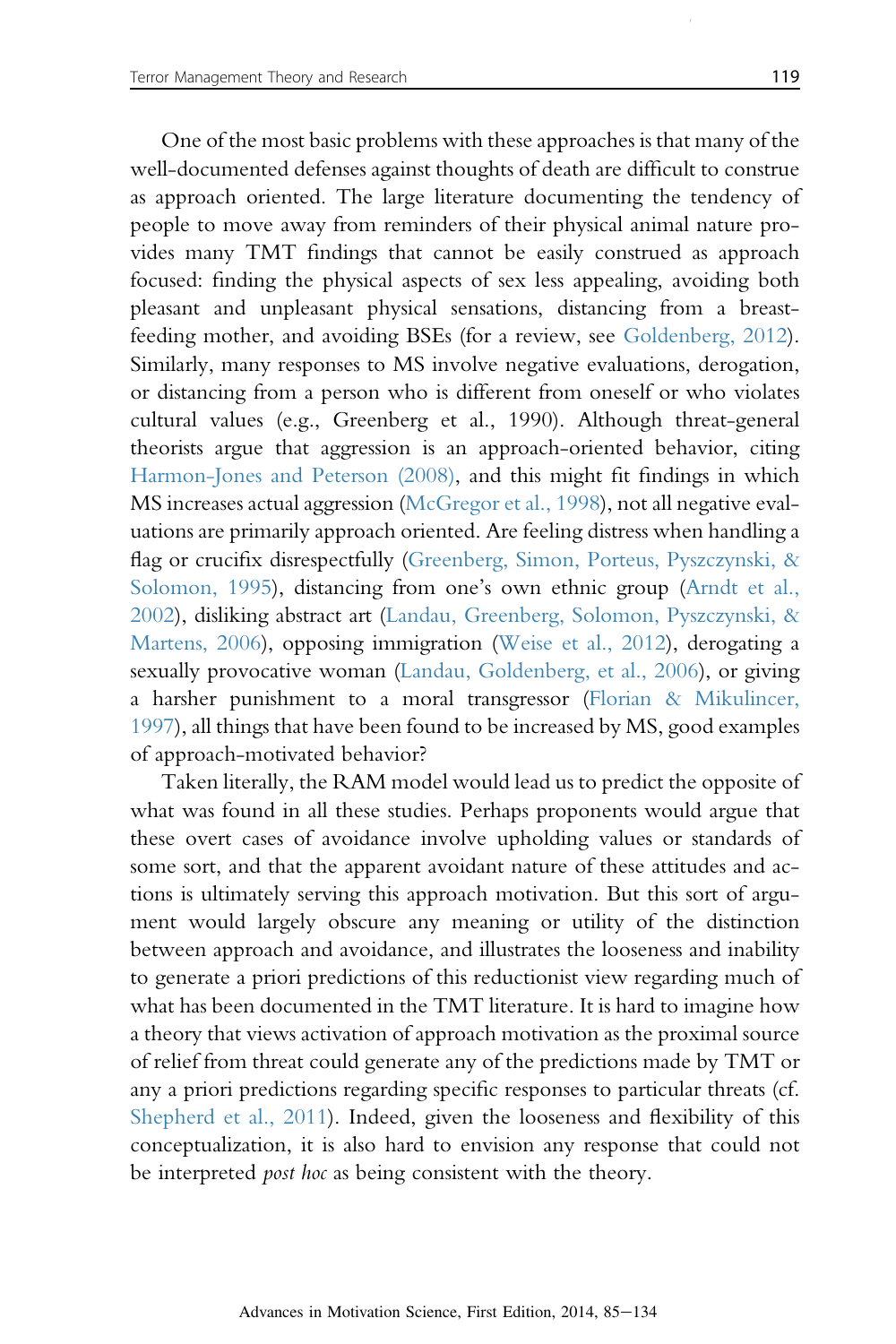It is also important to realize that most, if not all, behaviors involve simultaneous activation of both approach and avoidance systems. For example, theory and research suggests that suppressing unpleasant thoughts (avoidance motivation) typically requires the generation of distractions (approach). Similarly, pursuing most goals requires simultaneous avoidance of appealing impediments to one's goal pursuits—as when avoiding partying in order to study to pass a test. Although one can assess the relative activation of brain regions more associated with approach or avoidance, it is important to realize that most, if not all, behaviors involve a blend of both approach and avoidance, and presumably activation of brain regions involved with both.

# 5. THE POSITIVE POTENTIAL OF TERROR MANAGEMENT

TMT research initially followed the general tenor of Becker's work in focusing primarily on the effects of MS on harmful forms of worldview defense. Nevertheless, a steadily mounting body of evidence suggests terror management processes are also capable of driving "positive" attitudes and/ or behaviors that minimize harm to oneself and others, and promote physical, social, and psychological well-being (Vail, Juhl, et al., 2012).

### 5.1 Constructive Consequences of Proximal Terror Management

Conscious thoughts of mortality prompt pseudo-rational efforts to distract oneself from death thoughts (Pyszczynski et al., 1999). As we have seen, in the health context, proximal terror management processes can motivate healthy behaviors when people perceive that they can preserve or improve their health (Arndt et al., 2013; Cooper et al., 2010). But beyond personal health strivings, conscious thoughts of death may also serve as a "reality check" on one's life goals (Heidegger, 1926; Martin, Campbell, & Henry, 2004; Yalom, 1980), leading people to reevaluate popular status-oriented goals and instead consider more inherently supportive and meaningful goal pursuits.

One approach to this issue has focused on differentiating extrinsically dictated, status-oriented goals—typically for wealth, fame, and physical attractiveness—from more intrinsically supportive or meaningful goals such as for personal growth and insight, positive interpersonal relationships, and supporting one's community (Kasser & Ryan, 1993, 1996). Whereas the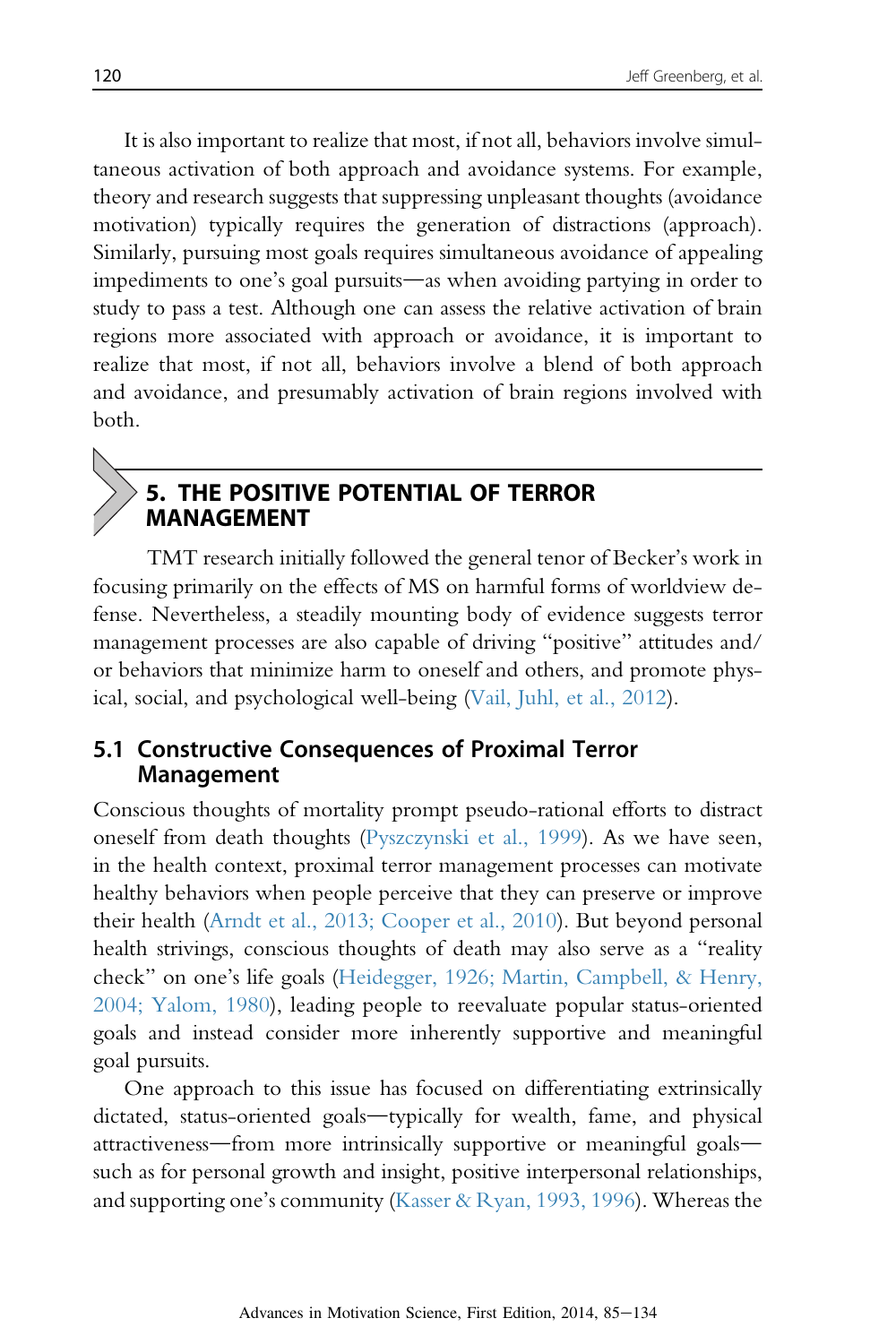distal terror management processes can motivate self-esteem striving and worldview investment via increased extrinsic goal pursuit (Heine, Harihara, & Niiya, 2002; Sheldon & Kasser, 2008), conscious thoughts of death motivate people to trivialize extrinsic goals and more highly prioritize intrinsically oriented goals (Kosloff & Greenberg, 2009). Longitudinal research has similarly found that conscious thoughts about death predict increases in the relative importance placed on intrinsic over extrinsic goals (Heflick et al., 2014; Lykins et al., 2007). Thus, given that intrinsic goals are associated with enhanced psychological well-being, better social cohesion, and feelings of personal growth and expansion (Deci and Ryan, 2000), these findings highlight the positive potential of proximal terror management processes.

#### 5.2 Constructive Consequences of Distal Terror Management

Distal strategies involve more symbolic efforts to live up to one's cultural norms and standards of value. When the dominant or accessible standards of self-worth are personally or socially constructive, mortality awareness can promote more positive attitudes and behaviors. If people base their self-worth on being environmentally sustainable, for example, MS can motivate pro-environmental attitudes and behaviors (Fritsche et al., 2010; Vess and Arndt, 2008). Similarly, when the salient or dominant norms and values dictated by one's cultural worldview promote prosocial behavior, MS can lead to increased tolerance or equality (Galliot et al., 2008; Greenberg, Simon, et al., 1992; Vail, Rampy, Arndt, Pope, and Pinel, 2014), helpfulness (Jonas et al., 2008), compassion and peacefulness (Rothschild et al., 2009), or empathy (Schimel et al., 2006).

Distal defenses can also promote constructive community involvement and investment in quality relationships with close others. Indeed, MS increases identification with communities offering positive self-reflections (Arndt et al., 2002; Dechesne et al., 2000) and can increase charitable donations to improve one's community (Hirschberger et al., 2008; Jonas et al., 2002), which can help explain why people get involved in groups providing community services to youth, the sick, or the homeless, or why people become involved in beneficial communal institutions such as local governments, education systems, and charities. Other emerging work suggests that expanding one's groups' boundaries to include members of other communities can foster more inclusive, cooperative, and peaceful interactions during distal terror management (Motyl et al., 2011; Pyszczynski et al., 2012).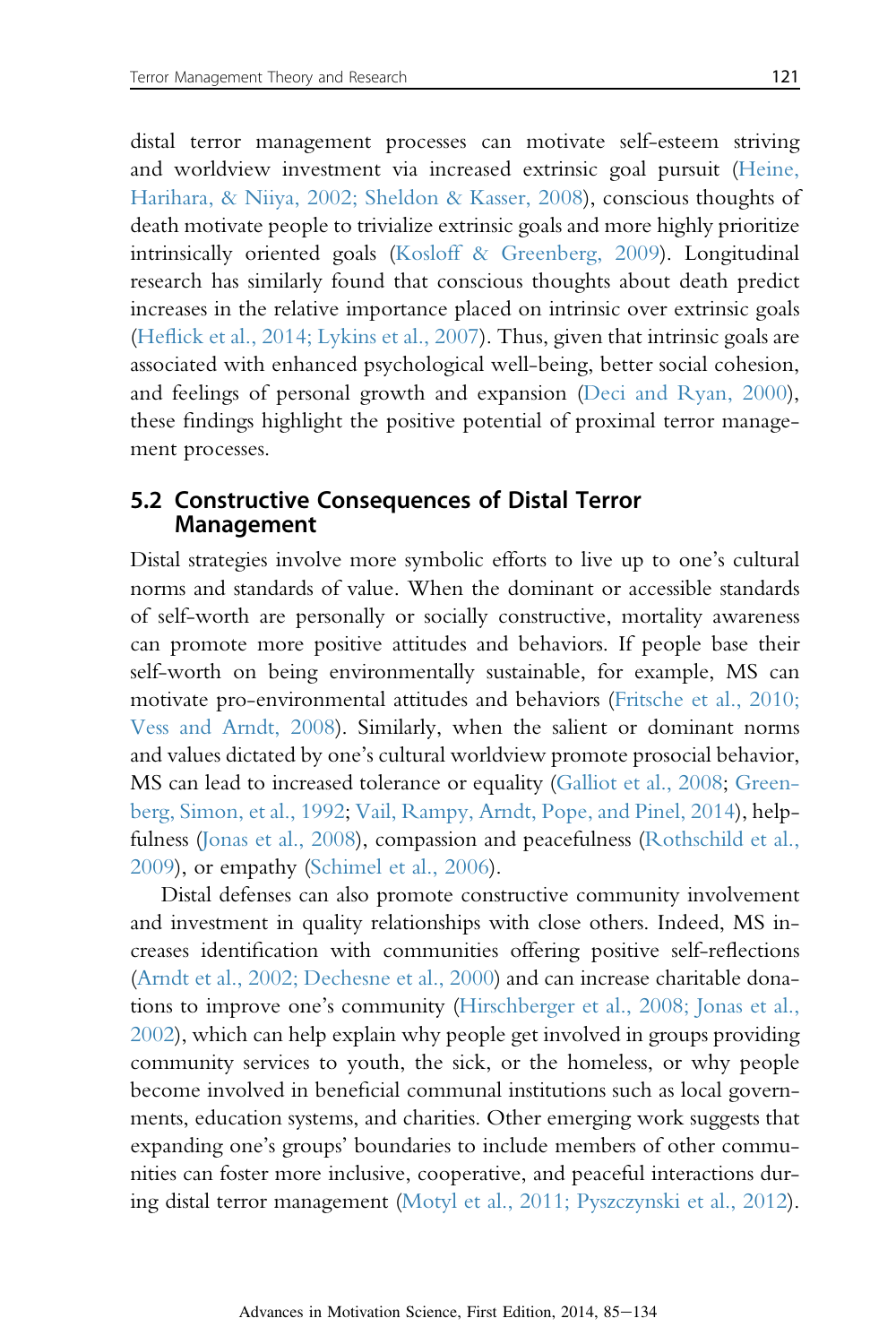Further, as attachments to early caregivers become a proxy for existential safety during adulthood (Becker, 1962; Bowlby, 1969), close relationships with others begin to help protect against existential anxieties (Cox et al., 2008). As described earlier, MS can also motivate the development of, and commitment to, romantic relationships (e.g., Blankmeyer et al., 2011; Florian et al., 2002) and greater strivings for romantic intimacy (Hirschberger et al., 2003), especially when relationship partners are a source of positive regard (Cox and Arndt, 2012).

A growing body of research suggests that terror management processes are also capable of motivating creativity and innovation, and an interest in novel, enriching experiences. Greenberg, Pyszczynski, and Solomon, 1995; (see also Pyszczynski, Greenberg, & Goldenberg, 2003) initially proposed the possible interplay of terror management motivation and positive growth, selfexpansion, and promotion-oriented motivation (Deci and Ryan, 2000; Higgins, E. T., 1998), arguing that although controlling anxiety and feeling secure are typically more urgent, growth motivation is also an inherent driving force for human behavior. From early childhood on, a dialectic interplay between two motivational systems emerges: when terror management needs are met, people are most able to grow and be creative.

Emerging work has integrated this analysis with self-determination theory (Deci and Ryan, 2000), which posits that optimal social functioning and personal well-being depend on the satisfaction of three "basic needs": to effectively (competently) act on one's internalized (autonomous) values while maintaining positive social relationships with others (relatedness). Thus, stronger need-satisfaction could signal existential safety, and thus be another catalyst for growth-oriented, rather than defense-oriented, responses to mortality awareness. Instead of reacting to death awareness as an existential threat, experiencing the "dread" of one's impending demise, need-satisfied individuals reminded of death might instead more strongly appreciate and explore the precious beauty of the world around them.

Indeed, recent work found that MS increased worldview defensiveness and DTA among individuals with low, but not high, need-satisfaction; MS also increased motivation to experience need-satisfaction, develop need-satisfying environments, and engage in need-satisfying activities (Vail, Arndt, & Pope, 2014). Further, after MS, people with high needsatisfaction reported feeling more meaning in life, interest in personal growth, and openness to novel experiences (Vail, Arndt, & Breshears, 2014). Future work could investigate whether need-satisfied people respond to MS in growth-oriented ways because they perceive death reminders in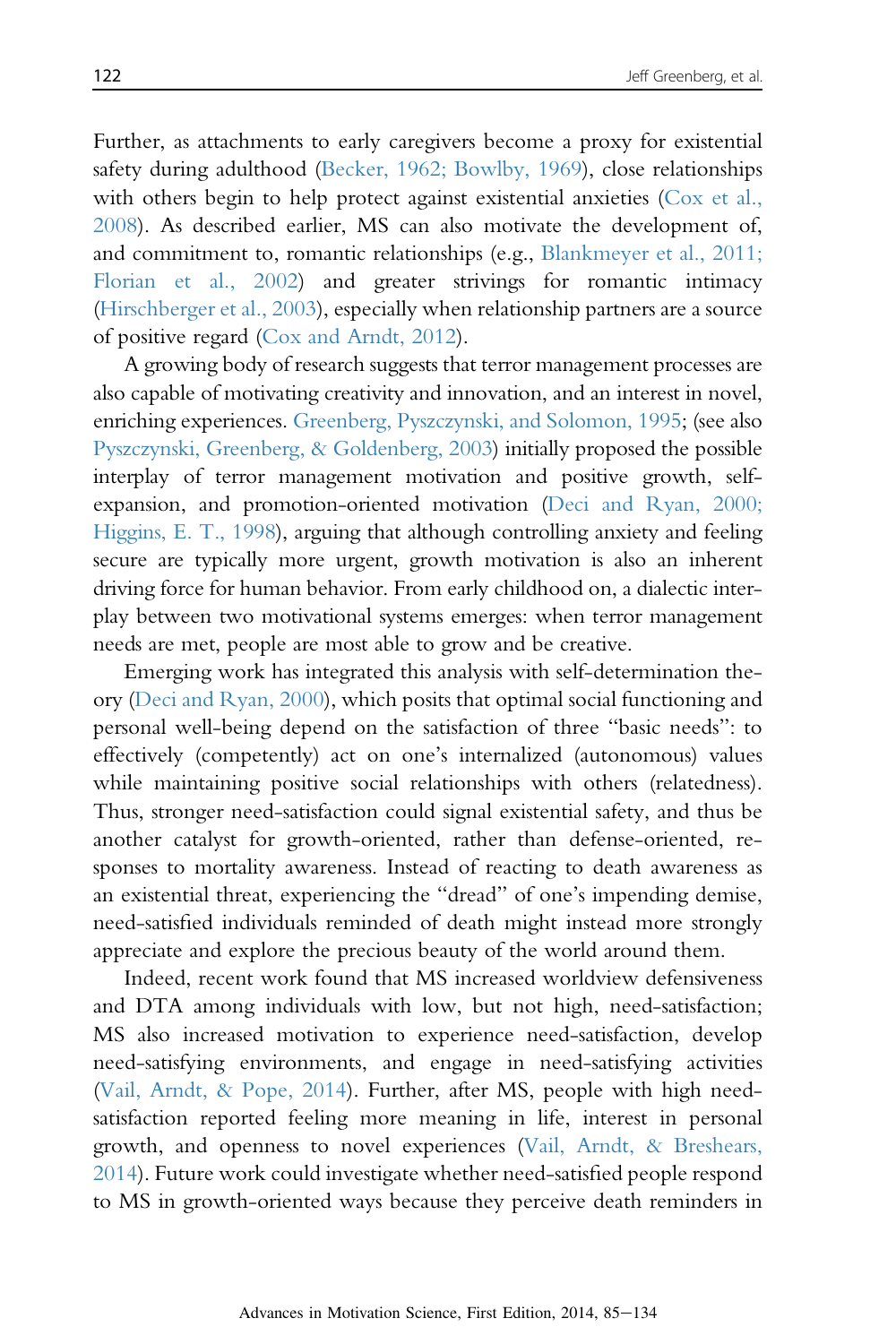terms of promotion rather than prevention appraisals (Higgins, 1998; Quested et al., 2011).

At times, however, terror management may stifle efforts at growth because pleasure seeking, self-expansion, and creativity can conflict with it. For example, though creativity is often regarded as a constructive force for social and technological improvement and personal growth (Hennessy and Amabile, 2010; also, Deci and Ryan, 1987), it involves departing from familiar cultural norms and precedents in ways that can make a person reminded of mortality feel guilty for having strayed (Arndt et al., 1999). Yet, although MS can undermine individual-oriented creativity, recent work shows it does not undermine creativity oriented toward one's community (Routledge et al., 2008). Other research has also investigated the possibility that certain growth-oriented activities may at least temporarily lessen focus on bolstering psychological security (e.g., Park et al., 2009). Similarly, when primed with creative mind-sets, MS enhances personal growth orientations (e.g., interest in social, intellectual, and environmental exploration) and can motivate exploration of alternative secular and religious worldviews (Routledge and Arndt, 2009; Routledge, Arndt, and Sheldon, 2004).

# $\geq$  6. ALL LEAVES MUST FALL

In Green's The Fault in Our Stars, the characters oscillate between belief and disbelief that there is something more than this life. They also oscillate between recognizing the ultimate futility of strivings for symbolic immortality and the damage in this life they can do, and recognizing the irresistibility of the urge to make a permanent mark on the world. The thoughtful among us do likewise, and to use Green's metaphor, try to make the scar we leave a beautifying one. It is what Green is trying to do with his novels, what the editor and contributors are trying to do in this volume, and what we suspect you, the reader, are trying to do in your own ways as well.

#### REFERENCES

- Arndt, J., Allen, J. B., & Greenberg, J. (2001). Traces of terror: subliminal death primes and facial electromyographic indices of affect. Motivation Emot., 25, 253-277.
- Arndt, J., Cook, A., Goldenberg, J. L., & Cox, C. R. (2007). Cancer and the threat of death: the cognitive dynamics of death thought suppression and its impact on behavioral health intentions. *J. Personality Soc. Psychol.*,  $92$ ,  $12-29$ .
- Arndt, J., Cook, A., & Routledge, C. (2004). The blueprint of terror management: understanding the cognitive architecture of psychological defense against the awareness of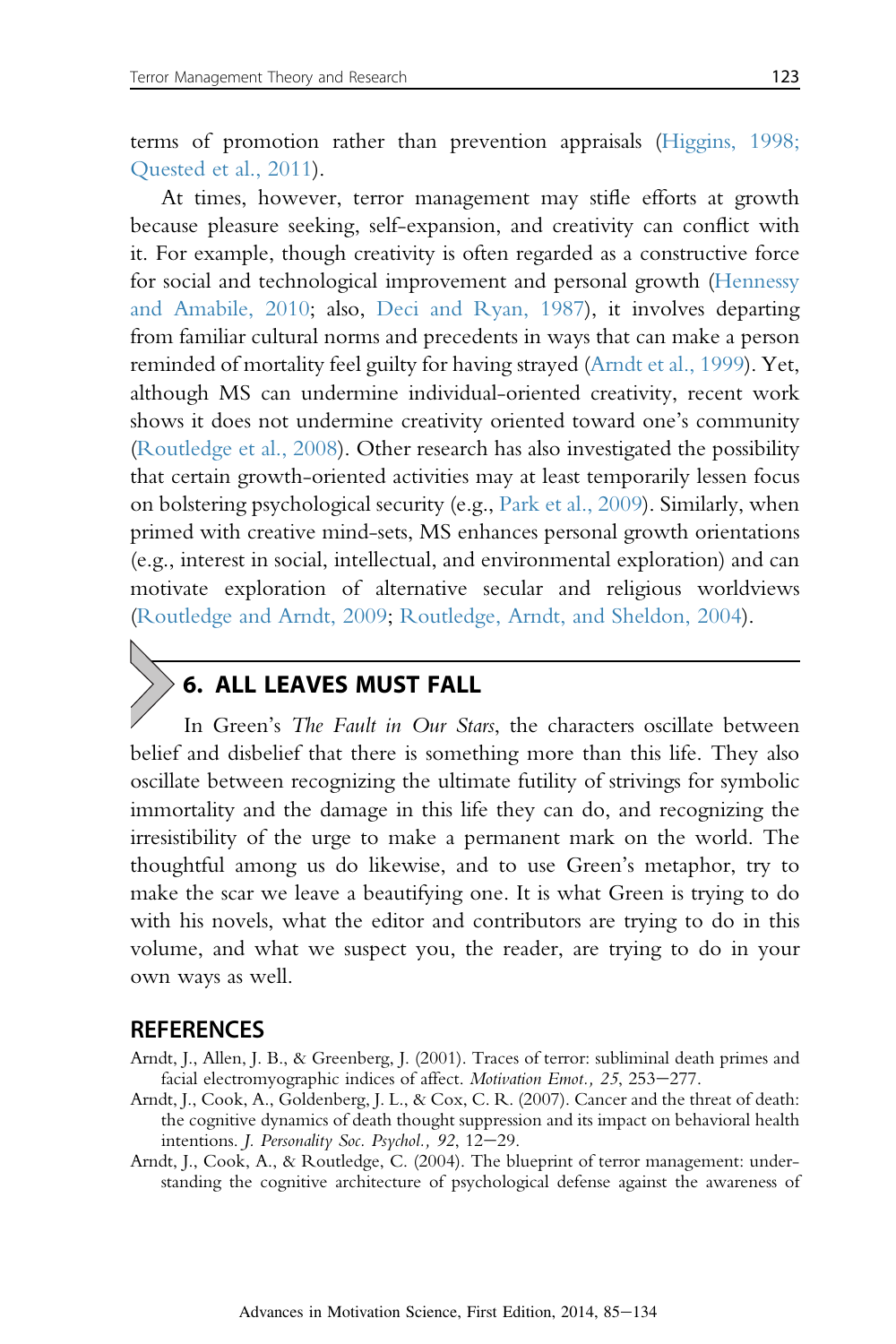death. In J. Greenberg, S. L. Koole, & T. Pyszczynski (Eds.), Handbook of Experimental Existential Psychology (pp. 35-53). New York: Guilford.

- Arndt, J., Cox, C. R., Goldenberg, J. L., Vess, M., Routledge, C., & Cohen, F. (2009). Blowing in the (social) wind: Implications of extrinsic esteem contingencies for terror management and health. J. Personality Soc. Psychol., 96, 1191-1205.
- Arndt, J., Greenberg, J., Schimel, J., Pyszczynski, T., & Solomon, S. (2002). To belong or not belong, that is the question: terror management and identification with ethnicity and gender. J. Personality Soc. Psychol.,  $83, 26 - 43$ .
- Arndt, J., Greenberg, J., Simon, L., Pyszczynski, T., & Solomon, S. (1998). Terror management and self-awareness: evidence that mortality salience provokes avoidance of the selffocused state. Personality Soc. Psychol. Bull., 24, 1216-1227.
- Arndt, J., Greenberg, J., Solomon, S., Pyszczynski, T., & Schimel, J. (1999). Creativity and terror management: the effects of creative activity on guilt and social projection following mortality salience. J. Personality Soc. Psychol., 77, 19-32.
- Arndt, J., Routledge, C., & Goldenberg, J. L. (2006). Predicting proximal health responses to reminders of death: the influence of coping style and health optimism. Psychol. Health,  $21, 593 - 614.$
- Arndt, J., Schimel, J., & Goldenberg, J. L. (2003). Death can be good for your health: fitness intentions as a proximal and distal defense against mortality salience. J. Appl. Soc. Psychol.,  $33, 1726 - 1746.$
- Arndt, J., Solomon, S., Kasser, T., & Sheldon, K. M. (2004). The urge to splurge: a terror management account of materialism and consumer behavior. J. Consumer Psychol., 14, 198-212.
- Arndt, J., Vail, K. E., Cox, C. R., Goldenberg, J. L., Piasecki, T. M., & Gibbons, F. X. (2013). The interactive effect of mortality reminders and tobacco craving on smoking topography. Health Psychol.,  $32$ ,  $525-532$ .
- Arndt, J., Vess, M., Cox, C. R., Goldenberg, J. L., & Lagle, S. (2009b). The psychosocial effect of personal thoughts of mortality on cardiac risk assessment. Med. Decis. Mak.,  $29, 175 - 181.$
- Bargh, J. A., & Chartrand, T. L. (1999). The unbearable automaticity of being. Am. Psychol., 54, 462.
- Bartholow, B. D., Dickter, C. L., & Sestir, M. A. (2006). Stereotype activation and control of race bias: cognitive control of inhibition and its impairment by alcohol. *J. Personality Soc.* Psychol., 90, 272-287.
- Baumeister, R. F., Vohs, K. D., DeWall, C. N., & Zhang, L. (2007). How emotion shapes behavior: Feedback, anticipation, and reflection, rather than direct causation. Personality Soc. Psychol. Rev., 11, 167-203.
- Beatson, R. M., & Holloran, M. J. (2007). Humans rule! the effects of creatureliness reminders, mortality salience, and self-esteem on attitudes toward animals. Br. J. Soc. Psychol., 46, 619-632.
- Becker, E. (1962). The Birth and Death of Meaning. New York: The Free Press.
- Becker, E. (1971). The Birth and Death of Meaning (2nd ed.). New York: The Free Press.
- Becker, E. (1973). The Denial of Death. New York: The Free Press.
- Becker, E. (1975). *Escape from Evil*. New York: The Free Press.
- Bering, J. M. (2002). Intuitive conceptions of dead agents' minds: the natural foundations of afterlife beliefs as phenomenological boundary. J. Cognition Cult.,  $2$ ,  $263-308$ .
- Bering, J. M. (2010). Atheism is only skin deep: Geertz and Markússon rely mistakenly on sociodemographic data as meaningful indicators of underlying cognition. Religion, 40,  $166 - 168.$
- Blankmeyer, K., Hackathorn, J., Bequette, A. W., & Clark, E. M. (2011). 'Till Death Do We Part: Effects of Mortality Salience on Romantic Relationship Factors. Unpublished manuscript. Saint Louis University.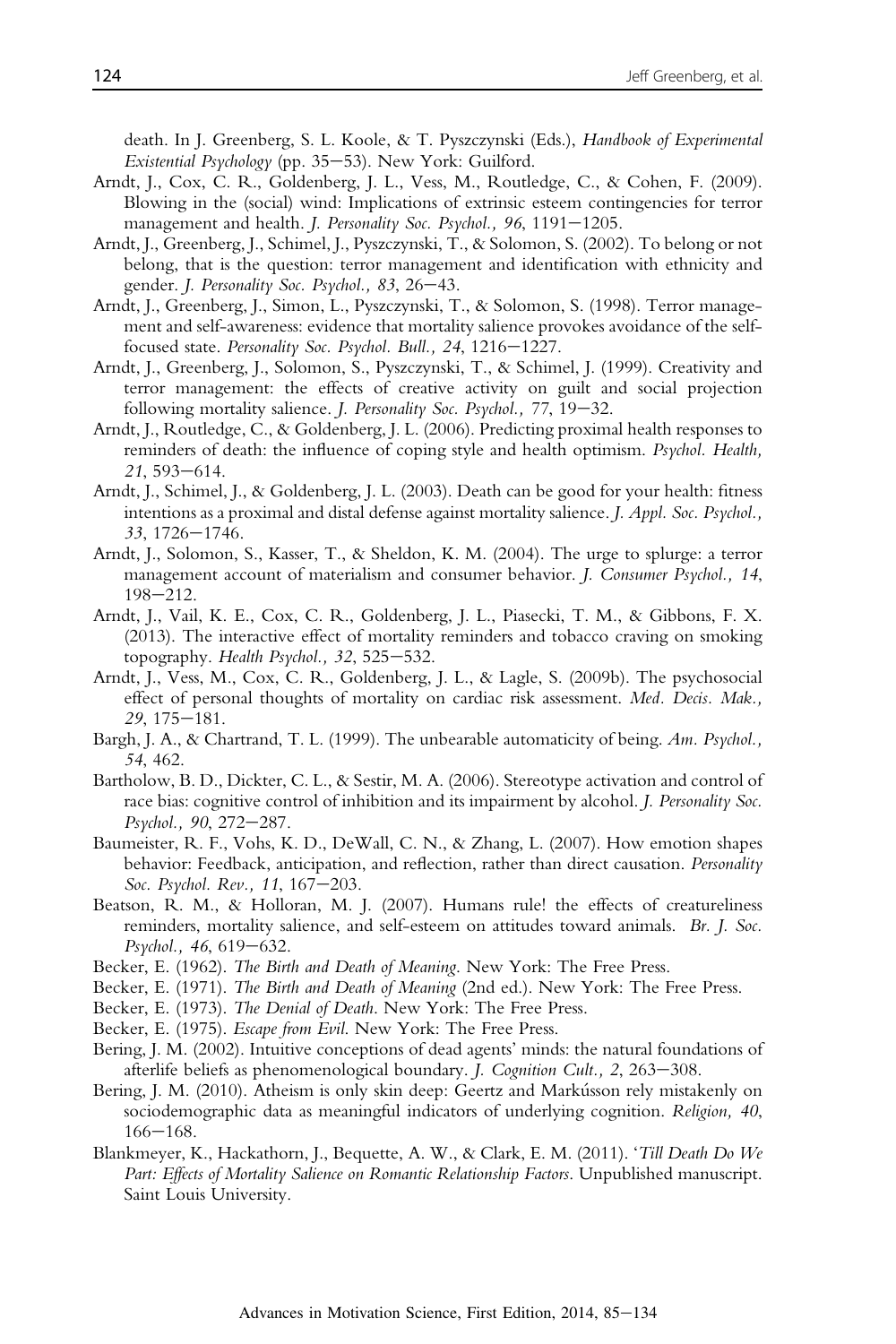- Bowlby, J. (1969). Attachment and Loss: Vol. 1. Attachment. New York: Basic Books.
- Castano, E., Yzerbyt, V., Paladino, M., & Sacchi, S. (2002). I belong, therefore, I exist: Ingroup identification, ingroup entitativity, and ingroup bias. Personality Soc. Psychol. Bull., 28, 135-143.
- Chaiken, S., & Trope, Y. (1999). Dual-process Theories in Social Psychology. Guilford Press.
- Chapin, S. (2000). The Psychology of Time and Death. Ashland, OH: Sonnet Press.
- Cohen, F., Jussim, L., Harber, K. D., & Bhasin, G. (2009). Modern anti-Semitism and anti-Israeli attitudes. J. Personality Soc. Psychol., 97, 290-306.
- Cohen, F., Soenke, M., Solomon, S., & Greenberg, J. (2013). Evidence for a role of death thought in American attitudes toward symbols of Islam. J. Exp. Soc. Psychol., 49, 189-194.
- Cohen, F., Solomon, S., Maxfield, M., Pyszczynski, T., & Greenberg, J. (2004). Fatal attraction: the effects of mortality salience on evaluations of charismatic, task-oriented, and relationship-oriented leaders. Psychol. Sci., 15, 846–851.
- Cohen, F., Sullivan, D., Solomon, S., Greenberg, J., & Ogilvie, D. M. (2011). Finding everland: flight fantasies and the desire to transcend mortality. J. Exp. Soc. Psychol.,  $47,88-102$ .
- Cooper, D. P., Goldenberg, J. L., & Arndt, J. (2010). Examination of the terror management health model: the interactive effect of conscious death thought and health-coping variables on decisions in potentially fatal health domains. Personality Soc. Psychol. Bull.,  $36, 937 - 946.$
- Cox, C. R., & Arndt, J. (2012). How sweet it is to be loved by you: the role of perceived regard in the terror management of close relationships. J. Personality Soc. Psychol., 102,  $616 - 632.$
- Cox, C. R., Arndt, J., Pyszczynski, T., Greenberg, J., Abdollahi, A., & Solomon, S. (2008). Terror management and adults' attachment to their parents: the safe haven remains. J. Personality Soc. Psychol.,  $94,696-717$ .
- Cox, C. R., Cooper, D. P., Vess, M., Arndt, J., Goldenberg, J. L., & Routledge, C. (2009). Bronze is beautiful but pale can be pretty: the effects of appearance standards and mortality salience on sun-tanning outcomes. Health Psychol., 28, 746-752.
- Craig, A. D. (2009). How do you feel  $-$  now? the anterior insula and human awareness. Nat. Rev. Neurosci., 10, 59-70.
- Craig, A. D. (2010). The sentient self. Brain Struct. Funct., 214, 563-577.
- Das, E., Bushman, B. J., Bezemer, M. D., Kerkhof, P., & Vermeulen, I. E. (2009). How terrorism news reports increase prejudice against outgroups: a terror management account. J. Exp. Soc. Psychol., 45, 453-459.
- Dechesne, M., Janssen, J., & van Knippenberg, A. (2000). Defense and distancing as terror management strategies: the moderating role of need for structure and permeability of group boundaries. J. Personality Soc. Psychol., 79, 923-932.
- Dechesne, M., Pyszczynski, T., Arndt, J., Ransom, S., Sheldon, K. M., van Knippenberg, A., & Janssen, J. (2003). Literal and symbolic immortality: the effect of evidence of literal immortality on self-esteem striving in response to mortality salience. J. Personality Soc. Psychol., 84, 722–737.
- Deci, E. L., & Ryan, R. M. (1987). The support of autonomy and the control of behavior. J. Personality Soc. Psychol., 53,  $1024-1037$ .
- Deci, E. L., & Ryan, R. M. (2000). The 'what' and 'why' of goal pursuits: human needs and the self-determination of behavior. Psychol. Inq.,  $11$ ,  $227-268$ .
- Dickter, C. L., & Bartholow, B. D. (2010). Ingroup categorization and response conflict: Interactive effects of target race, flanker compatibility and infrequency on N2 amplitude. Psychophysiology,  $47,596-601$ .
- Erdelyi, M. H., & Goldberg, B. (1979). Let's not sweep repression under the rug: toward a cognitive psychology of repression. In J. Kihlstrom, & F. Evans (Eds.), Functional Disorders of Memory (pp. 355-402). Hillsdale, NJ: Erlbaum.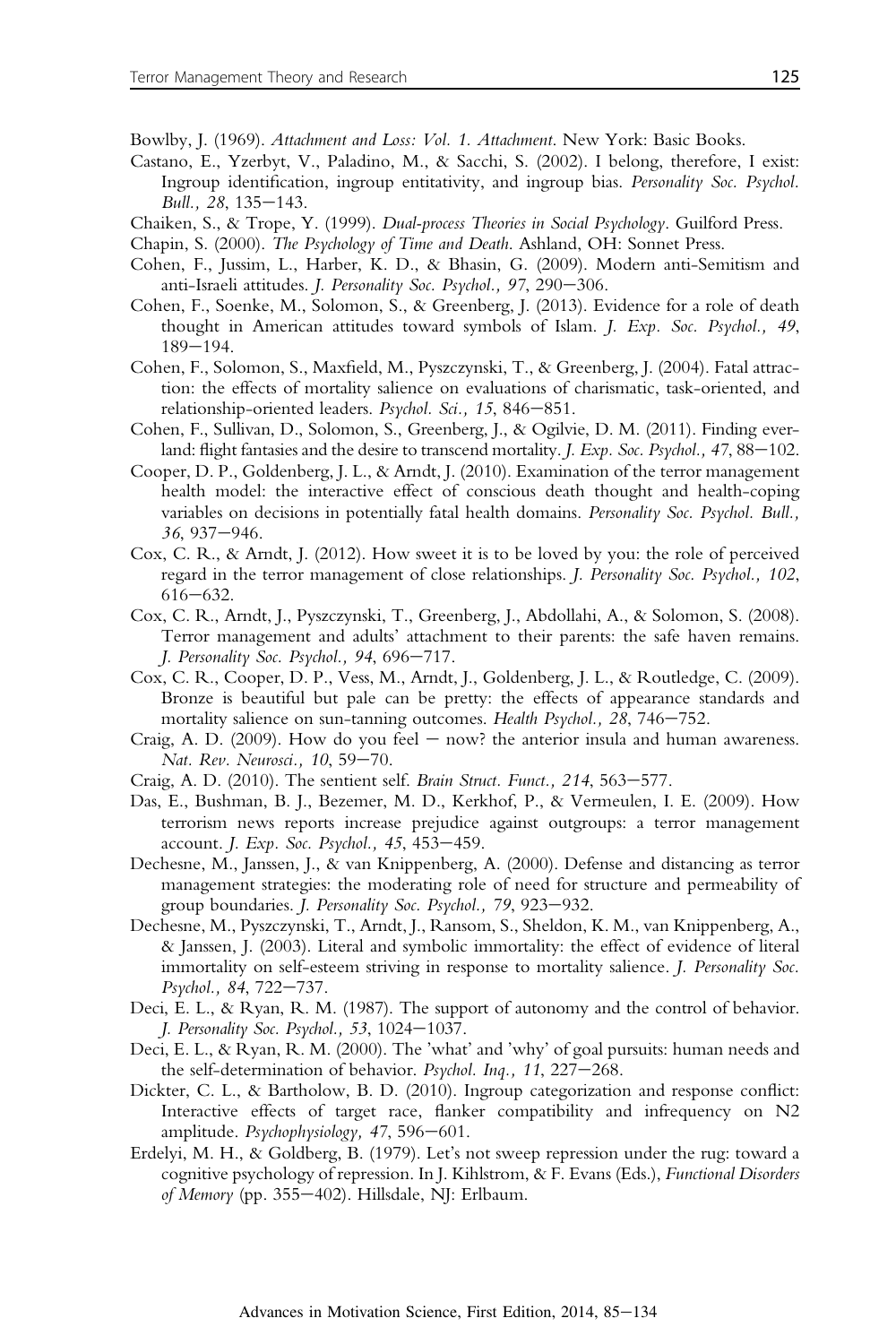- Florian, V., & Mikulincer, M. (1997). Fear of death and the judgment of social transgressions: a multidimensional test of terror management theory. J. Personality Soc. Psychol., 73,  $369 - 380$ .
- Florian, V., & Mikulincer, M. (2004). A multi-faceted perspective on existential meanings: Manifestations and consequences of the fear of personal death. In J. Greenberg, S. Koole, & T. Pyszczynski (Eds.), The Handbook of Experimental Existential Psychology (pp. 54-70). New York, NY: Buildford Press.
- Florian, V., Mikulincer, M., & Hirschberger, G. (2002). The anxiety-buffering function of close relationships: evidence that relationship commitment acts as a terror management mechanism. J. Personality Soc. Psychol., 82, 527-542.
- Franken, I. H. A., Gootjes, L., & van Strien, J. W. (2009). Automatic processing of emotional words during and emotional Stroop task. NeuroReport, 20, 776-781.
- Fritsche, I., Jonas, E., & Fankhänel, T. (2008). The role of control motivation in mortality salience effects on ingroup support and defense. J. Personality Soc. Psychol., 95(3),  $524 - 541.$
- Fritsche, I., Jonas, E., Fischer, P., Koranyi, N., Berger, N., & Fleischmann, B. (2007). Mortality salience and the desire for offspring. J. Exp. Soc. Psychol.,  $43$ ,  $735-762$ .
- Fritsche, I., Jonas, E., Kayser, D., & Koranyi, N. (2010). Existential threat and compliance with pro-environmental norms. J. Environ. Psychol., 30, 67-79.
- Gailliot, M. T., Sillman, T. F., Schmeichel, B. J., Maner, J. K., & Plant, E. A. (2008). Mortality salience increases adherence to salient norms and values. Personality Soc. Psychol. Bull., 34, 993-1003.
- Gehring, W. J., Goss, B., Coles, M. G. H., Meyer, D. E., & Donchin, E. (1993). A neural system for error detection and compensation. Psychol. Sci., 4, 385-390.
- Goldenberg, J. L. (2012). A body of terror: denial of death and the creaturely body. In P. R. Shaver, & M. Mikulincer (Eds.), The Social Psychology of Meaning, Mortality, and Choice (pp. 93-110). Washington, D.C: APA.
- Goldenberg, J. L., & Arndt, J. (2008). The implications of death for health: a terror management health model for behavioral health promotion. *Psychol. Rev.*,  $115$ ,  $1032-1053$ .
- Goldenberg, J. L., Pyszczynski, T., McCoy, S. K., Greenberg, J., & Solomon, S. (1999). Death, sex, love, and neuroticism: why is sex such a problem? *J. Personality Soc. Psychol.*, 77, 1173-1187.
- Gray, J. A., & McNaughton, N. (2000). The Neuropsychology of Anxiety: An Enquiry into the Functions of the Septo-hippocampal System (second ed.). Oxford: Oxford University Press. Green, J. (2012). The Fault in Our Stars. New York: Dutton Books.
- 
- Greenberg, J. (2012). Terror management theory: from genesis to revelations. In P. R. Shaver, & M. Mikulincer (Eds.), The Social Psychology of Meaning, Mortality, and Choice (pp.  $17-36$ ). Washington, D.C.: APA.
- Greenberg, J., & Arndt, J. (2012). Terror management theory. In A. Kruglanski, E. T. Higgins, & P. van Lange (Eds.), Handbook of Theories of Social Psychology (pp. 398-415). London: Sage Press.
- Greenberg, J., Arndt, J., Simon, L., Pyszczynski, T., & Solomon, S. (2000). Proximal and distal defenses in response to reminders of one's mortality: evidence of a temporal sequence. Personality Soc. Psychol. Bull., 26, 91-99.
- Greenberg, J., Landau, M., & Arndt, J. (2013). Mortal cognition: Viewing self and the world from the precipice. In D. Carlston (Ed.), The Oxford Handbook of Social Cognition (pp. 680-701). New York: Oxford University Press.
- Greenberg, J., Landau, M., Kosloff, S., Soenke, M., & Solomon, S. (in press). How our means of transcending death foster prejudice, stereotyping, and intergroup conflict. In T.D. Nelson (ed.) Handbook of Prejudice, Stereotyping, and Discrimnation,  $2^{nd}$  Edition. New York: Psychology Press.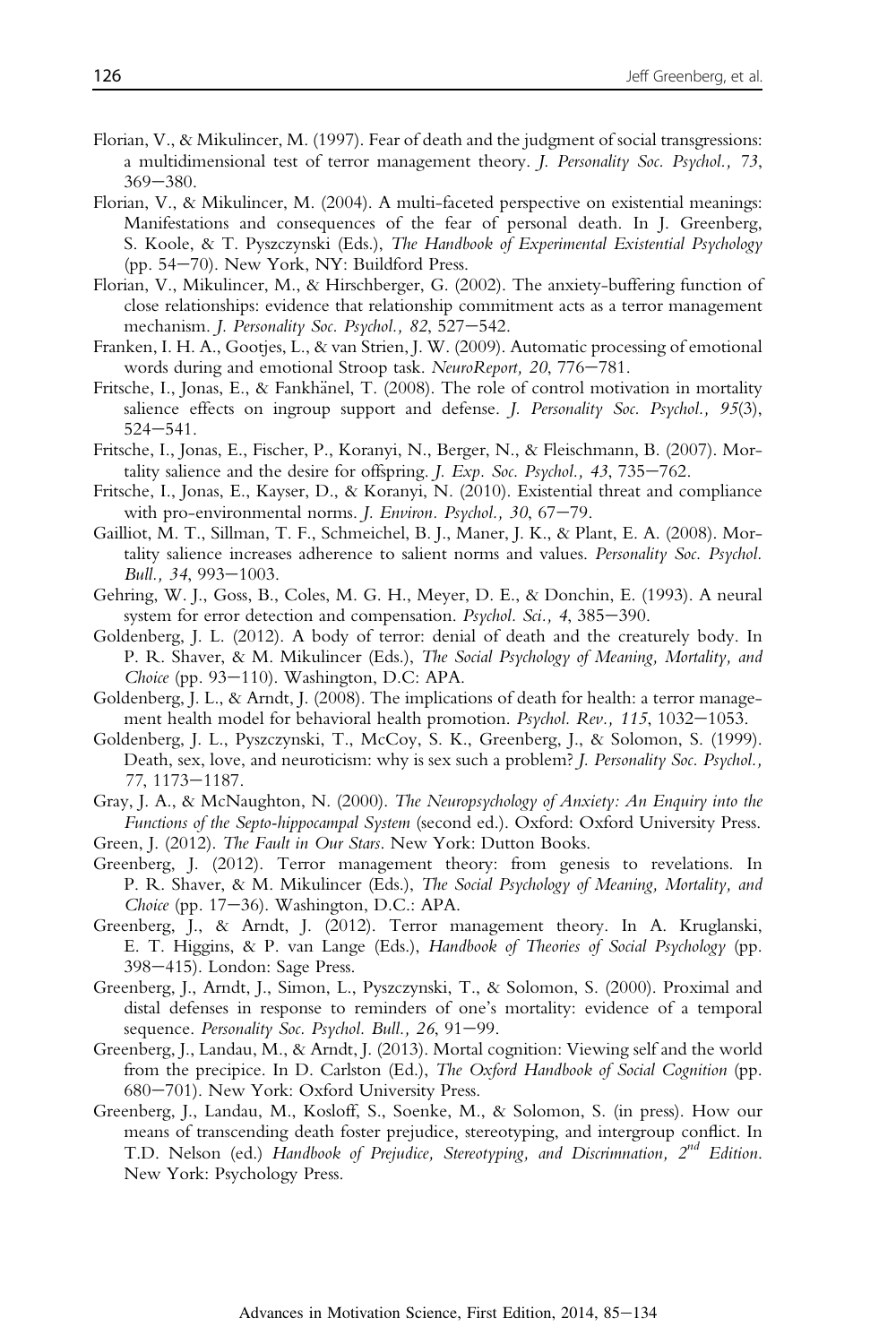- Greenberg, J., Martens, A., Jonas, E., Eisenstadt, D., Pyszczynski, T., & Solomon, S. (2003). Detoxifying thoughts of death: eliminating the potential for anxiety eliminates the effects of mortality salience on worldview defense. Psychol. Sci., 14, 516-519.
- Greenberg, J., Pyszczynski, T., & Solomon, S. (1986). The causes and consequences if the need for self-esteem: a terror management theory. In R. F. Baumeister (Ed.), Public and Private Self (pp. 189-212). New York: Springer-Verlag.
- Greenberg, J., Pyszczynski, T., Solomon, S., Rosenblatt, A., Veeder, M., Kirkland, S., & Lyon, D. (1990). Evidence for terror management II: The effects of mortality salience on reactions to those who threaten or bolster the cultural worldview. Journal of Personality and Social Psychology,  $58$ ,  $308 - 318$ .
- Greenberg, J., Pyszczynski, T., & Solomon, S. (1995a). Toward a dual-motive depth psychology of self and human behavior. In M. H. Kernis (Ed.), Efficacy, Agency, and Selfesteem (pp. 73–99). New York: Plenum.
- Greenberg, J., Pyszczynski, T., Solomon, S., Simon, L., & Breus, M. (1994). Role of consciousness and accessibility of death-related thoughts in mortality salience effects. J. Personality Soc. Psychol.,  $67, 627-637$ .
- Greenberg, J., Simon, L., Pyszczynski, T., Solomon, S., & Chatel, D. (1992). Terror management and tolerance: does mortality salience always intensify negative reactions to others who threaten one's worldview? J. Personality Soc. Psychol., 63,  $212 - 220$ .
- Greenberg, J., Simon, L., Porteus, J., Pyszczynski, T., & Solomon, S. (1995b). Evidence of a terror management function of cultural icons: the effects of mortality salience on the inappropriate use of cherished cultural symbols. Personality Soc. Psychol. Bull., 21,  $1221 - 1228$ .
- Greenberg, J., Solomon, S., & Arndt, J. (2008). A basic but uniquely human motivation: terror management. In J. Shah, & W. Gardner (Eds.), Handbook of Motivation Science (pp.  $114-154$ ). New York: Guilford.
- Greenberg, J., Solomon, S., Pyszczynski, T., Rosenblatt, A., Burling, J., Lyon, D., Pinel, E., & Simon, L. (1992). Assessing the terror management analysis of selfesteem: converging evidence of an anxiety-buffering function. J. Personality Soc. Psychol., 63, 913-922.
- Greenwald, A. (1989). Self-knowledge and self-deception. In J. S. Lockard, & D. L. Pauhlus (Eds.), Self-deception: An Adaptive Mechanism?. New York: Prentice-Hall.
- Han, S., Qin, J., & Ma, Y. (2010). Neurocognitive processes of linguistic cues related to death. Neuropsychologia, 48, 3432-3442.
- Haidt, J., Björklund, F., & Murphy, S. (2000). Moral Dumbfounding: When Intuition Finds No Reason. Unpublished manuscript. University of Virginia.
- Hansen, J., Winzeler, S., & Topolinski, S. (2010). When the death makes you smoke: a terror management perspective on the effectiveness of cigarette on-pack warnings. J. Exp. Soc. Psychol., 46, 226-228.
- Harmon-Jones, E., & Peterson, C. K. (2008). Effect of trait and state approach-motivation on aggressive inclinations. J. Res. Personality,  $42$ ,  $1381-1385$ . [http://dx.doi.org/10.1016/](http://dx.doi.org/10.1016/j.jrp.2008.05.001) [j.jrp.2008.05.001](http://dx.doi.org/10.1016/j.jrp.2008.05.001).
- Harmon-Jones, E., Simon, L., Greenberg, J., Pyszczynski, T., & Solomon, S. (1997). Terror management theory and self-esteem: evidence that self-esteem attenuates mortality salience effects. J. Personality Soc. Psychol., 72, 24–36.
- Hayes, J., Schimel, J., Arndt, J., & Faucher, E. H. (2010). A theoretical and empirical review of the death-thought accessibility concept in terror management research. Psychol. Bull., 136, 699-739.
- Hayes, J., Schimel, J., & Williams, T. J. (2008). Fighting death with death: the buffering effects of learning that worldview violators have died. Psychol. Sci.,  $19$ ,  $501-507$ .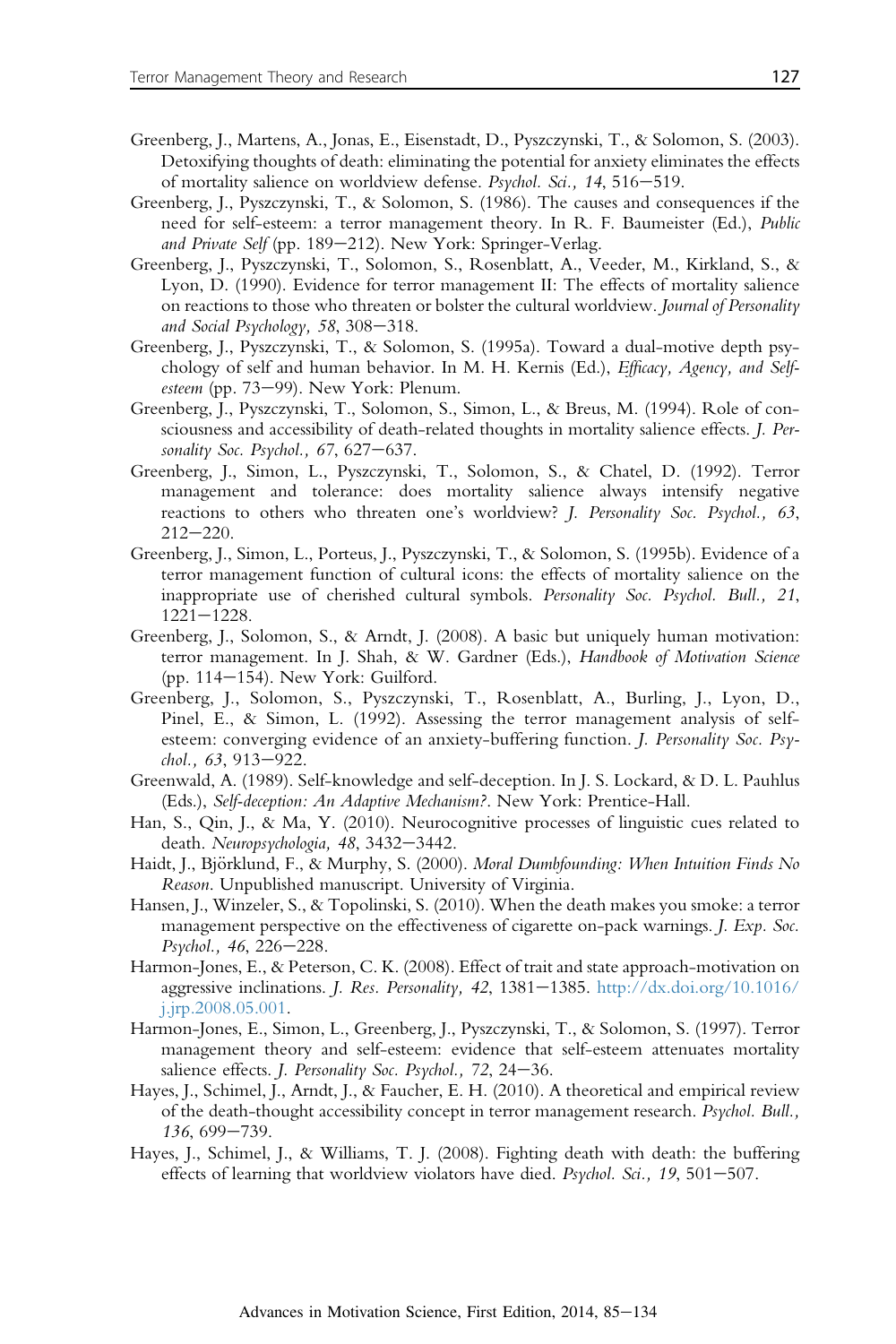- Heflick, N. A., Goldenberg, J. L., Keroack, L. J., & Cooper, D. P. (2014). Grim Reaping Psychological Well-being: Repeated Death Contemplation, Intrinsic Motivation, and Depression. Unpublished manuscript. University of South Florida.
- Heidegger, M. (1926/1982). Being and Time. New York: Harper & C Row.
- Heine, S. J., Harihara, M., & Niiya, Y. (2002). Terror management in Japan. Asian J. Soc. Psychol., 5, 187-196.
- Heine, S., Proulx, T., & Vohs, K. D. (2006). The meaning maintenance model: On the coherence of social motivations. Personality and Social Psychology Review,  $10$ ,  $88-110$ .
- Hennessy, B. A., & Amabile, T. M. (2010). Creativity. Annu. Rev. Psychol., 61, 569–598.
- Henry, E. A., Bartholow, B. D., & Arndt, J. (2010). Death on the brain: effects of mortality salience on the neural correlates of race bias.  $SCAN$ ,  $5$ ,  $77-87$ .
- Higgins, E. T. (1998). Promotion and prevention: Regulatory focus as a motivational principle. Advances in experimental social psychology,  $30$ ,  $1-46$ .
- Hirschberger, G., & Ein-Dor, T. (2006). Defenders of a lost cause: terror management and violent resistance to the disengagement plan. Personality Soc. Psychol. Bull., 32, 761-769. [http://dx.doi.org/10.1177/0146167206286628.](http://dx.doi.org/10.1177/0146167206286628)
- Hirschberger, G., Ein-Dor, T., & Almakias, S. (2008). The self-protective altruist: terror management and the ambivalent nature of prosocial behavior. Personality Soc. Psychol. Bull., 34, 666–678.
- Hirschberger, G., Florian, V., & Mikulincer, M. (2003). Strivings for romantic intimacy following partner complaint or criticism-A terror management perspective. J. Soc. Personal. Relationsh., 20, 675-687.
- Hirschberger, G., Florian, V., Mikulincer, M., Goldenberg, J. L., & Pyszczynski, T. (2002). Gender differences in the willingness to engage in risky behavior: a terror management perspective. Death Stud.,  $26$ ,  $117-141$ .
- Hirschberger, G., Pyszczynski, T., & Ein-Dor, T. (2009). Vulnerability and vigilance: threat awareness and perceived adversary intent moderate the impact of mortality salience on intergroup violence. Personality Soc. Psychol. Bull., 35, 597-607. [http://dx.doi.org/](http://dx.doi.org/10.1177/0146167208331093) [10.1177/0146167208331093.](http://dx.doi.org/10.1177/0146167208331093)
- Hirschberger, G., Pyszczynski, T., & Ein-Dor, T. (2010). An ever-dying people: the existential underpinnings of Israeli's perceptions of war and conflict. Cah. Int. Psychol. Soc., 87,  $443 - 457$ .
- Hohman, Z. P., & Hogg, M. A. (2011). Fear and uncertainty in the face of death: the role of life after death in group identification. Eur. J. Soc. Psychol.,  $41$ ,  $751-760$ .
- Ipsos/Reuters. (2011). Supreme Being(s), the Afterlife and Evolution. Retrieved on April 25, 2011, fro[mhttp://www.ipsos-na.com/news-polls/pressrelease.aspx?id](http://www.ipsos-na.com/news-polls/pressrelease.aspx?id=5217)=[5217.](http://www.ipsos-na.com/news-polls/pressrelease.aspx?id=5217)
- Johnstone, T., van Reekum, C. M., Oakes, T. R., & Davidson, R. J. (2006). The voice of emotion: an FMRI study of neural responses to angry and happy vocal expressions. Soc. Cognitive Affect. Neurosci., 1, 242–249.
- Jonas, E., & Fischer, P. (2006). Terror management and religion: evidence through intrinsic religiousness, mitigated worldview defense after mortality salience. J. Personality Soc. Psychol., 91, 553–567.
- Jonas, E., Fritsche, I., & Greenberg, J. (2005). Currencies as cultural symbols—An existential psychological perspective on reactions of Germans toward the Euro. J. Econ. Psychol., 26,  $129 - 146$ .
- Jonas, E., Martens, A., Niesta, D., Fritsche, I., Sullivan, D., & Greenberg, J. (2008). Focus theory of normative conduct and terror management theory: the interactive impact of mortality salience and norm salience on social judgment. J. Personality Soc. Psychol., 95,  $1239 - 1251.$
- Jonas, E., McGregor, I., Klackl, J., Agroskin, D., Fritsche, I., Holbrook, C., Nash, C., Proulx, T., & Quirin, T. (2014). Threat and defense: from anxiety to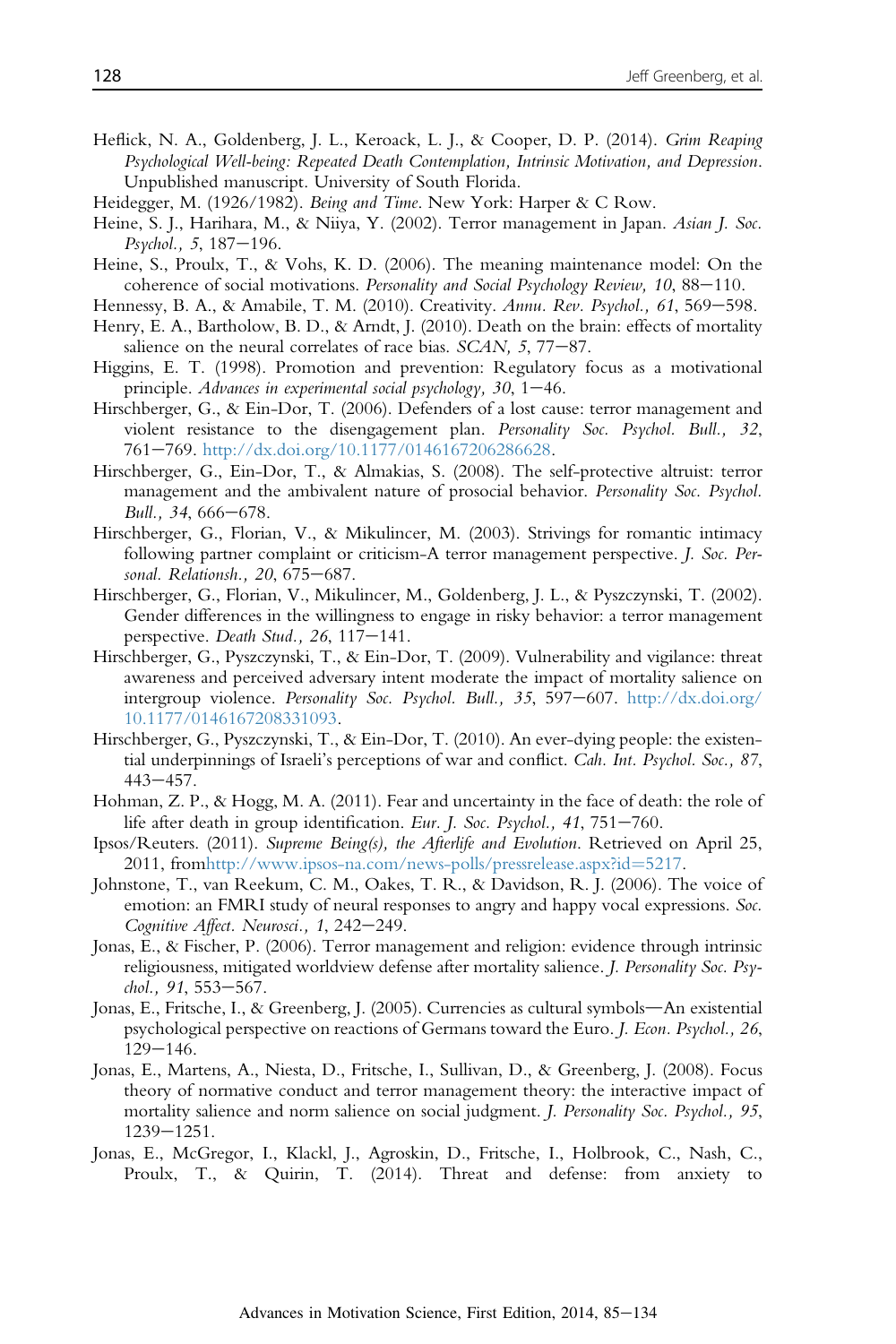approachM. Zanna, & M. Olson (Eds.).  $Adv. Exp. Soc. Psychol., 49, 219-286. http://$  $Adv. Exp. Soc. Psychol., 49, 219-286. http://$ [dx.doi.org/10.1016/B978-0-12-800052-6.00004-4.](http://dx.doi.org/10.1016/B978-0-12-800052-6.00004-4)

- Jonas, E., Schimel, J., Greenberg, J., & Pyszczynski, T. (2002). The Scrooge Effect: evidence that mortality salience increases prosocial attitudes and behavior. Personality Soc. Psychol. Bull., 28, 1342-1353.
- Jong, J., Halberstadt, J., & Bluemke, M. (2012). Foxhole atheism, revisited: the effects of mortality salience on explicit and implicit religious belief. J. Exp. Soc. Psychol., 48, 983–989.
- Kasser, T., & Ryan, R. M. (1993). A dark side of the American dream: correlates of financial success as a central life aspiration. J. Personality Soc. Psychol.,  $65$ ,  $410-422$ .
- Kasser, T., & Ryan, R. M. (1996). Further examining the American dream: Differential correlates of intrinsic and extrinsic goals. Personality Soc. Psychol. Bull., 22, 280-287.
- Kastenmuller, A., Greitemeyer, T., Ai, A. L., Winter, G., & Fischer, P. (2011). In the face of terrorism: evidence that belief in literal immortality reduces prejudice under terrorism threat. J. Sci. Study Religion,  $50, 604-616$ .
- Klackl, J., Jonas, E., & Kronbichler, M. (2013). Existential neuroscience: Neurophysiological correlates of proximal defenses against death-related thoughts. Soc Cogn Affect Neurosc., 8, 333e340.
- Koole, S. L., Sin, M. T. A., & Schneider, I. K. (2014). Embodied terror management: Interpersonal touch alleviates existential concerns among individuals with low self-esteem.  $P<sub>sychol.</sub>$  Sci., 25, 30–37.
- Kosloff, S., & Greenberg, J. (2009). Pearls in the Desert: death reminders Provoke immediate derogation of extrinsic goals, but delayed Inflation. J. Exp. Soc. Psychol., 45,  $197 - 203$ .
- Kosloff, S., Greenberg, J., & Allen, J. J. B. (2014a). Mortality Salience Heightens Neural Indices of Conflict Monitoring and Behavioral Compensations during a Self-esteem Relevant Task (Unpublished manuscript. East Lansing, MI).
- Kosloff, S., Greenberg, J., Martens, A., & Allen, J. J. B. (2014). Mortality salience heightens neural and autonomic indices of withdrawal from symbolic threat. Unpubl. Manuscr. East Lansing, MI.
- Kosloff, S., Greenberg, J., Sullivan, D., & Weise, D. (2010). Of trophies and pillars: exploring the terror management functions of short-term and long-term relationship partners. Personality Soc. Psychol. Bull.,  $36$ ,  $1036 - 1051$ .
- Kosloff, S., Greenberg, J., Weise, D., & Solomon, S. (2010). Mortality salience and political preferences: the roles of charisma and political orientation. J. Exp. Soc. Psychol., 46,  $139 - 145$ .
- Kugler, M. B., & Cooper, J. (2010). Still an American? Mortality salience and treatment of suspected terrorists. J. Appl. Soc. Psychol., 40, 3130–3147. [http://dx.doi.org/10.1111/](http://dx.doi.org/10.1111/j.1559-1816.2010.00694) [j.1559-1816.2010.00694.](http://dx.doi.org/10.1111/j.1559-1816.2010.00694)
- Lambert, A., Eadeh, F., Peak, S., Scherer, L., Schott, J. P., & Slochower, J. M. (2014). Toward a greater understanding of the emotional dynamics of the mortality salience manipulation: revisiting the "affect free" claim of terror management research. *J. Personality Soc.* Psychol., 106, 655–678.
- Landau, M. J., Goldenberg, J., Greenberg, J., Gillath, O., Solomon, S., Cox, C., et al. (2006). The siren's call: terror management and the threat of men's sexual attraction to women. J. Personality Soc. Psychol., 90, 129–146.
- Landau, M. J., Greenberg, J., Solomon, S., Pyszczynski, T., & Martens, A. (2006). Windows into nothingness: terror management, meaninglessness, and negative reactions to modern art. J. Personality Soc. Psychol., 90, 879-892.
- Landau, M. J., Solomon, S., Greenberg, J., Cohen, F., Pyszczynski, T., Arndt, J., et al. (2004). Deliver us from evil: the effects of mortality salience and reminders of 9/11 on support for President George W. Bush. Personality Soc. Psychol. Bull., 30, 1136-1150.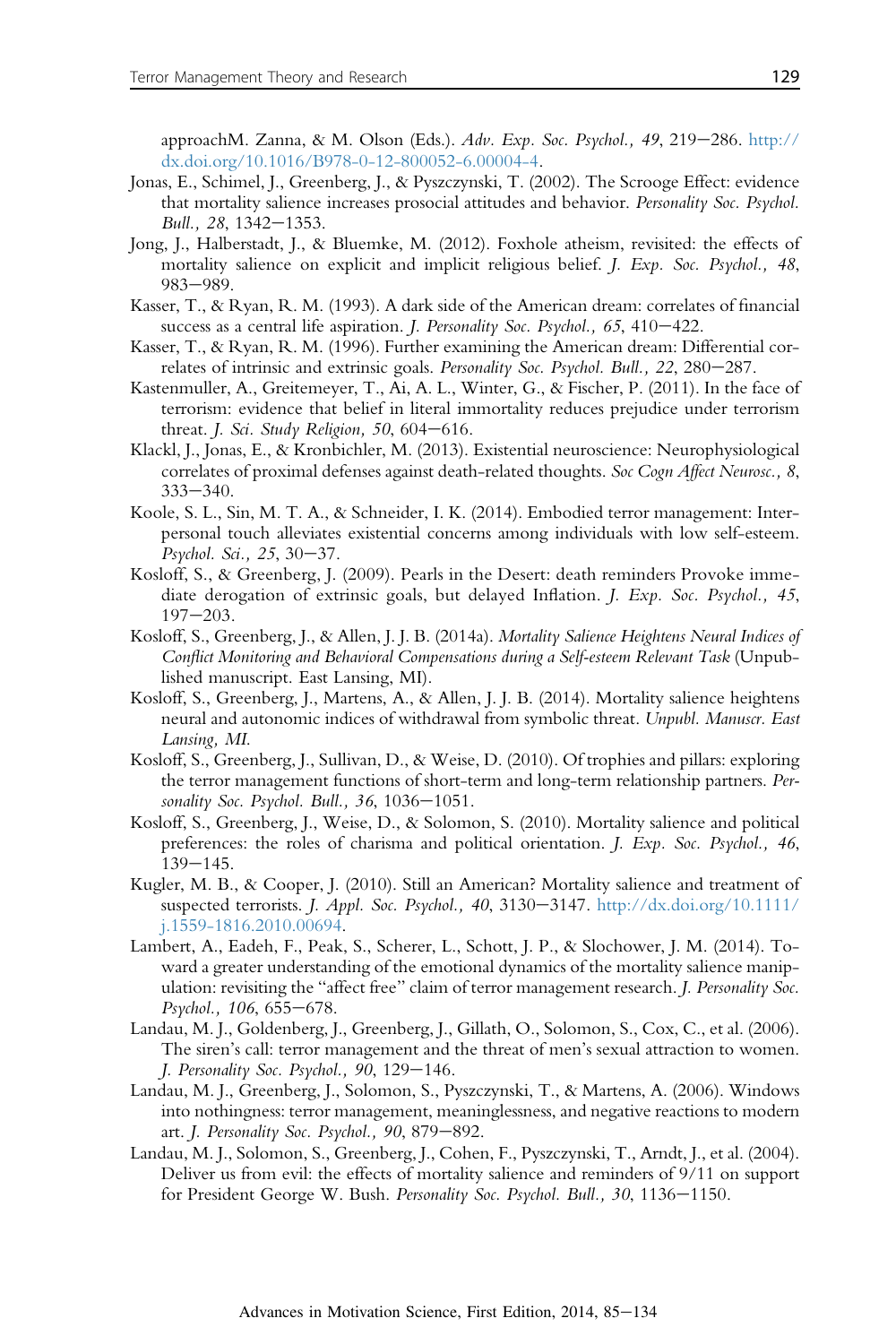- Landau, M. J., Solomon, S., Pyszczynski, T., & Greenberg, J. (2007). On the compatibility of terror management theory and perspectives on human evolution. Evol. Psychol., 5,  $476 - 519$ .
- Lang, A., Sparks, J. V., Bradley, S. D., Lee, S. K., & Wang, Z. (2004). Processing arousing information: psychophysiological predictors of motivated attention. Psychophysiology, 41, S61.
- Leeming, D. A., & Leeming, M. A. (1994). *Encyclopedia of Creation Myths*. Santa Barbara, CA: ABC-CLIO, Inc.
- Li, W., Zinbarg, R. E., & Paller, K. A. (2007). Trait anxiety modulates supraliminal and subliminal threat: brain potential evidence for early and late processing influences. Cognitive Affect. Behav. Neurosci., 7, 25-36.
- Lifshin, U., Greenberg, J., & Sullivan, D. (2014). Killing Animals to Feel Transcendent of Death. Unpublished manuscript. University of Arizona.
- Lifshin, U., Weise, D., Soenke, M., & Greenberg, J. (2014). Soul belief and Acceptance that the World may End. Unpublished manuscript. University of Arizona.
- Lifton, R. J. (1979). The Broken Connection: On Death and Continuity of Life. New York: Simon & Schuster.
- Liu, X., Shi, Z., Ma, Y., Qin, J., & Han, S. (2013). Dynamic neural processing of linguistic cues related to death. PloS one, 8, e67905.
- Lloyd, D., Morrison, I., & Roberts, N. (2006). Role for human posterior parietal cortex in visual processing of aversive objects in peripersonal space. J. Neurophysiol., 95,  $205 - 214.$
- Lykins, E. L. B., Segerstrom, S. C., Averill, A. J., Evans, D. R., & Kemeny, M. E. (2007). Goal shifts following reminders of mortality: reconciling posttraumatic growth and terror management theory. Personality Soc. Psychol. Bull., 33, 1088-1099.
- Mathews, P., & Sear, R. (2008). Life after death: an investigation into how mortality perceptions influence fertility preferences using evidence from an internet-based experiment. J. Evol. Psychol., 6, 155-172.
- Martens, A., Greenberg, J., & Schimel, A. (2004). Ageism and terror management: effects of mortality salience and perceived similarity to elders on reactions to elderly people. Personality Soc. Psychol. Bull.,  $30, 524 - 536$ .
- Martin, L. L., Campbell, W. K., & Henry, C. D. (2004). The roar of awakening: mortality acknowledgement as a call to authentic living. In J. Greenberg, S. L. Koole, & T. Pyszczynski (Eds.), Handbook of Experimental Existential Psychology (pp. 431–448). New York: Guilford.
- Martin, I. M., & Kamins, M. A. (2010). An application of terror management theory in the design of social and health-related anti-smoking appeals. J. Consumer Behav., 9,  $172 - 190.$
- McCabe, S., Vail, K. E., Arndt, J., & Goldenberg, J. L. (2013). Hails from the crypt a terror management health model investigation of the effectiveness of health-oriented versus celebrity-oriented endorsements. Personality and Social Psychology Bulletin, 40,  $289 - 300$ .
- McGregor, H., Lieberman, J., Greenberg, J., Solomon, S., Arndt, J., Simon, L., et al. (1998). Terror management and aggression: evidence that mortality salience motivates aggression against worldview threatening others. J. Personality Soc. Psychol., 74, 590-605.
- McGregor, I. (2006). Offensive defensiveness: toward an integrative neuroscience of personal uncertainty, and other poignant self - threats. Psychol. Inq., 17, 299-308.
- McGregor, I., Zanna, M. P., Holmes, J. G., & Spencer, S. J. (2001). Compensatory conviction in the face of personal uncertainty: going to extremes and being oneself. J. Personality Soc. Psychol., 80, 472-488.
- Miller, G., & Taubman-Ben-Ari, O. (2004). Scuba diving risk-taking  $-$  a terror management perspective. J. Sport & Exerc. Psychol., 26, 269-282.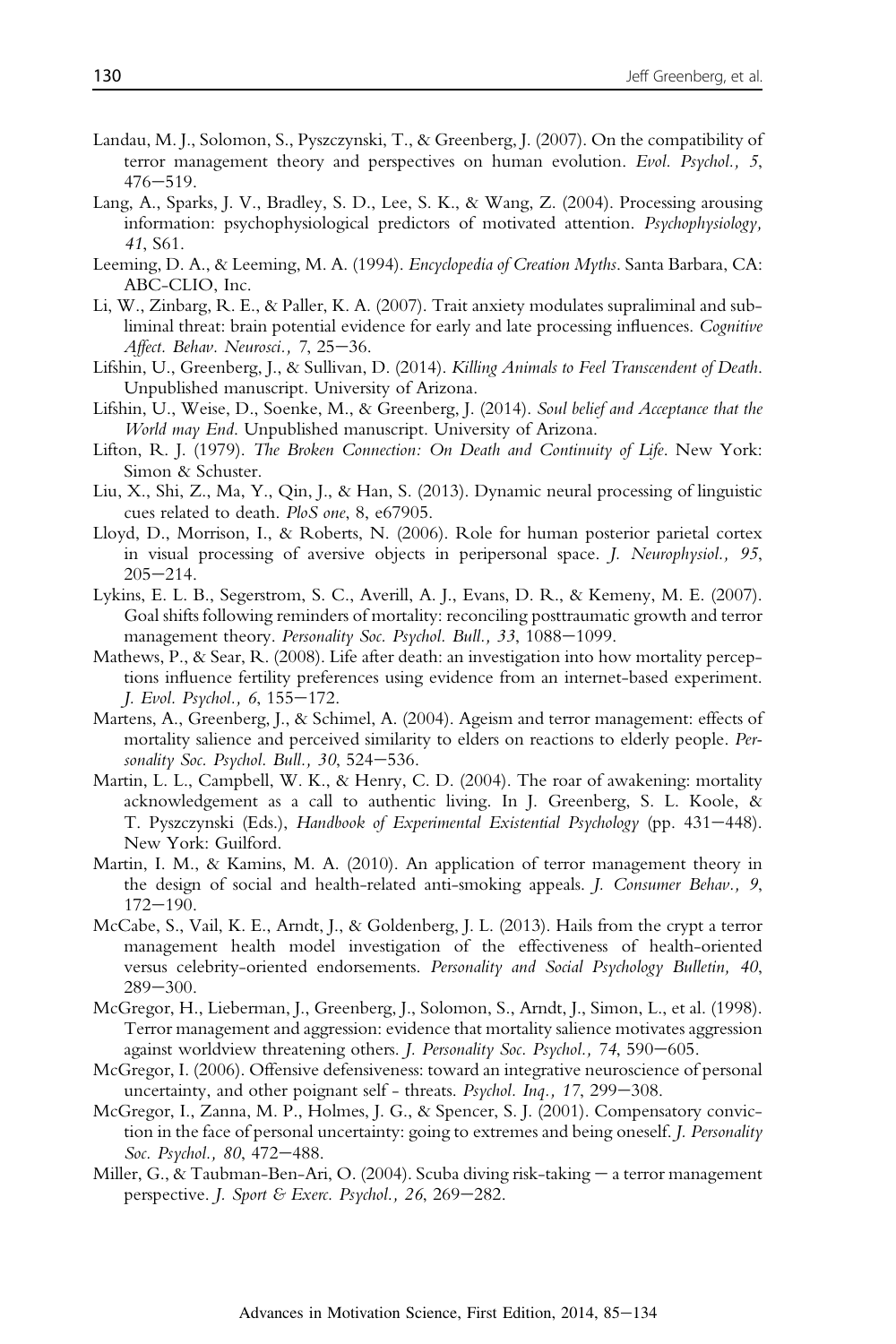- Mikulincer, M., Florian, V., & Hirschberger, G. (2003). The existential function of close relationships: Introducing death into the science of love. *Personality Soc. Psychol. Rev.*,  $7, 20 - 40.$
- Motyl, M., Hart, J., Pyszczynski, T., Weise, D. R., Cox, C. R., Maxfield, M., & Siedel, A. (2011). Subtle priming of shared human experiences eliminates threat-induced negativity toward Arabs, immigrants, and peace-making. J. Exp. Soc. Psychol., 47, 1179-1184.
- Navarrete, C. D., & Fessler, D. M. T. (2005). Normative bias and adaptive challenges: a relational approach to coalitional psychology and a critique of terror management theory. Evol. Psychol., 3, 297-325.
- Niaura, R., Shadel, W. G., Britt, D. M., & Abrams, D. B. (2002). Response to social stress, urge to smoke, and smoking cessation. Addict. Behav.,  $27$ ,  $241-250$ .
- Norenzayan, A., & Hansen, I. G. (2006). Belief in supernatural agents in the face of death. Personality Soc. Psychol. Bull., 32, 174-187.
- Odum, A. L., Madden, G. J., & Bickel, W. K. (2002). Discounting of delayed health gains and losses by current, never-and ex-smokers of cigarettes. Nicotine Tob. Res., 4(3),  $295 - 303$ .
- Osarchuk, M., & Tatz, S. J. (1973). Effect of induced fear of death on belief in afterlife. J. Personality Soc. Psychol., 27, 256–260.
- Park, S. W., Bauer, J. J., & Arbuckle, N. B. (2009). Growth motivation attenuates the selfserving attribution. J. Res. Personality, 43, 914-917.
- Peters, H. J., Greenberg, J., Williams, J. M., & Schneider, N. R. (2005). Applying terror management theory to performance: can reminding individuals of their mortality increase strength output? J. Sport & Exerc. Psychol., 27,  $111-116$ .
- Petrovic, P., Dietrich, T., Fransson, P., Andersson, J., Carlsson, K., & Ingvar, M. (2005). Placebo in emotional processing - induced expectations of anxiety relief activate a generalized modulatory network. Neuron, 46, 957-969.
- Phan, K. L., Wager, T., Taylor, S. F., & Liberzon, I. (2002). Functional neuroanatomy of emotion: a meta-analysis of emotion activation studies in PET and fMRI. NeuroImage,  $16, 331 - 348.$
- Piwowarski, T., Christopher, A., & Walter, M. (2011). The effect of mortality salience and belief in afterlife on the manifestation of homonegativity. Ment. Health Religion Cult., 14,  $271 - 279.$
- Proulx, T., & Heine, S. J. (2006). Death and black diamonds: meaning, mortality, and the meaning maintenance model. Psychol. Inq., 17, 309-318.
- Proulx, T., & Heine, S. J. (2008). The case of the transmogrifying experimenter: affirmation of moral schemas following implicit change detection. Psychol. Sci., 19, 1294-1300.
- Proulx, T., & Inzlicht, M. (2012). The five "A"s of meaning maintenance: finding meaning in the theories of sense-making. *Psychol. Inq.*,  $23$ ,  $317-335$ . [http://dx.doi.org/10.1080/](http://dx.doi.org/10.1080/1047840x.2012.702372) [1047840x.2012.702372](http://dx.doi.org/10.1080/1047840x.2012.702372).
- Pyszczynski, T., Abdollahi, A., Solomon, S., Greenberg, J., & Weise, D. (2006). Mortality salience, martyrdom, and military might: the Great Satan versus the Axis of Evil. Personality Soc. Psychol. Bull.,  $32$ ,  $525-538$ .
- Pyszczynski, T. A., & Greenberg, J. (1981). The role of disconfirmed expectancies in the instigation of attributional processing. J. Personality Soc. Psychol.,  $40$ ,  $31-38$ .
- Pyszczynski, T., Greenberg, J., & Goldenberg, J. (2003). Freedom versus fear: on the defense, growth, and expansion of the self. In M. R. Leary, & J. P.Tangney (Eds.), Handbook of Self and Identity (pp. 314-343). New York: Guilford Press.
- Pyszczynski, T., Greenberg, J., Koole, S., & Solomon, S. (2010). Experimental existential psychology. In S. Fiske, & D. Gilbert (Eds.), Handbook of Social Psychology (8th ed.). New York: Wiley.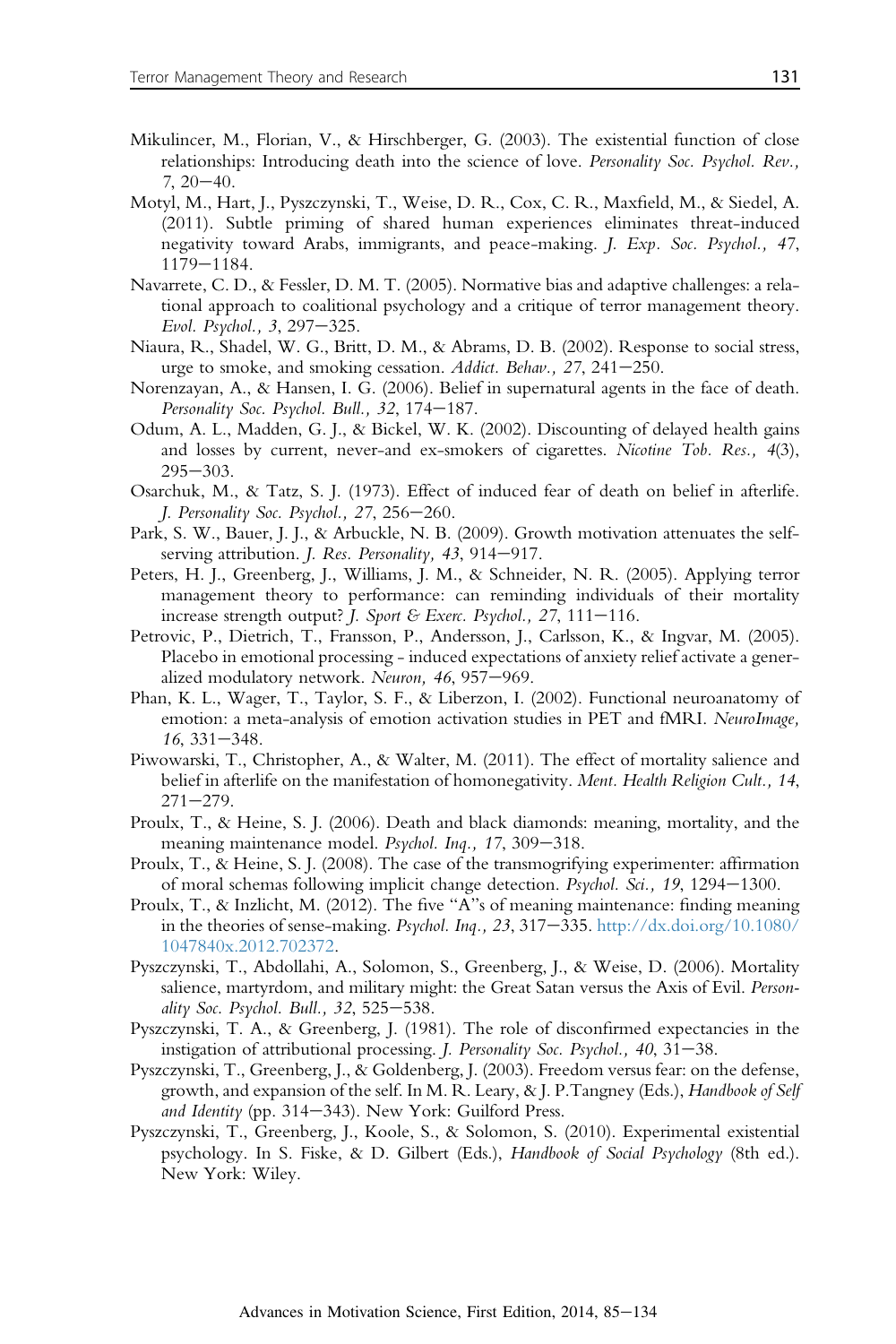- Pyszczynski, T., Greenberg, J., & Solomon, S. (1999). A dual process model of defense against conscious and unconscious death-related thoughts: an extension of terror management theory. Psychol. Rev., 106, 835-845.
- Pyszczynski, T., Greenberg, J., Solomon, S., Arndt, J., & Schimel, J. (2004). Why do people need self-esteem? A theoretical and empirical review. Psychol. Bull., 130, 435-468.
- Pyszczynski, T., Solomon, S., Greenberg, J., & Maxfield, M. (2006). On the unique psychological import of death: theme and variations. Psychol. Inq., 17, 328-356.
- Pyszczynski, T., Motyl, M., Vail, K., Hirschberger, G., Arndt, J., & Kesebir, P. (2012). A collateral advantage of drawing attention to global climate change: Increased support for peacemaking and decreased support for war. Peace Confl. J. Peace Psychol., 18, 354-368.
- Pyszczynski, T., Solomon, S., & Greenberg, J. (2003). In the Wake of September 11: The Psychology of Terror. Washington, DC: American Psychological Association.
- Pyszczynski, T., Sullivan, D., & Greenberg, J. (2014). Experimental existential psychology: living in the Shadow of the facts of life. In E. Borgida, & J. Bargh (Eds.), American Psychological Association Handbook of Personality and Social Psychology. Washington, DC: American Psychological Association.
- Quested, E., Bosch, J. A., Burns, V. E., Cumming, J., Ntoumanis, N., & Duda, J. L. (2011). Basic psychological need satisfaction, stress-related appraisals, and dancer's cortisol and anxiety responses. J. Sport & Exerc. Psychol., 33, 828-846.
- Quirin, M., Loktyushin, A., Arndt, J., Kustermann, E., Lo, Y., Kuhl, J., et al. (2012). Existential neuroscience: a functional magnetic resonance imaging investigation of neural responses to reminders of one's mortality. SCAN, 7, 193-198.
- Rank, O. (1941/1958). Beyond Psychology. New York: Dover Books.
- Rosenblatt, A., Greenberg, J., Solomon, S., Pyszczynski, T., & Lyon, D. (1989). Evidence for terror management theory I: the effects of mortality salience on reactions to those who violate or uphold cultural values. *J. Personality Soc. Psychol.*, 57, 681–690.
- Roth, P. (2001). The Dying Animal. New York: Houghton Mifflin Harcourt.
- Rothschild, Z. K., Abdollahi, A., & Pyszczynski, T. (2009). Does peace have a prayer? the effect of mortality salience, compassionate values, and religious fundamentalism on hostility toward out-groups. J. Exp. Soc. Psychol., 45, 816-827.
- Routledge, C., & Arndt, J. (2009). Creative terror management: creativity as a facilitator of cultural exploration after mortality salience. Personality Soc. Psychol. Bull., 35, 493–505.
- Routledge, C., Arndt, J., & Goldenberg, J. L. (2004). A time to tan: proximal and distal effects of mortality salience on sun exposure intentions. Personality Soc. Psychol. Bull., 30, 1347-1358.
- Routledge, C., Arndt, J., & Sheldon, K. M. (2004). Task engagement after mortality salience: the effects of creativity, conformity, and connectedness on worldview defense. Eur. J. Soc. Psychol., 34, 477-487.
- Routledge, C., Arndt, J., Vess, M., & Sheldon, K. M. (2008). The life and death of creativity: the effects of mortality salience on self and social directed creative expression. Motivation Emot., 32, 331-338.
- Sayette, M. A., & Hufford, M. R. (1997). Effects of smoking urge on generation of smokingrelated information. J. Appl. Soc. Psychol., 27, 1395-1405.
- Sayette, M. A., Loewenstein, G., Kirchner, T. R., & Travis, T. (2005). Effects of smoking urge on temporal cognition. Psychol. Addict. Behav., 19, 88-93.
- Schimel, J., Hayes, J., Williams, T. J., & Jahrig, J. (2007). Is death really the worm at the core? Converging evidence that worldview threat increases death-thought accessibility. J. Personality Soc. Psychol., 92, 789-803.
- Schimel, J., Wohl, M., & Williams, T. (2006). Terror management and trait empathy: evidence that mortality salience promotes reactions of forgiveness among people with high trait empathy. *Motivation Emot.*,  $30$ ,  $214-224$ .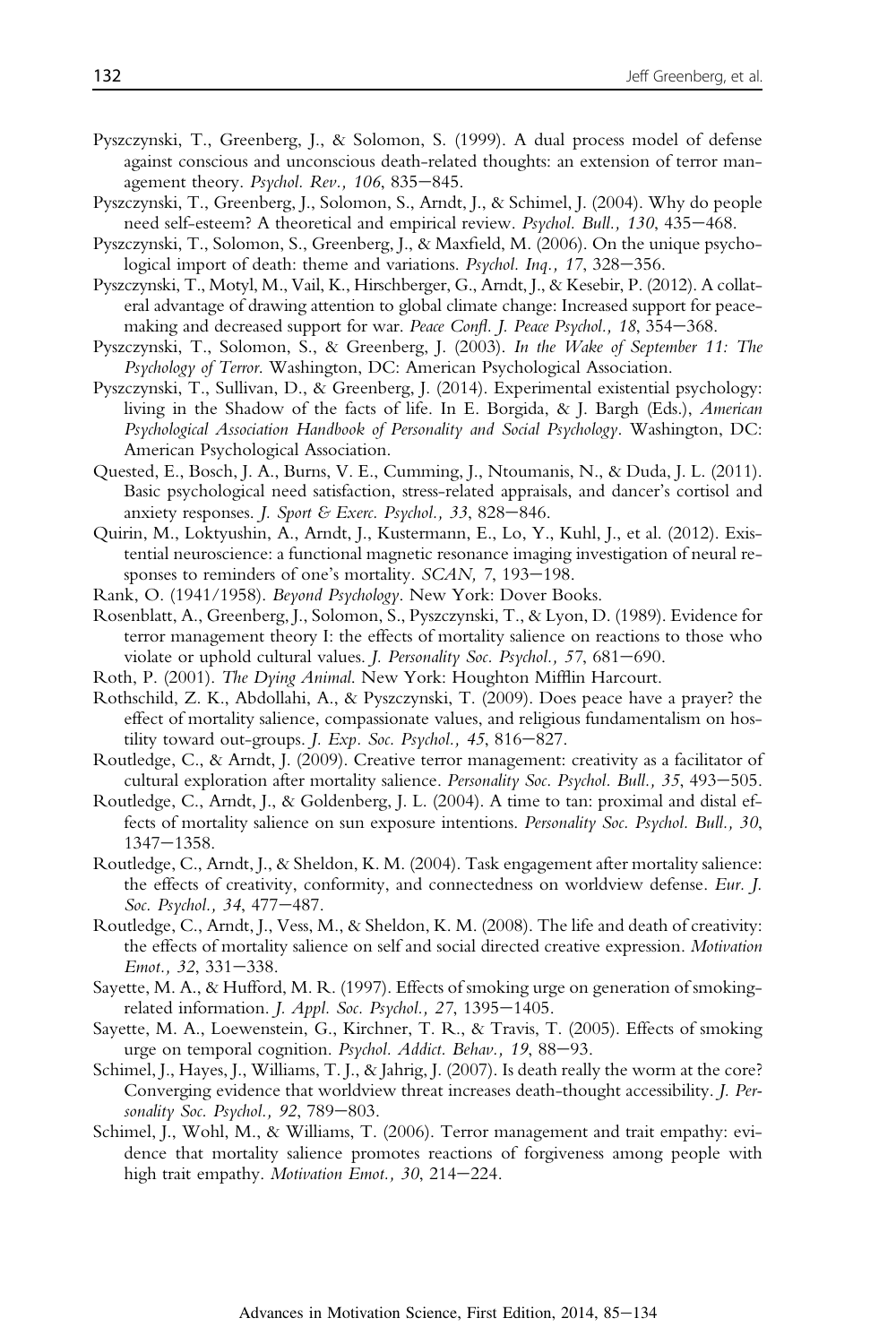- Schmeichel, B. J., Gailliot, M. T., Filardo, E., McGregor, I., Gitter, S., & Baumeister, R. F. (2009). Terror management theory and self-esteem revisited: The roles of implicit and explicit self-esteem in mortality salience effects. Journal of Personality and Social Psychology,  $96, 1077 - 1087.$
- Schoenrade, P. A. (1989). When I die...: belief in afterlife as a response to mortality. Personality Soc. Psychol. Bull.,  $15, 91-100$ .
- Sheldon, K. M., & Kasser, T. (2008). Psychological threat and extrinsic goal striving. Motivation Emot., 32, 37-45.
- Shepherd, S., Kay, A. C., Landau, M. J., & Keefer, L. A. (2011). Evidence for the specificity of control motivations in worldview defense: distinguishing compensatory control from uncertainty management and terror management processes. J. Exp. Soc. Psychol., 47, 949-958.
- Shi, Z., & Han, S. (2013). Transient and sustained neural responses to death-related linguistic cues. SCAN, 8, 573–578.
- Simpson, J. R., Jr., Drevets, W. C., Snyder, A. Z., Gusnard, D. A., & Raichle, M. E. (2001). Emotion induced changes in human medial prefrontal cortex: II. During anticipatory anxiety. Proc. Natl. Acad. Sci., 98, 688-693.
- Solomon, S., Greenberg, J., & Pyszczynski, T. (1991). A terror management theory of social behavior: on the psychological functions of self-esteem and cultural worldviews. In M. P. Zanna (Ed.), Advances in experimental social psychology (Vol. 24, pp. 93–159). San Diego, CA: Academic Press.
- Sosis, R. (2009). The adaptationist-byproduct debate on the evolution of religion: five misunderstandings of the adaptationist program. J. Cognition Cult., 9, 315–332.
- Storms, M. D., & Nisbett, R. E. (1970). Insomnia and the attribution process. J. Personality Soc. Psychol., 16, 319–328.
- Taubman Ben-Ari, O., Florian, V., & Mikulincer, M. (1999). The impact of mortality salience on reckless driving-A test of terror management mechanisms. J. Personality Soc. Psychol., 76, 35-45.
- Tracey, J. L., Hart, J., & Martens, J. P. (2011). Death and science: the existential underpinnings of belief in intelligent design and Discomfort with evolution. PLoS One, 6(3), e17349. <http://dx.doi.org/10.1371/journal.pone.0017349>.
- Tritt, S. M., Harmon-Jones, E., & Inzlicht, M. (2012). Toward a biological understanding of mortality salience and other threat compensation processes. Soc. Cogn., 30,  $715 - 733.$
- Uhlmann, E. L., Poehlman, T. A., & Bargh, J. A. (2008). Implicit theism. In R. M. Sorrentino, & S. Yamaguchi (Eds.), Handbook of Motivation and Cognition across Cultures (pp.  $71-94$ ). Oxford, UK: Elsevier.
- Vail, K. E., Arndt, J., & Abdollahi, A. (2012). Exploring the existential function of religion and supernatural agent beliefs among Christians, Muslims, Atheists and Agnostics. Personality Soc. Psychol. Bull., 38, 1288-1300.
- Vail, K. E., Arndt, J., & Breshears, T. (2014). Exploring the Dialectical Nature of Existential Growth and Defense Motives: Reminders of Mortality Inspire Growth Motivation and Well-being Among Need-satisfied Individuals. Unpublished manuscript. University of Missouri-Columbia.
- Vail, K. E., Arndt, J., & Pope, B. J. (2014). An Interface between Self-determination and Terror Management: Exploring the Role of Need-satisfaction in Responses to the Awareness of Death. Unpublished manuscript. University of Missouri-Columbia.
- Vail, K. E., Arndt, K., Motyl, M. A., & Pyszczynski, T. (2012). The aftermath of destruction: Images of destroyed buildings increase support for war, dogmatism, and death thought accessibility. *J. Exp. Soc. Psychol.*,  $48$ ,  $1069-1081$ .
- Vail, K. E., Juhl, J., Arndt, J., Vess, M. K., Routledge, C., & Rutjens, B. T. (2012). When death is good for life: considering the positive trajectories of terror management. Personality Soc. Psychol. Rev.,  $16$ ,  $303-329$ .